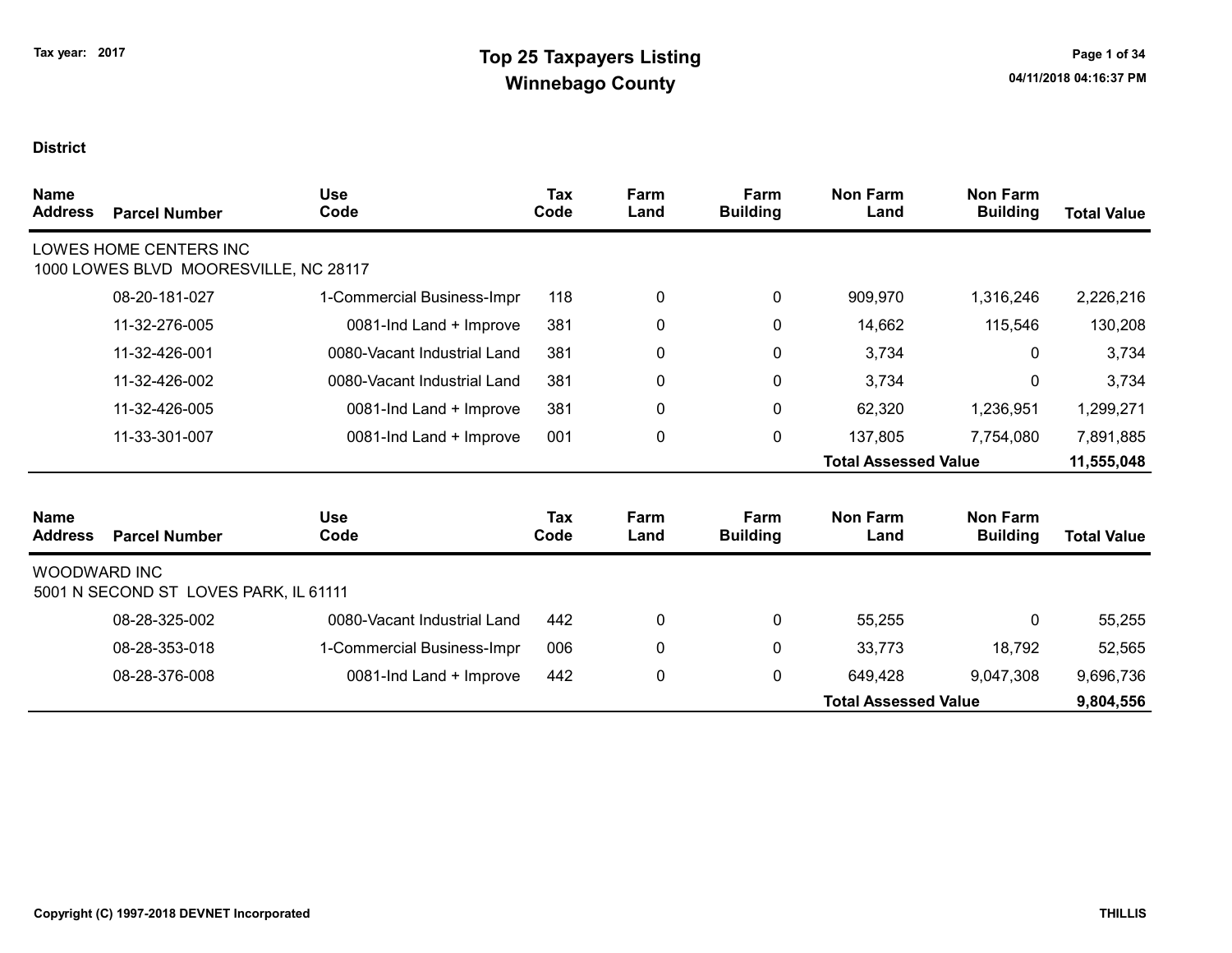| <b>Name</b><br><b>Address</b> | <b>Parcel Number</b>                                         | <b>Use</b><br>Code                                    | <b>Tax</b><br>Code | Farm<br>Land | Farm<br><b>Building</b> | <b>Non Farm</b><br>Land     | <b>Non Farm</b><br><b>Building</b> | <b>Total Value</b> |
|-------------------------------|--------------------------------------------------------------|-------------------------------------------------------|--------------------|--------------|-------------------------|-----------------------------|------------------------------------|--------------------|
| <b>CBL CHERRYVALE</b>         | 2030 HAMILTON PL BLVD CHATTANOOGA, TN 37421                  |                                                       |                    |              |                         |                             |                                    |                    |
|                               | 12-35-301-004                                                | 1-Commercial Business-Impr                            | 378                | 0            | $\mathbf 0$             | 1,138,916                   | 7,292,694                          | 8,431,610          |
|                               |                                                              |                                                       |                    |              |                         | <b>Total Assessed Value</b> |                                    | 8,431,610          |
| <b>Name</b><br><b>Address</b> | <b>Parcel Number</b>                                         | <b>Use</b><br>Code                                    | <b>Tax</b><br>Code | Farm<br>Land | Farm<br><b>Building</b> | <b>Non Farm</b><br>Land     | <b>Non Farm</b><br><b>Building</b> | <b>Total Value</b> |
|                               | <b>MEIJER STORES LIMITED PARTNERSHIP</b>                     | ATTN PROPERTY TAX MANAGER 2929 WALKER AVE N WGRAND RA |                    |              |                         |                             |                                    |                    |
|                               | 08-21-126-015                                                | 1-Commercial Business-Impr                            | 133                | 0            | $\mathbf{0}$            | 88,492                      | 144,369                            | 232,861            |
|                               | 08-21-126-016                                                | 1-Commercial Business-Impr                            | 133                | 0            | 0                       | 1,185,293                   | 3,379,015                          | 4,564,308          |
|                               | 08-21-126-018                                                | 0050-Vac Commercial Land                              | 133                | 0            | 0                       | 107,863                     | 0                                  | 107,863            |
|                               | 12-14-151-005                                                | 1-Commercial Business-Impr                            | 001                | 0            | $\mathbf{0}$            | 523,063                     | 2,602,361                          | 3,125,424          |
|                               | 12-14-152-009                                                | 1-Commercial Business-Impr                            | 001                | 0            | 0                       | 107,222                     | 97,971                             | 205,193            |
|                               |                                                              |                                                       |                    |              |                         | <b>Total Assessed Value</b> |                                    | 8,235,649          |
| <b>Name</b><br><b>Address</b> | <b>Parcel Number</b>                                         | <b>Use</b><br>Code                                    | Tax<br>Code        | Farm<br>Land | Farm<br><b>Building</b> | <b>Non Farm</b><br>Land     | <b>Non Farm</b><br><b>Building</b> | <b>Total Value</b> |
|                               | BELOIT MEMORIAL HOSPITAL INC<br>1969 W HART BELOIT, WI 53511 |                                                       |                    |              |                         |                             |                                    |                    |
|                               | 04-21-200-005                                                | 0071-Commercial Office-Impr                           | 189                | 0            | $\Omega$                | 1,021,151                   | 6,978,049                          | 7,999,200          |
|                               |                                                              |                                                       |                    |              |                         | <b>Total Assessed Value</b> |                                    | 7,999,200          |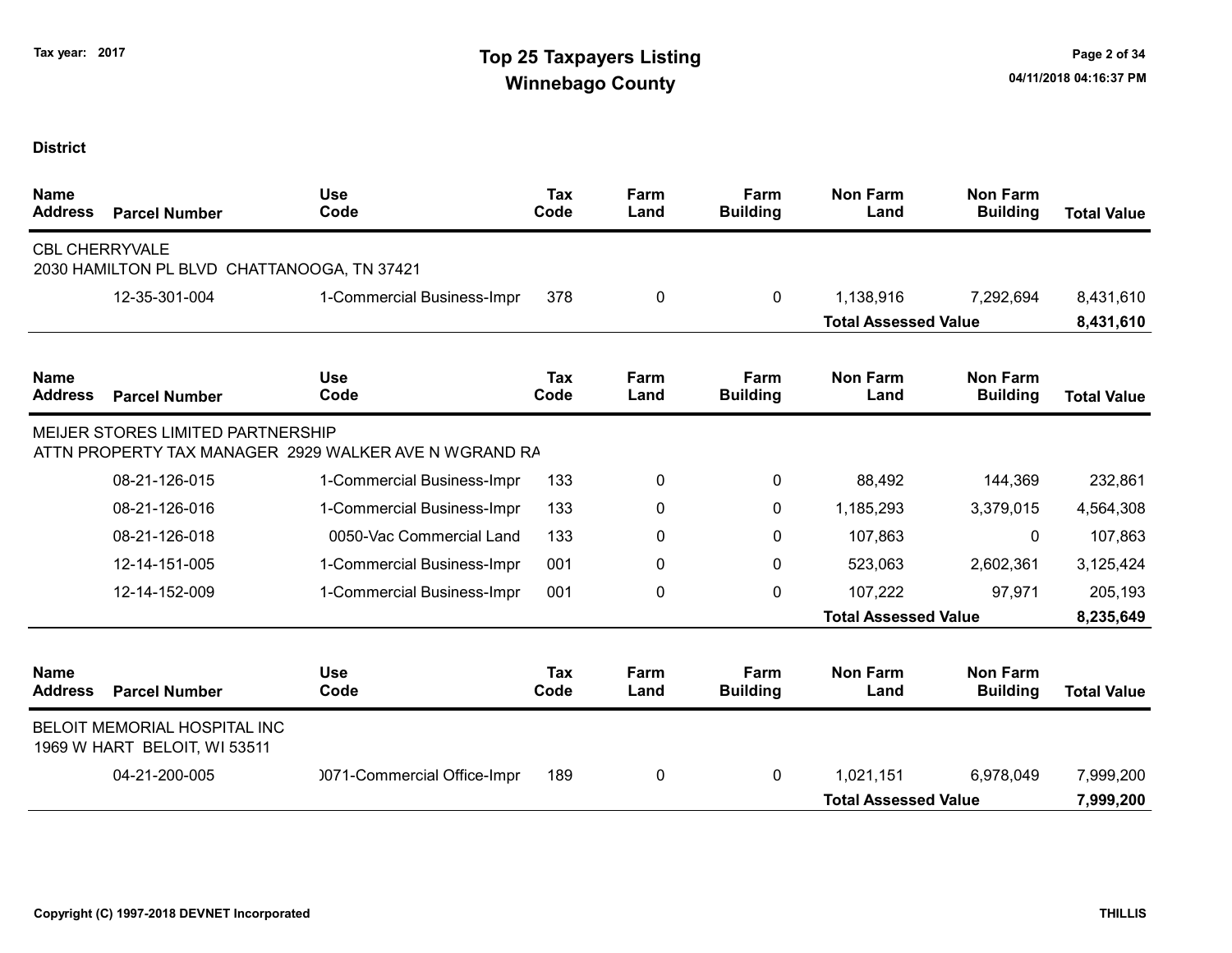| <b>Name</b><br><b>Address</b> | <b>Parcel Number</b>                                                                      | <b>Use</b><br>Code                                        | Tax<br>Code | Farm<br>Land | Farm<br><b>Building</b> | <b>Non Farm</b><br>Land     | <b>Non Farm</b><br><b>Building</b> | <b>Total Value</b> |
|-------------------------------|-------------------------------------------------------------------------------------------|-----------------------------------------------------------|-------------|--------------|-------------------------|-----------------------------|------------------------------------|--------------------|
|                               | <b>FOREST PLAZA LLC</b>                                                                   | C/O SIMON PROPERTY GROUP PO BOX 7019INDIANAPOLIS, IN 4620 |             |              |                         |                             |                                    |                    |
|                               | 12-27-103-007                                                                             | 1-Commercial Business-Impr                                | 001         | 0            | 0                       | 118,967                     | 72,625                             | 191,592            |
|                               | 12-27-103-010                                                                             | 1-Commercial Business-Impr                                | 001         | 0            | 0                       | 465,482                     | 1,637,169                          | 2,102,651          |
|                               | 12-27-103-018                                                                             | 1-Commercial Business-Impr                                | 001         | 0            | 0                       | 657,784                     | 3,453,738                          | 4,111,522          |
|                               | 12-27-106-001                                                                             | 1-Commercial Business-Impr                                | 001         | 0            | 0                       | 6,591                       | 40,398                             | 46,989             |
|                               | 12-27-127-003                                                                             | 1-Commercial Business-Impr                                | 001         | 0            | 0                       | 112,651                     | 196,952                            | 309,603            |
|                               | 12-27-176-002                                                                             | 0050-Vac Commercial Land                                  | 001         | 0            | 0                       | 6,570                       | $\mathbf{0}$                       | 6,570              |
|                               | 12-27-176-004                                                                             | 0050-Vac Commercial Land                                  | 001         | $\pmb{0}$    | $\mathbf 0$             | 3,985                       | 0                                  | 3,985              |
|                               |                                                                                           |                                                           |             |              |                         | <b>Total Assessed Value</b> |                                    | 6,772,912          |
| <b>Name</b><br><b>Address</b> | <b>Parcel Number</b>                                                                      | <b>Use</b><br>Code                                        | Tax<br>Code | Farm<br>Land | Farm<br><b>Building</b> | <b>Non Farm</b><br>Land     | <b>Non Farm</b><br><b>Building</b> | <b>Total Value</b> |
|                               | <b>GREATER ROCKFORD AIRPORT AUTHORITY</b><br>ATTN FINANCE 60 AIRPORT DRROCKFORD, IL 61109 |                                                           |             |              |                         |                             |                                    |                    |
|                               | 15-11-301-003                                                                             | 0081-Ind Land + Improve                                   | 421         | $\pmb{0}$    | $\mathbf 0$             | 22,903                      | 40,161                             | 63,064             |
|                               | 15-11-301-004                                                                             | 0081-Ind Land + Improve                                   | 421         | $\pmb{0}$    | 0                       | 22,903                      | 236,316                            | 259,219            |
|                               | 15-11-301-005                                                                             | 0081-Ind Land + Improve                                   | 421         | 0            | 0                       | 22,494                      | 210,518                            | 233,012            |
|                               | 15-11-326-007                                                                             | 0081-Ind Land + Improve                                   | 421         | 0            | 0                       | 33,268                      | 133,503                            | 166,771            |
|                               | 15-11-326-011                                                                             | 0081-Ind Land + Improve                                   | 421         | $\pmb{0}$    | 0                       | 55,505                      | 591,097                            | 646,602            |
|                               | 15-11-376-001                                                                             | 0071-Commercial Office-Impr                               | 392         | 0            | 0                       | 7,565                       | 43,385                             | 50,950             |
|                               | 15-11-376-002                                                                             | 0081-Ind Land + Improve                                   | 392         | $\pmb{0}$    | $\mathbf 0$             | 29,766                      | 315,840                            | 345,606            |
|                               | 15-11-376-003                                                                             | 0081-Ind Land + Improve                                   | 392         | $\pmb{0}$    | 0                       | 12,069                      | 42,196                             | 54,265             |
|                               | 15-11-376-004                                                                             | 0081-Ind Land + Improve                                   | 392         | $\pmb{0}$    | $\Omega$                | 13,297                      | 77,956                             | 91,253             |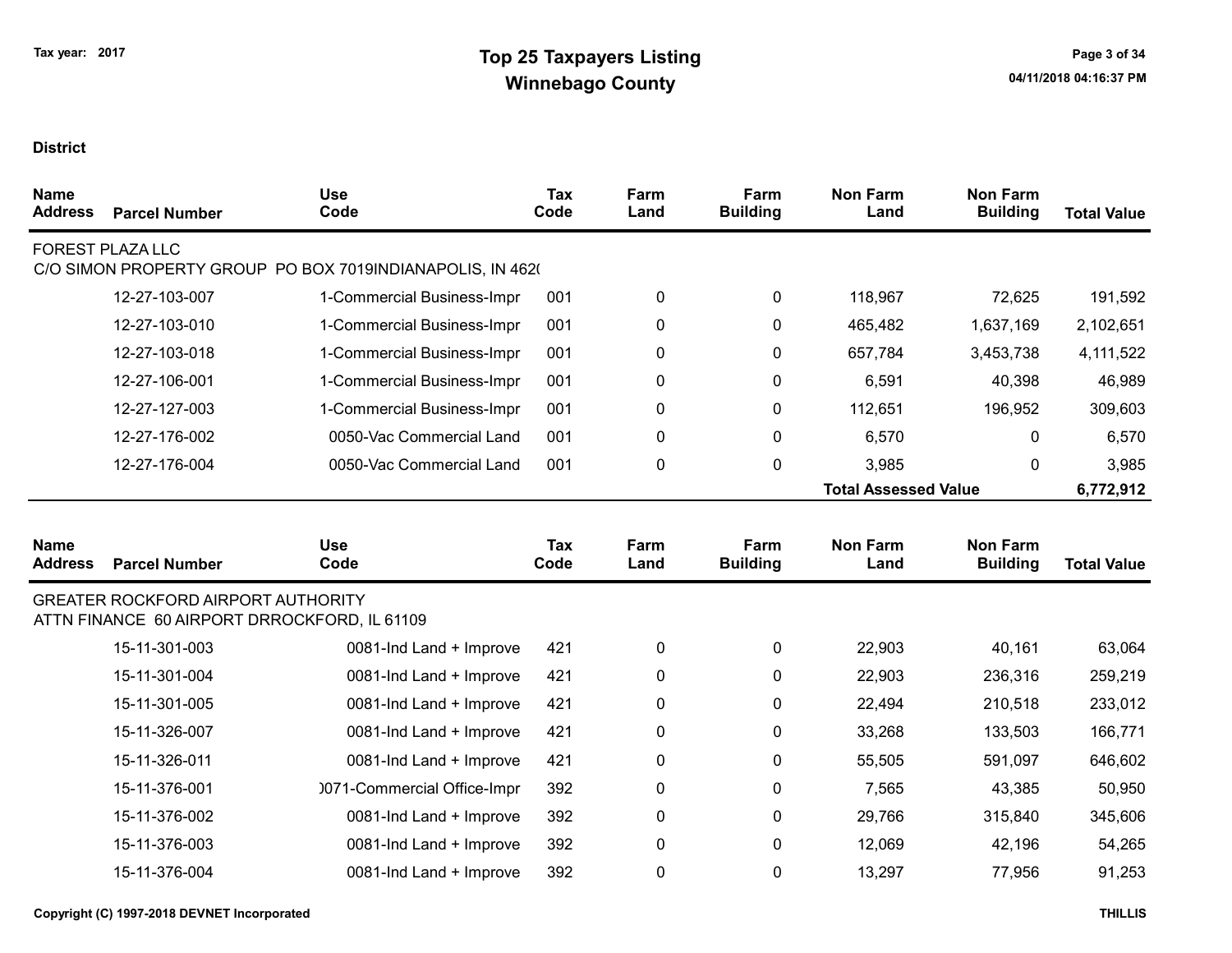| <b>Name</b><br><b>Address</b> | <b>Parcel Number</b> | <b>Use</b><br>Code                                                                        | <b>Tax</b><br>Code | Farm<br>Land | Farm<br><b>Building</b> | <b>Non Farm</b><br>Land | <b>Non Farm</b><br><b>Building</b> | <b>Total Value</b> |
|-------------------------------|----------------------|-------------------------------------------------------------------------------------------|--------------------|--------------|-------------------------|-------------------------|------------------------------------|--------------------|
|                               |                      | <b>GREATER ROCKFORD AIRPORT AUTHORITY</b><br>ATTN FINANCE 60 AIRPORT DRROCKFORD, IL 61109 |                    |              |                         |                         |                                    |                    |
|                               | 15-11-376-005        | 0081-Ind Land + Improve                                                                   | 392                | 0            | 0                       | 23,367                  | 134,214                            | 157,581            |
|                               | 15-11-451-005        | 0081-Ind Land + Improve                                                                   | 392                | 0            | 0                       | 0                       | 135,786                            | 135,786            |
|                               | 15-14-151-002        | 0071-Commercial Office-Impr                                                               | 392                | 0            | 0                       | 7,565                   | 55,270                             | 62,835             |
|                               | 15-14-151-004        | 1-Commercial Business-Impr                                                                | 392                | 0            | $\mathbf 0$             | 7,565                   | 63,772                             | 71,337             |
|                               | 15-14-151-005        | 0071-Commercial Office-Impr                                                               | 392                | 0            | 0                       | 3,885                   | 33,575                             | 37,460             |
|                               | 15-14-152-001        | 0081-Ind Land + Improve                                                                   | 392                | 0            | 0                       | 0                       | 136                                | 136                |
|                               | 15-14-152-002        | 0081-Ind Land + Improve                                                                   | 392                | 0            | 0                       | 0                       | 38,143                             | 38,143             |
|                               | 15-14-152-003        | 0081-Ind Land + Improve                                                                   | 392                | 0            | 0                       | 0                       | 32,302                             | 32,302             |
|                               | 15-14-152-004        | 0081-Ind Land + Improve                                                                   | 392                | 0            | 0                       | 0                       | 275,937                            | 275,937            |
|                               | 15-14-152-006        | 0081-Ind Land + Improve                                                                   | 392                | 0            | 0                       | 0                       | 235,400                            | 235,400            |
|                               | 15-14-152-008        | 1-Commercial Business-Impr                                                                | 392                | 0            | 0                       | 0                       | 1,102                              | 1,102              |
|                               | 15-14-152-009        | 1-Commercial Business-Impr                                                                | 392                | 0            | 0                       | 0                       | 101                                | 101                |
|                               | 15-14-152-010        | 1-Commercial Business-Impr                                                                | 392                | 0            | 0                       | 0                       | 1,102                              | 1,102              |
|                               | 15-14-201-002        | 0081-Ind Land + Improve                                                                   | 392                | 0            | 0                       | 0                       | 91,267                             | 91,267             |
|                               | 15-14-201-003        | 0081-Ind Land + Improve                                                                   | 392                | 0            | 0                       | 0                       | 63,771                             | 63,771             |
|                               | 15-14-201-006        | 0081-Ind Land + Improve                                                                   | 392                | 0            | 0                       | 0                       | 29,628                             | 29,628             |
|                               | 15-14-201-007        | 0081-Ind Land + Improve                                                                   | 392                | 0            | 0                       | 0                       | 20,818                             | 20,818             |
|                               | 15-14-201-008        | 0081-Ind Land + Improve                                                                   | 392                | 0            | 0                       | 0                       | 49,704                             | 49,704             |
|                               | 15-14-201-009        | 0081-Ind Land + Improve                                                                   | 392                | 0            | 0                       | 0                       | 35,893                             | 35,893             |
|                               | 15-14-201-010        | 0081-Ind Land + Improve                                                                   | 392                | 0            | 0                       | 0                       | 31,441                             | 31,441             |
|                               | 15-14-201-012        | 0081-Ind Land + Improve                                                                   | 392                | 0            | 0                       | 0                       | 30,134                             | 30,134             |
|                               | 15-14-202-004        | 0081-Ind Land + Improve                                                                   | 392                | 0            | 0                       | 26,614                  | 226,343                            | 252,957            |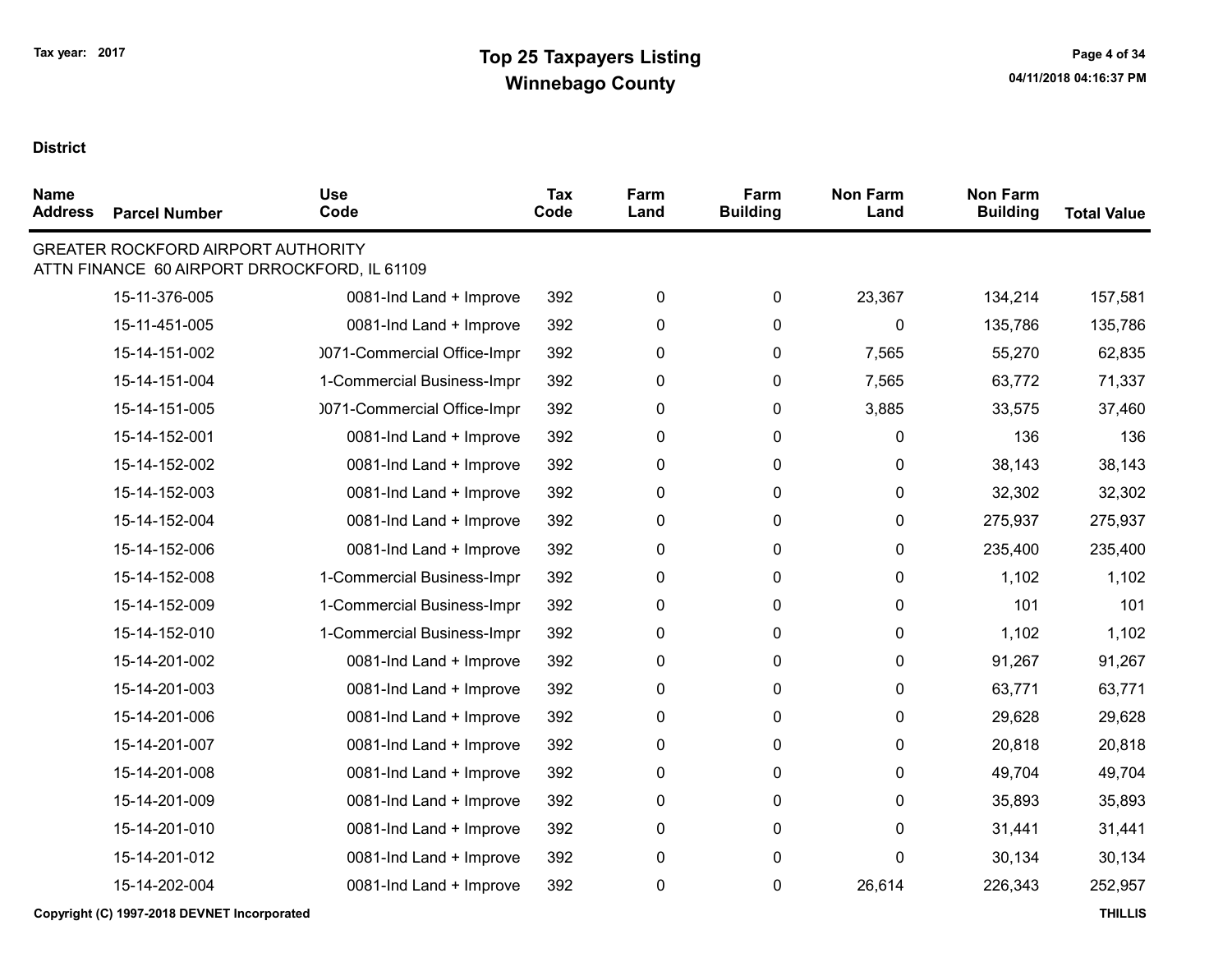$\blacksquare$ 

| <b>Name</b><br><b>Address</b> | <b>Parcel Number</b>                      | <b>Use</b><br>Code                           | <b>Tax</b><br>Code | Farm<br>Land | Farm<br><b>Building</b> | <b>Non Farm</b><br>Land | <b>Non Farm</b><br><b>Building</b> | <b>Total Value</b> |
|-------------------------------|-------------------------------------------|----------------------------------------------|--------------------|--------------|-------------------------|-------------------------|------------------------------------|--------------------|
|                               | <b>GREATER ROCKFORD AIRPORT AUTHORITY</b> | ATTN FINANCE 60 AIRPORT DRROCKFORD, IL 61109 |                    |              |                         |                         |                                    |                    |
|                               | 15-14-202-005                             | 0081-Ind Land + Improve                      | 392                | 0            | $\mathbf 0$             | 13,063                  | 30,392                             | 43,455             |
|                               | 15-14-351-001                             | 0081-Ind Land + Improve                      | 392                | 0            | $\mathbf 0$             | 0                       | 15,795                             | 15,795             |
|                               | 15-14-402-002                             | 0081-Ind Land + Improve                      | 392                | 0            | $\mathbf 0$             | 16,872                  | 40,899                             | 57,771             |
|                               | 15-14-402-004                             | 0081-Ind Land + Improve                      | 392                | 0            | $\mathbf 0$             | 35,290                  | 225,747                            | 261,037            |
|                               | 15-14-402-006                             | 0081-Ind Land + Improve                      | 392                | 0            | $\mathbf 0$             | 35,386                  | 577,363                            | 612,749            |
|                               | 15-14-402-007                             | 0081-Ind Land + Improve                      | 392                | 0            | 0                       | 55,017                  | 822,073                            | 877,090            |
|                               | 15-15-176-007                             | Farm+Improve+Non Farm AV                     | 392                | 1,222        | $\pmb{0}$               |                         | 0                                  | 1,223              |
|                               | 15-15-301-003                             | 0020-Vacant Farmland - assd                  | 392                | 423          | 0                       | 0                       | $\mathbf{0}$                       | 423                |
|                               | 15-15-301-004                             | Farm+Improve+Non Farm AV                     | 392                | 3,880        | $\mathbf{0}$            | 0                       |                                    | 3,881              |
|                               | 15-15-351-003                             | 0081-Ind Land + Improve                      | 392                | 0            | 0                       | 0                       | 101                                | 101                |
|                               | 15-16-400-006                             | Farm+Improve+Non Farm AV                     | 392                | 1,574        | 0                       |                         | $\mathbf{0}$                       | 1,575              |
|                               | 15-21-100-004                             | Farm+Improve+Non Farm AV                     | 392                | 1,159        | 0                       | 0                       |                                    | 1,160              |
|                               | 15-21-400-004                             | 0081-Ind Land + Improve                      | 392                | $\mathbf 0$  | $\mathbf 0$             | 0                       | 166,470                            | 166,470            |
|                               | 15-22-100-020                             | Farm+Improve+Non Farm AV                     | 392                | 383          | 0                       | 0                       |                                    | 384                |
|                               | 15-22-100-025                             | 0020-Vacant Farmland - assd                  | 392                | 1,414        | 0                       | 0                       | $\mathbf{0}$                       | 1,414              |
|                               | 15-22-203-001                             | 0020-Vacant Farmland - assd                  | 392                | 8,074        | $\pmb{0}$               | 0                       | 0                                  | 8,074              |
|                               | 15-22-226-004                             | 0081-Ind Land + Improve                      | 392                | $\mathbf{0}$ | $\mathbf{0}$            | 0                       | 30,517                             | 30,517             |
|                               | 15-22-300-004                             | 0080-Vacant Industrial Land                  | 392                | 0            | $\mathbf 0$             | 250                     | 0                                  | 250                |
|                               | 15-22-300-005                             | Farm+Improve+Non Farm AV                     | 392                | 5,250        | 0                       | 0                       |                                    | 5,251              |
|                               | 15-22-300-006                             | Farm+Improve+Non Farm AV                     | 392                | 9,187        | $\mathbf{0}$            | 0                       |                                    | 9,188              |
|                               | 15-22-401-003                             | -Farm+Improve-assd/w/ H&S                    | 392                | 11,808       | 7,342                   | 0                       | 0                                  | 19,150             |
|                               | 15-22-402-001                             | 0080-Vacant Industrial Land                  | 392                | 0            | $\mathbf 0$             | 514                     | $\mathbf{0}$                       | 514                |

Copyright (C) 1997-2018 DEVNET Incorporated THILLIS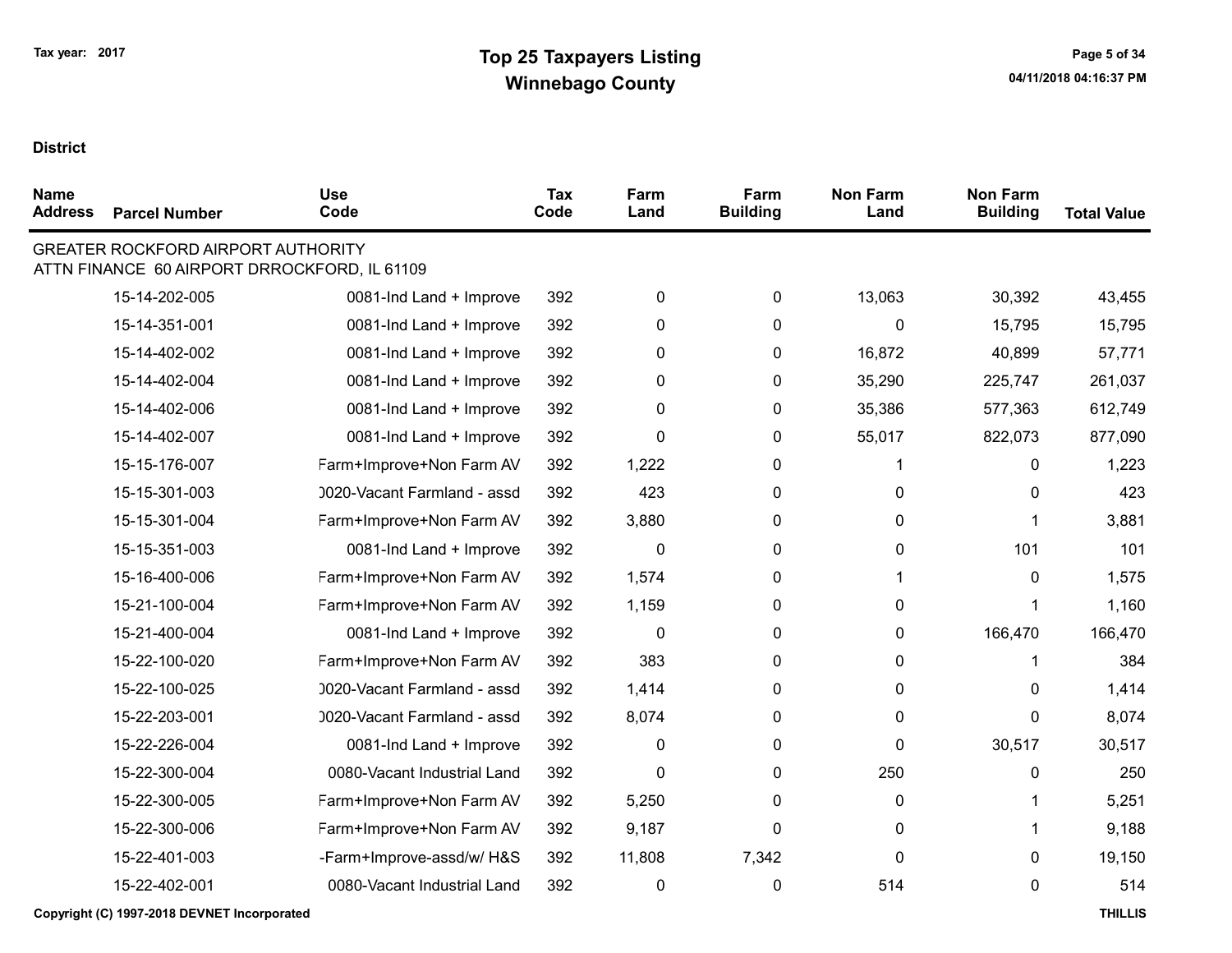| <b>Name</b><br><b>Address</b> | <b>Parcel Number</b>                      | <b>Use</b><br>Code                           | Tax<br>Code | Farm<br>Land | Farm<br><b>Building</b> | <b>Non Farm</b><br>Land     | <b>Non Farm</b><br><b>Building</b> | <b>Total Value</b> |
|-------------------------------|-------------------------------------------|----------------------------------------------|-------------|--------------|-------------------------|-----------------------------|------------------------------------|--------------------|
|                               | <b>GREATER ROCKFORD AIRPORT AUTHORITY</b> | ATTN FINANCE 60 AIRPORT DRROCKFORD, IL 61109 |             |              |                         |                             |                                    |                    |
|                               | 15-22-426-003                             | 0020-Vacant Farmland - assd                  | 392         | 2,086        | $\Omega$                | 0                           | 0                                  | 2,086              |
|                               | 15-23-101-003                             | 0081-Ind Land + Improve                      | 392         | 0            | 0                       | o                           | 496                                | 496                |
|                               | 15-23-201-002                             | 1-Commercial Business-Impr                   | 400         | 0            | 0                       | 13,436                      | 26,050                             | 39,486             |
|                               | 15-23-326-001                             | 0081-Ind Land + Improve                      | 392         | 0            | 0                       | 48,098                      | 20,261                             | 68,359             |
|                               | 15-23-351-001                             | 0020-Vacant Farmland - assd                  | 392         | 889          | $\mathbf{0}$            | 0                           | 0                                  | 889                |
|                               | 15-23-351-002                             | 0020-Vacant Farmland - assd                  | 392         | 140          | $\mathbf{0}$            | 0                           | 0                                  | 140                |
|                               | 15-23-376-002                             | 0081-Ind Land + Improve                      | 392         | $\mathbf 0$  | $\mathbf{0}$            | 13,063                      | 24,187                             | 37,250             |
|                               | 15-26-101-001                             | 0020-Vacant Farmland - assd                  | 392         | 270          | $\mathbf{0}$            | 0                           | 0                                  | 270                |
|                               | 15-26-101-002                             | 0020-Vacant Farmland - assd                  | 392         | 31           | $\Omega$                | 0                           | 0                                  | 31                 |
|                               | 15-26-151-005                             | Farm+Improve+Non Farm AV                     | 001         | 5,853        | 0                       | 149,411                     | 186,801                            | 342,065            |
|                               | 15-26-176-003                             | 0020-Vacant Farmland - assd                  | 036         | 2,017        | $\Omega$                | 0                           | $\Omega$                           | 2,017              |
|                               | 15-26-300-009                             | Farm+Improve+Non Farm AV                     | 001         | 659          | $\mathbf{0}$            |                             | 0                                  | 660                |
|                               | 15-27-100-004                             | 0020-Vacant Farmland - assd                  | 392         | 4,203        | 0                       | 0                           | 0                                  | 4,203              |
|                               | 15-27-201-002                             | 0020-Vacant Farmland - assd                  | 392         | 3,487        | 0                       | 0                           | 0                                  | 3,487              |
|                               | 15-27-226-001                             | 0020-Vacant Farmland - assd                  | 392         | 1,522        | 0                       | 0                           | 0                                  | 1,522              |
|                               | 15-27-251-002                             | 0020-Vacant Farmland - assd                  | 036         | 157          | $\mathbf{0}$            | 0                           | 0                                  | 157                |
|                               | 15-27-277-002                             | Farm+Improve+Non Farm AV                     | 001         | 1,000        | 0                       |                             | 0                                  | 1,001              |
|                               |                                           |                                              |             |              |                         | <b>Total Assessed Value</b> |                                    | 6,187,168          |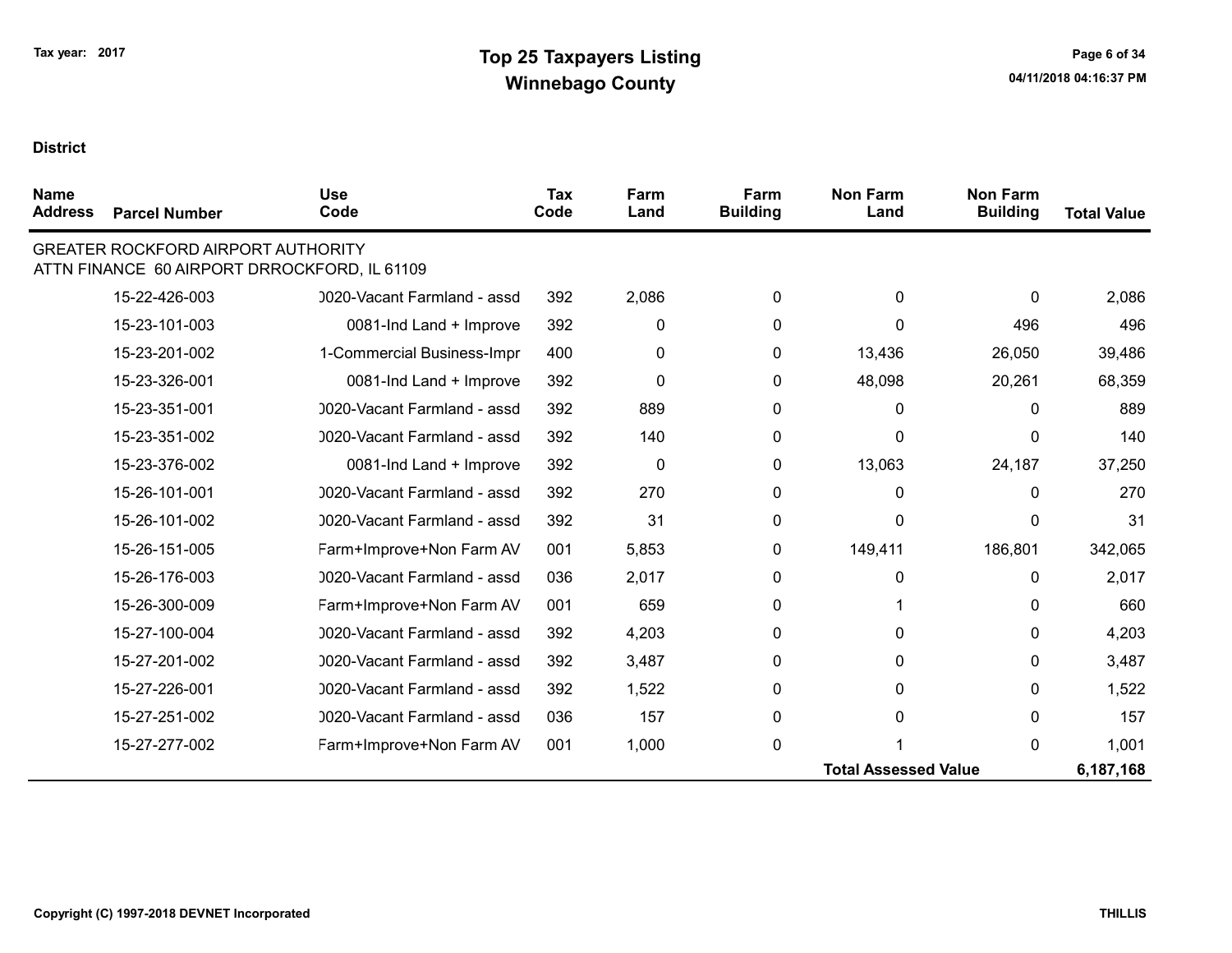| <b>Name</b><br><b>Address</b> | <b>Parcel Number</b>                                                          | <b>Use</b><br>Code         | Tax<br>Code | Farm<br>Land | Farm<br><b>Building</b> | <b>Non Farm</b><br>Land     | <b>Non Farm</b><br><b>Building</b> | <b>Total Value</b> |
|-------------------------------|-------------------------------------------------------------------------------|----------------------------|-------------|--------------|-------------------------|-----------------------------|------------------------------------|--------------------|
|                               | NATIONAL RETAIL PROPERTIES LP<br>450 S ORANGE AVE SUITE 900 ORLANDO, FL 32801 |                            |             |              |                         |                             |                                    |                    |
|                               | 04-03-300-015                                                                 | 1-Commercial Business-Impr | 175         | 0            | 0                       | 220,474                     | 566,926                            | 787,400            |
|                               | 04-03-300-022                                                                 | 1-Commercial Business-Impr | 175         | 0            | 0                       | 72,326                      | 36,493                             | 108,819            |
|                               | 04-06-254-026                                                                 | 1-Commercial Business-Impr | 190         | 0            | 0                       | 36,603                      | 194,425                            | 231,028            |
|                               | 04-17-400-038                                                                 | 1-Commercial Business-Impr | 199         | 0            | 0                       | 94,675                      | 119,872                            | 214,547            |
|                               | 08-16-451-002                                                                 | 1-Commercial Business-Impr | 133         | 0            | 0                       | 459,906                     | 1,358,531                          | 1,818,437          |
|                               | 08-32-177-001                                                                 | 1-Commercial Business-Impr | 006         | 0            | 0                       | 46,737                      | 159,116                            | 205,853            |
|                               | 11-01-353-022                                                                 | 1-Commercial Business-Impr | 001         | 0            | 0                       | 14,657                      | 1,274                              | 15,931             |
|                               | 11-15-426-040                                                                 | 1-Commercial Business-Impr | 455         | 0            | 0                       | 16,544                      | 76,008                             | 92,552             |
|                               | 11-24-181-020                                                                 | 1-Commercial Business-Impr | 001         | 0            | 0                       | 30,475                      | 121,695                            | 152,170            |
|                               | 11-25-427-018                                                                 | 1-Commercial Business-Impr | 001         | 0            | 0                       | 15,493                      | 96,411                             | 111,904            |
|                               | 12-04-276-012                                                                 | 1-Commercial Business-Impr | 008         | 0            | 0                       | 77,178                      | 147,115                            | 224,293            |
|                               | 12-11-303-013                                                                 | 1-Commercial Business-Impr | 001         | 0            | 0                       | 80,546                      | 216,880                            | 297,426            |
|                               | 12-23-452-010                                                                 | 1-Commercial Business-Impr | 001         | 0            | 0                       | 93,990                      | 286,477                            | 380,467            |
|                               | 14-05-478-009                                                                 | 1-Commercial Business-Impr | 325         | 0            | 0                       | 57,098                      | 123,479                            | 180,577            |
|                               | 16-08-176-009                                                                 | 1-Commercial Business-Impr | 127         | 0            | $\mathbf{0}$            | 27,286                      | 150,910                            | 178,196            |
|                               | 16-08-201-001                                                                 | 1-Commercial Business-Impr | 127         | 0            | 0                       | 23,948                      | 151,482                            | 175,430            |
|                               | 16-08-201-002                                                                 | 0050-Vac Commercial Land   | 127         | $\pmb{0}$    | 0                       | 21,482                      | 0                                  | 21,482             |
|                               |                                                                               |                            |             |              |                         | <b>Total Assessed Value</b> |                                    | 5,196,512          |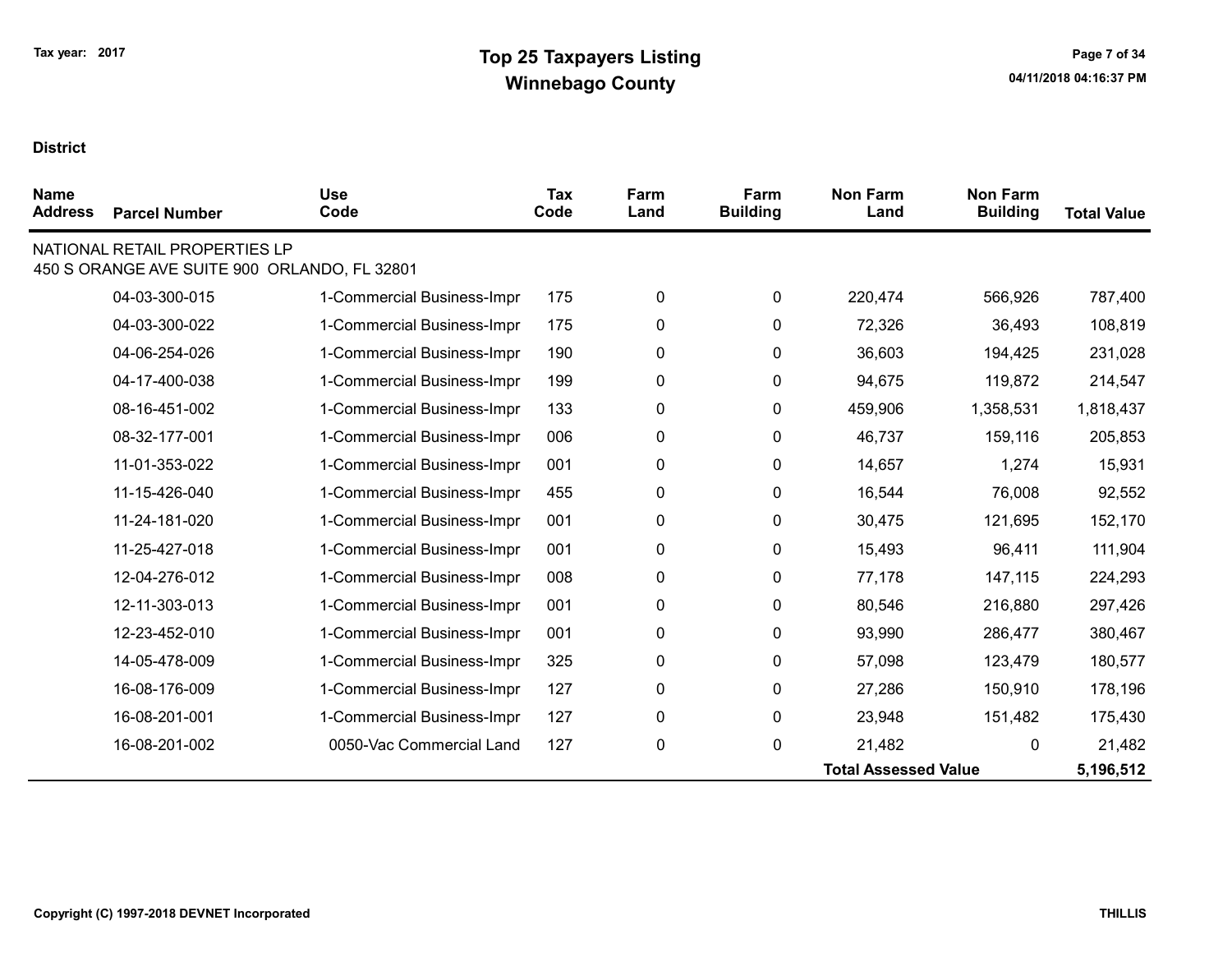| Name<br><b>Address</b>        | <b>Parcel Number</b>                                                      | <b>Use</b><br>Code                                | <b>Tax</b><br>Code | Farm<br>Land | Farm<br><b>Building</b> | <b>Non Farm</b><br>Land     | <b>Non Farm</b><br><b>Building</b> | <b>Total Value</b> |
|-------------------------------|---------------------------------------------------------------------------|---------------------------------------------------|--------------------|--------------|-------------------------|-----------------------------|------------------------------------|--------------------|
|                               | <b>LUBRIZOL HOLDING INC</b><br>29400 LAKELAND BLVD WICKLIFFE, OH 44092    |                                                   |                    |              |                         |                             |                                    |                    |
|                               | 03-12-376-001                                                             | 0080-Vacant Industrial Land                       | 420                | 0            | 0                       | 41,527                      | 0                                  | 41,527             |
|                               | 03-12-452-002                                                             | 0081-Ind Land + Improve                           | 420                | 0            | 0                       | 65,427                      | 53,466                             | 118,893            |
|                               | 03-13-126-001                                                             | 0080-Vacant Industrial Land                       | 420                | 0            | $\mathbf{0}$            | 180,048                     | $\Omega$                           | 180,048            |
|                               | 03-13-176-004                                                             | 0080-Vacant Industrial Land                       | 420                | 0            | $\mathbf{0}$            | 26,081                      | $\mathbf{0}$                       | 26,081             |
|                               | 03-13-201-002                                                             | 0081-Ind Land + Improve                           | 420                | 0            | $\mathbf{0}$            | 191,420                     | 3,089,588                          | 3,281,008          |
|                               | 04-18-301-005                                                             | 0081-Ind Land + Improve                           | 197                | 0            | $\pmb{0}$               | 155,442                     | 1,273,904                          | 1,429,346          |
|                               |                                                                           |                                                   |                    |              |                         | <b>Total Assessed Value</b> |                                    | 5,076,903          |
| <b>Name</b><br><b>Address</b> | <b>Parcel Number</b>                                                      | <b>Use</b><br>Code                                | Tax<br>Code        | Farm<br>Land | Farm<br><b>Building</b> | <b>Non Farm</b><br>Land     | <b>Non Farm</b><br><b>Building</b> | <b>Total Value</b> |
|                               | <b>CBL CHERRYVALE I LLC</b>                                               | 2030 HAMILTON PL BLVD #5000 CHATTANOOGA, TN 37421 |                    |              |                         |                             |                                    |                    |
|                               | 12-35-301-001                                                             | 1-Commercial Business-Impr                        | 378                | 0            | 0                       | 141,330                     | 1,249,486                          | 1,390,816          |
|                               | 12-35-301-002                                                             | 1-Commercial Business-Impr                        | 378                | 0            | $\mathbf{0}$            | 46,807                      | 1,711,695                          | 1,758,502          |
|                               | 12-35-326-001                                                             | 1-Commercial Business-Impr                        | 378                | 0            | 0                       | 342,459                     | 1,256,178                          | 1,598,637          |
|                               |                                                                           |                                                   |                    |              |                         | <b>Total Assessed Value</b> |                                    | 4,747,955          |
| <b>Name</b><br><b>Address</b> | <b>Parcel Number</b>                                                      | <b>Use</b><br>Code                                | <b>Tax</b><br>Code | Farm<br>Land | Farm<br><b>Building</b> | <b>Non Farm</b><br>Land     | <b>Non Farm</b><br><b>Building</b> | <b>Total Value</b> |
|                               | GREATER ROCKFORD AIRPORT ATTN FINANCE<br>60 AIRPORT DR ROCKFORD, IL 61109 |                                                   |                    |              |                         |                             |                                    |                    |
|                               | 15-11-451-007                                                             | 0081-Ind Land + Improve                           | 392                | 0            | $\mathbf 0$             | 0                           | 134,193                            | 134,193            |
|                               | 15-11-451-011                                                             | 0081-Ind Land + Improve                           | 392                | 0            | $\mathbf 0$             | $\pmb{0}$                   | 14,322                             | 14,322             |
|                               | Copyright (C) 1997-2018 DEVNET Incorporated                               |                                                   |                    |              |                         |                             |                                    | <b>THILLIS</b>     |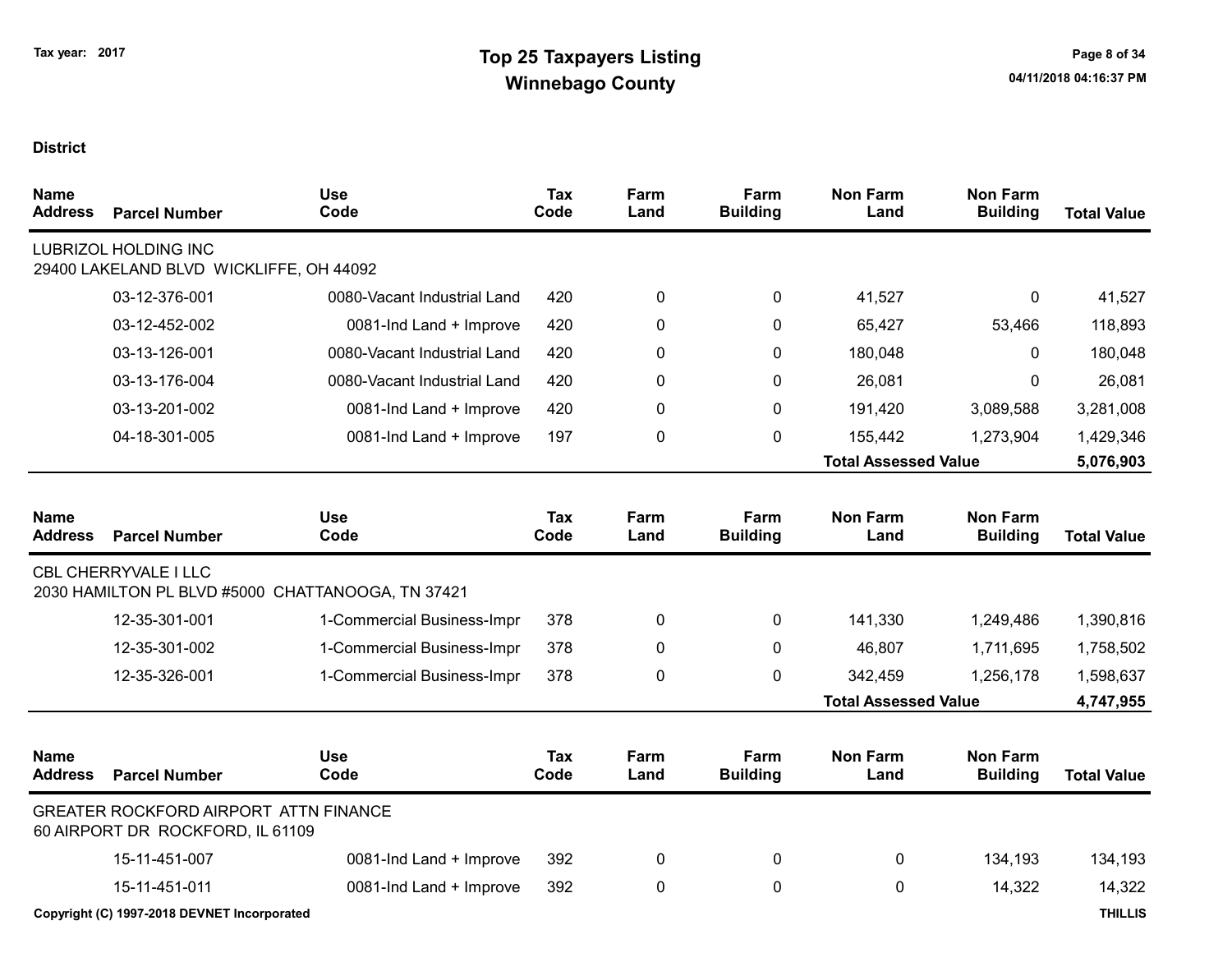| <b>Name</b><br><b>Address</b> | <b>Parcel Number</b>                                                        | <b>Use</b><br>Code          | <b>Tax</b><br>Code | Farm<br>Land | Farm<br><b>Building</b> | <b>Non Farm</b><br>Land     | <b>Non Farm</b><br><b>Building</b> | <b>Total Value</b> |
|-------------------------------|-----------------------------------------------------------------------------|-----------------------------|--------------------|--------------|-------------------------|-----------------------------|------------------------------------|--------------------|
|                               | GREATER ROCKFORD AIRPORT ATTN FINANCE<br>60 AIRPORT DR ROCKFORD, IL 61109   |                             |                    |              |                         |                             |                                    |                    |
|                               | 15-11-451-012                                                               | 0081-Ind Land + Improve     | 392                | 0            | $\mathbf{0}$            | 0                           | 17,526                             | 17,526             |
|                               | 15-11-451-013                                                               | 0081-Ind Land + Improve     | 392                | 0            | $\mathbf{0}$            | 0                           | 20,511                             | 20,511             |
|                               | 15-14-152-014                                                               | 0081-Ind Land + Improve     | 392                | 0            | 0                       | 0                           | 30,312                             | 30,312             |
|                               | 15-14-152-015                                                               | 0071-Commercial Office-Impr | 392                | 0            | 0                       | 0                           | 101                                | 101                |
|                               | 15-14-402-008                                                               | 0080-Vacant Industrial Land | 392                | 0            | $\mathbf{0}$            | 21,865                      | $\mathbf{0}$                       | 21,865             |
|                               | 15-15-176-003                                                               | 0071-Commercial Office-Impr | 392                | 0            | 0                       | 0                           | 10,037                             | 10,037             |
|                               | 15-15-176-004                                                               | 0071-Commercial Office-Impr | 392                | 0            | 0                       | 0                           | 101                                | 101                |
|                               | 15-15-401-002                                                               | 0081-Ind Land + Improve     | 392                | 0            | 0                       | 0                           | 4,490,307                          | 4,490,307          |
|                               |                                                                             |                             |                    |              |                         | <b>Total Assessed Value</b> |                                    | 4,739,275          |
| <b>Name</b><br><b>Address</b> | <b>Parcel Number</b>                                                        | <b>Use</b><br>Code          | <b>Tax</b><br>Code | Farm<br>Land | Farm<br><b>Building</b> | <b>Non Farm</b><br>Land     | <b>Non Farm</b><br><b>Building</b> | <b>Total Value</b> |
|                               | EDWARD ROSE ASSOCIATES INC<br>PO BOX 2012 BLOOMFIELD HILLS, MI 48303-2012   |                             |                    |              |                         |                             |                                    |                    |
|                               | 16-09-301-002                                                               | )51-Comm Res (6+units)-Imp  | 110                | 0            | 0                       | 91,292                      | 4,262,694                          | 4,353,986          |
|                               |                                                                             |                             |                    |              |                         | <b>Total Assessed Value</b> |                                    | 4,353,986          |
| <b>Name</b><br><b>Address</b> | <b>Parcel Number</b>                                                        | <b>Use</b><br>Code          | <b>Tax</b><br>Code | Farm<br>Land | Farm<br><b>Building</b> | <b>Non Farm</b><br>Land     | <b>Non Farm</b><br><b>Building</b> | <b>Total Value</b> |
|                               | WAL-MART PROPERTY TAX DEPT<br>PO BOX 8050 MS 0555BENTONVILLE, AR 72712-8050 |                             |                    |              |                         |                             |                                    |                    |
|                               | 04-20-226-001                                                               | 1-Commercial Business-Impr  | 199                | 0            | 0                       | 887,450                     | 3,111,459                          | 3,998,909          |
|                               | 12-05-326-006                                                               | 0050-Vac Commercial Land    | 021                | 0            | 0                       | 6,955                       | 0                                  | 6,955              |
|                               | Copyright (C) 1997-2018 DEVNET Incorporated                                 |                             |                    |              |                         |                             |                                    | <b>THILLIS</b>     |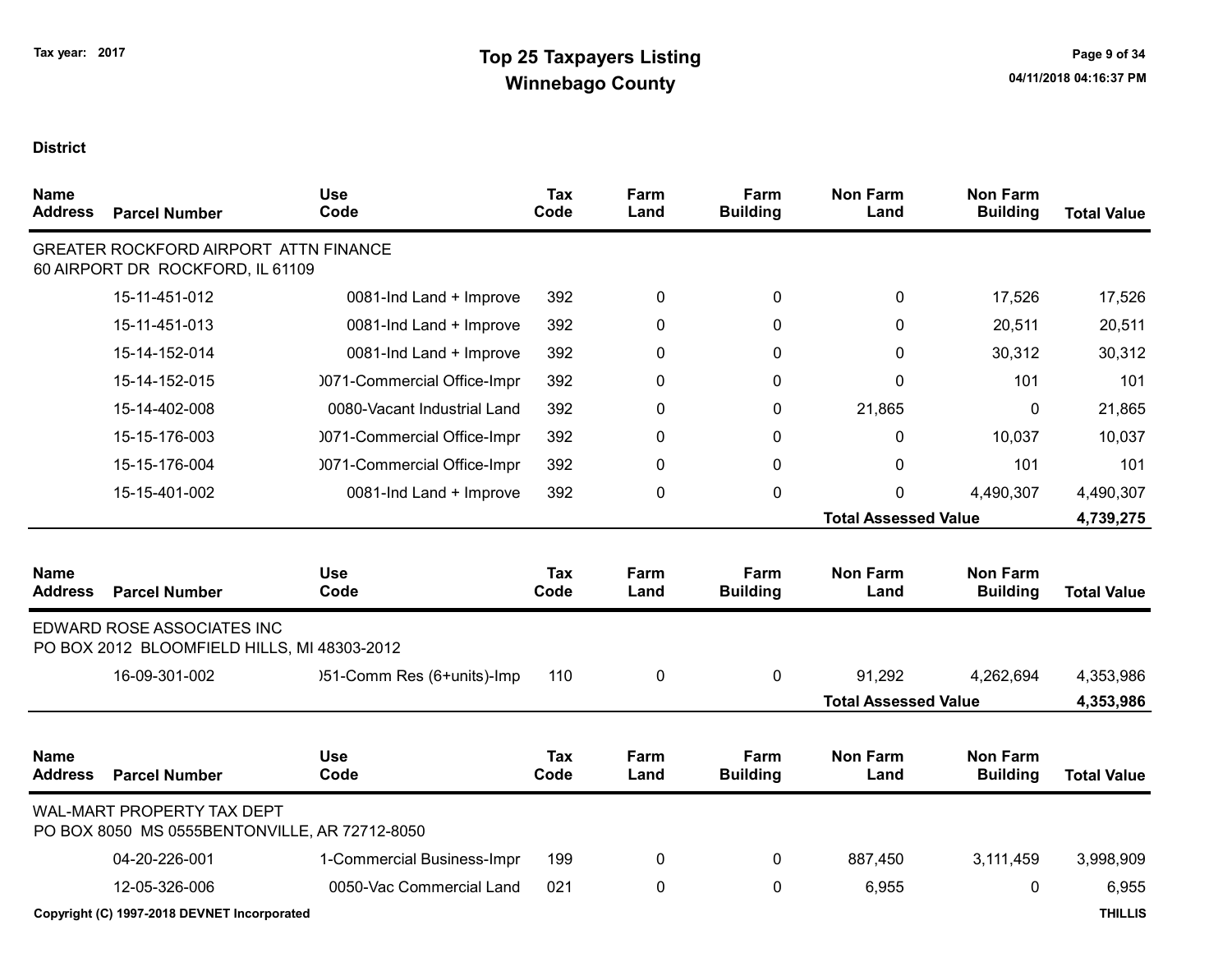| <b>Name</b><br><b>Address</b> | <b>Parcel Number</b>                                                        | <b>Use</b><br>Code          | <b>Tax</b><br>Code | Farm<br>Land | Farm<br><b>Building</b> | <b>Non Farm</b><br>Land     | <b>Non Farm</b><br><b>Building</b> | <b>Total Value</b> |
|-------------------------------|-----------------------------------------------------------------------------|-----------------------------|--------------------|--------------|-------------------------|-----------------------------|------------------------------------|--------------------|
|                               | WAL-MART PROPERTY TAX DEPT<br>PO BOX 8050 MS 0555BENTONVILLE, AR 72712-8050 |                             |                    |              |                         |                             |                                    |                    |
|                               | 12-23-379-001                                                               | 1-Commercial Business-Impr  | 001                | 0            | 0                       | 107,334                     | 90,958                             | 198,292            |
|                               | 12-26-102-004                                                               | 0050-Vac Commercial Land    | 017                | 0            | 0                       | 12,491                      | 0                                  | 12,491             |
|                               |                                                                             |                             |                    |              |                         | <b>Total Assessed Value</b> |                                    | 4,216,647          |
| <b>Name</b><br><b>Address</b> | <b>Parcel Number</b>                                                        | <b>Use</b><br>Code          | <b>Tax</b><br>Code | Farm<br>Land | Farm<br><b>Building</b> | <b>Non Farm</b><br>Land     | <b>Non Farm</b><br><b>Building</b> | <b>Total Value</b> |
|                               | <b>WESLEY WILLOWS CORP</b><br>4141 ROCKTON AVE ROCKFORD, IL 61103           |                             |                    |              |                         |                             |                                    |                    |
|                               | 11-03-201-004                                                               | )51-Comm Res (6+units)-Imp  | 001                | 0            | $\mathbf 0$             | 21,398                      | 356,594                            | 377,992            |
|                               | 11-03-276-025                                                               | )51-Comm Res (6+units)-Imp  | 001                | 0            | 0                       | 37,051                      | 913,774                            | 950,825            |
|                               | 11-03-276-026                                                               | 0020-Vacant Farmland - assd | 001                | 4,885        | 0                       | 0                           | 0                                  | 4,885              |
|                               | 11-03-277-001                                                               | )51-Comm Res (6+units)-Imp  | 001                | 0            | 0                       | 67,831                      | 2,730,513                          | 2,798,344          |
|                               |                                                                             |                             |                    |              |                         | <b>Total Assessed Value</b> |                                    | 4,132,046          |
| <b>Name</b><br><b>Address</b> | <b>Parcel Number</b>                                                        | <b>Use</b><br>Code          | <b>Tax</b><br>Code | Farm<br>Land | Farm<br><b>Building</b> | <b>Non Farm</b><br>Land     | <b>Non Farm</b><br><b>Building</b> | <b>Total Value</b> |
| PETRY JEFFREY                 | 5382 SWANSON RD ROSCOE, IL 61073                                            |                             |                    |              |                         |                             |                                    |                    |
|                               | 04-04-404-003                                                               | 031-Single Family Residence | 175                | 0            | 0                       | 9,489                       | 37,197                             | 46,686             |
|                               | 04-04-426-012                                                               | 031-Single Family Residence | 175                | 0            | 0                       | 9,489                       | 38,738                             | 48,227             |
|                               | 04-04-451-019                                                               | 031-Single Family Residence | 175                | 0            | 0                       | 9,489                       | 38,242                             | 47,731             |
|                               | 04-04-452-013                                                               | 031-Single Family Residence | 175                | 0            | 0                       | 9,489                       | 37,197                             | 46,686             |
|                               | 04-04-453-025                                                               | 031-Single Family Residence | 175                | 0            | 0                       | 9,489                       | 40,604                             | 50,093             |
|                               | Copyright (C) 1997-2018 DEVNET Incorporated                                 |                             |                    |              |                         |                             |                                    | <b>THILLIS</b>     |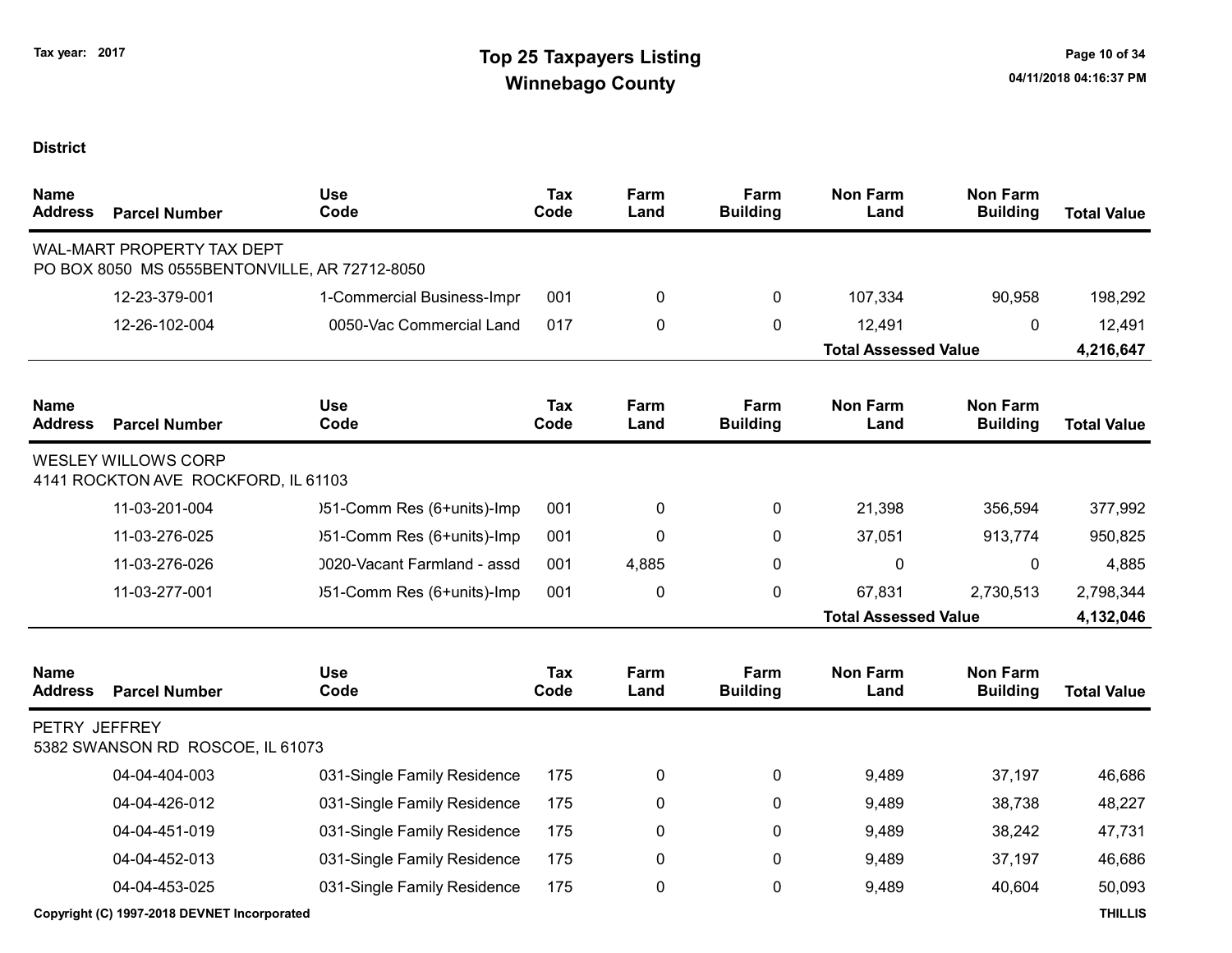| <b>Name</b><br><b>Address</b> | <b>Parcel Number</b>             | <b>Use</b><br>Code           | Tax<br>Code | Farm<br>Land | Farm<br><b>Building</b> | <b>Non Farm</b><br>Land | <b>Non Farm</b><br><b>Building</b> | <b>Total Value</b> |
|-------------------------------|----------------------------------|------------------------------|-------------|--------------|-------------------------|-------------------------|------------------------------------|--------------------|
| PETRY JEFFREY                 | 5382 SWANSON RD ROSCOE, IL 61073 |                              |             |              |                         |                         |                                    |                    |
|                               | 04-18-176-016                    | 031-Single Family Residence  | 201         | 0            | 0                       | 8,040                   | 26,513                             | 34,553             |
|                               | 04-18-179-016                    | 031-Single Family Residence  | 201         | 0            | 0                       | 8,040                   | 26,513                             | 34,553             |
|                               | 04-18-182-005                    | 031-Single Family Residence  | 201         | 0            | 0                       | 8,040                   | 26,513                             | 34,553             |
|                               | 07-24-101-002                    | 0020-Vacant Farmland - assd  | 156         | 3,021        | 0                       | 0                       | 0                                  | 3,021              |
|                               | 07-24-102-001                    | -Farm+Improve-assd/w/ H&S    | 156         | 45,733       | 1                       | 0                       | 0                                  | 45,734             |
|                               | 07-24-201-001                    | 0020-Vacant Farmland - assd  | 156         | 6,666        | 0                       | 0                       | 0                                  | 6,666              |
|                               | 07-36-327-001                    | 0081-Ind Land + Improve      | 146         | $\pmb{0}$    | 0                       | 154,248                 | 247,124                            | 401,372            |
|                               | 07-36-327-002                    | 0080-Vacant Industrial Land  | 146         | $\pmb{0}$    | 0                       | 57,089                  | 0                                  | 57,089             |
|                               | 07-36-376-001                    | 0080-Vacant Industrial Land  | 146         | $\pmb{0}$    | 0                       | 20,318                  | 0                                  | 20,318             |
|                               | 08-15-126-002                    | 031-Single Family Residence  | 109         | 0            | 0                       | 7,181                   | 42,347                             | 49,528             |
|                               | 08-15-126-003                    | 031-Single Family Residence  | 109         | 0            | 0                       | 7,181                   | 42,347                             | 49,528             |
|                               | 08-15-126-004                    | 031-Single Family Residence  | 109         | 0            | 0                       | 7,181                   | 40,314                             | 47,495             |
|                               | 08-15-126-010                    | 031-Single Family Residence  | 109         | 0            | 0                       | 7,181                   | 41,548                             | 48,729             |
|                               | 08-15-126-011                    | 031-Single Family Residence  | 109         | 0            | 0                       | 7,181                   | 34,132                             | 41,313             |
|                               | 08-15-175-003                    | 0030-Vacant Residential Land | 109         | 0            | 0                       | 3,155                   | 0                                  | 3,155              |
|                               | 08-15-175-004                    | 030-Vacant Residential Land  | 109         | 0            | 0                       | 3,155                   | 0                                  | 3,155              |
|                               | 08-15-175-009                    | 0030-Vacant Residential Land | 109         | 0            | 0                       | 3,155                   | 0                                  | 3,155              |
|                               | 08-15-175-012                    | 0030-Vacant Residential Land | 109         | 0            | 0                       | 3,155                   | 0                                  | 3,155              |
|                               | 08-15-175-013                    | 0030-Vacant Residential Land | 109         | 0            | 0                       | 3,155                   | 0                                  | 3,155              |
|                               | 08-15-175-014                    | 0030-Vacant Residential Land | 109         | 0            | 0                       | 3,155                   | 0                                  | 3,155              |
|                               | 08-15-175-015                    | 0030-Vacant Residential Land | 109         | 0            | 0                       | 3,155                   | 0                                  | 3,155              |
|                               | 08-15-178-002                    | 0030-Vacant Residential Land | 109         | 0            | 0                       | 3,155                   | 0                                  | 3,155              |
|                               |                                  |                              |             |              |                         |                         |                                    |                    |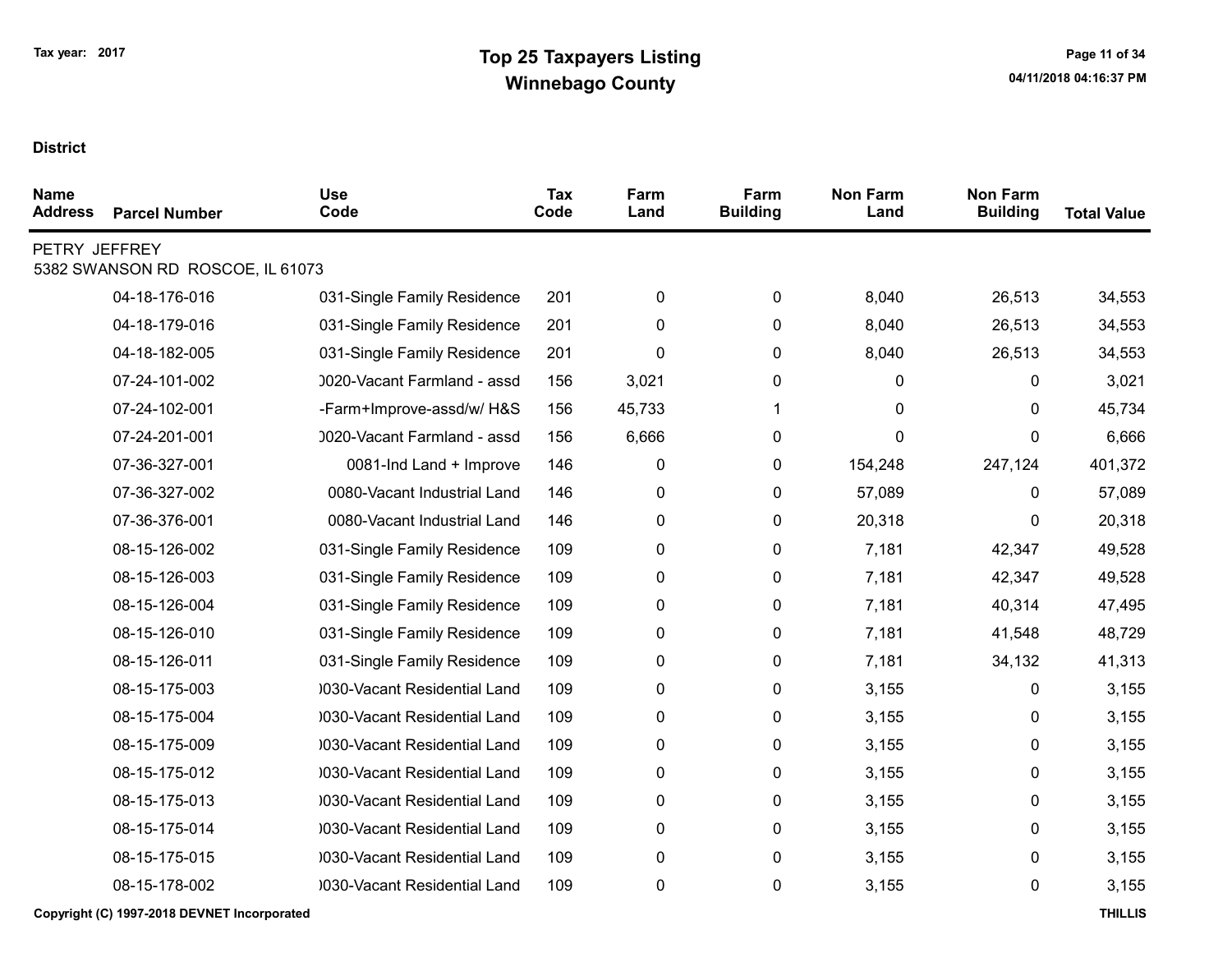| <b>Name</b><br><b>Address</b> | <b>Parcel Number</b>             | <b>Use</b><br>Code          | <b>Tax</b><br>Code | Farm<br>Land | Farm<br><b>Building</b> | <b>Non Farm</b><br>Land | <b>Non Farm</b><br><b>Building</b> | <b>Total Value</b> |
|-------------------------------|----------------------------------|-----------------------------|--------------------|--------------|-------------------------|-------------------------|------------------------------------|--------------------|
| PETRY JEFFREY                 | 5382 SWANSON RD ROSCOE, IL 61073 |                             |                    |              |                         |                         |                                    |                    |
|                               | 08-15-201-005                    | 031-Single Family Residence | 109                | $\pmb{0}$    | $\pmb{0}$               | 7,181                   | 39,106                             | 46,287             |
|                               | 08-15-201-007                    | 031-Single Family Residence | 109                | $\pmb{0}$    | $\pmb{0}$               | 7,181                   | 39,869                             | 47,050             |
|                               | 08-15-201-008                    | 031-Single Family Residence | 109                | 0            | 0                       | 7,181                   | 39,366                             | 46,547             |
|                               | 08-15-251-005                    | 031-Single Family Residence | 109                | $\pmb{0}$    | $\pmb{0}$               | 7,181                   | 37,617                             | 44,798             |
|                               | 08-15-251-012                    | 031-Single Family Residence | 109                | 0            | 0                       | 7,181                   | 42,072                             | 49,253             |
|                               | 08-15-251-013                    | 031-Single Family Residence | 109                | $\pmb{0}$    | $\pmb{0}$               | 7,181                   | 40,497                             | 47,678             |
|                               | 08-15-251-018                    | 031-Single Family Residence | 109                | 0            | 0                       | 7,181                   | 37,963                             | 45,144             |
|                               | 08-15-251-020                    | 031-Single Family Residence | 109                | $\pmb{0}$    | 0                       | 7,181                   | 39,053                             | 46,234             |
|                               | 08-15-251-024                    | 031-Single Family Residence | 109                | $\pmb{0}$    | 0                       | 7,181                   | 40,140                             | 47,321             |
|                               | 08-15-251-026                    | 031-Single Family Residence | 109                | $\pmb{0}$    | $\pmb{0}$               | 7,181                   | 34,755                             | 41,936             |
|                               | 08-15-251-027                    | 031-Single Family Residence | 109                | $\pmb{0}$    | $\pmb{0}$               | 7,181                   | 40,166                             | 47,347             |
|                               | 08-15-251-028                    | 031-Single Family Residence | 109                | $\pmb{0}$    | 0                       | 7,181                   | 40,165                             | 47,346             |
|                               | 08-15-251-030                    | 031-Single Family Residence | 109                | $\pmb{0}$    | 0                       | 7,181                   | 42,921                             | 50,102             |
|                               | 08-15-251-031                    | 031-Single Family Residence | 109                | 0            | 0                       | 7,181                   | 46,474                             | 53,655             |
|                               | 08-15-251-032                    | 031-Single Family Residence | 109                | $\pmb{0}$    | $\pmb{0}$               | 7,181                   | 40,263                             | 47,444             |
|                               | 08-15-251-033                    | 031-Single Family Residence | 109                | 0            | 0                       | 7,181                   | 39,796                             | 46,977             |
|                               | 08-15-251-034                    | 031-Single Family Residence | 109                | $\pmb{0}$    | 0                       | 7,181                   | 40,015                             | 47,196             |
|                               | 08-15-251-035                    | 031-Single Family Residence | 109                | $\pmb{0}$    | 0                       | 7,181                   | 40,015                             | 47,196             |
|                               | 08-15-251-036                    | 031-Single Family Residence | 109                | $\pmb{0}$    | $\pmb{0}$               | 7,181                   | 40,263                             | 47,444             |
|                               | 08-15-251-037                    | 031-Single Family Residence | 109                | $\pmb{0}$    | 0                       | 7,181                   | 39,183                             | 46,364             |
|                               | 08-15-251-038                    | 031-Single Family Residence | 109                | 0            | 0                       | 7,181                   | 40,262                             | 47,443             |
|                               | 08-15-251-039                    | 031-Single Family Residence | 109                | $\pmb{0}$    | $\pmb{0}$               | 7,181                   | 40,015                             | 47,196             |
|                               |                                  |                             |                    |              |                         |                         |                                    |                    |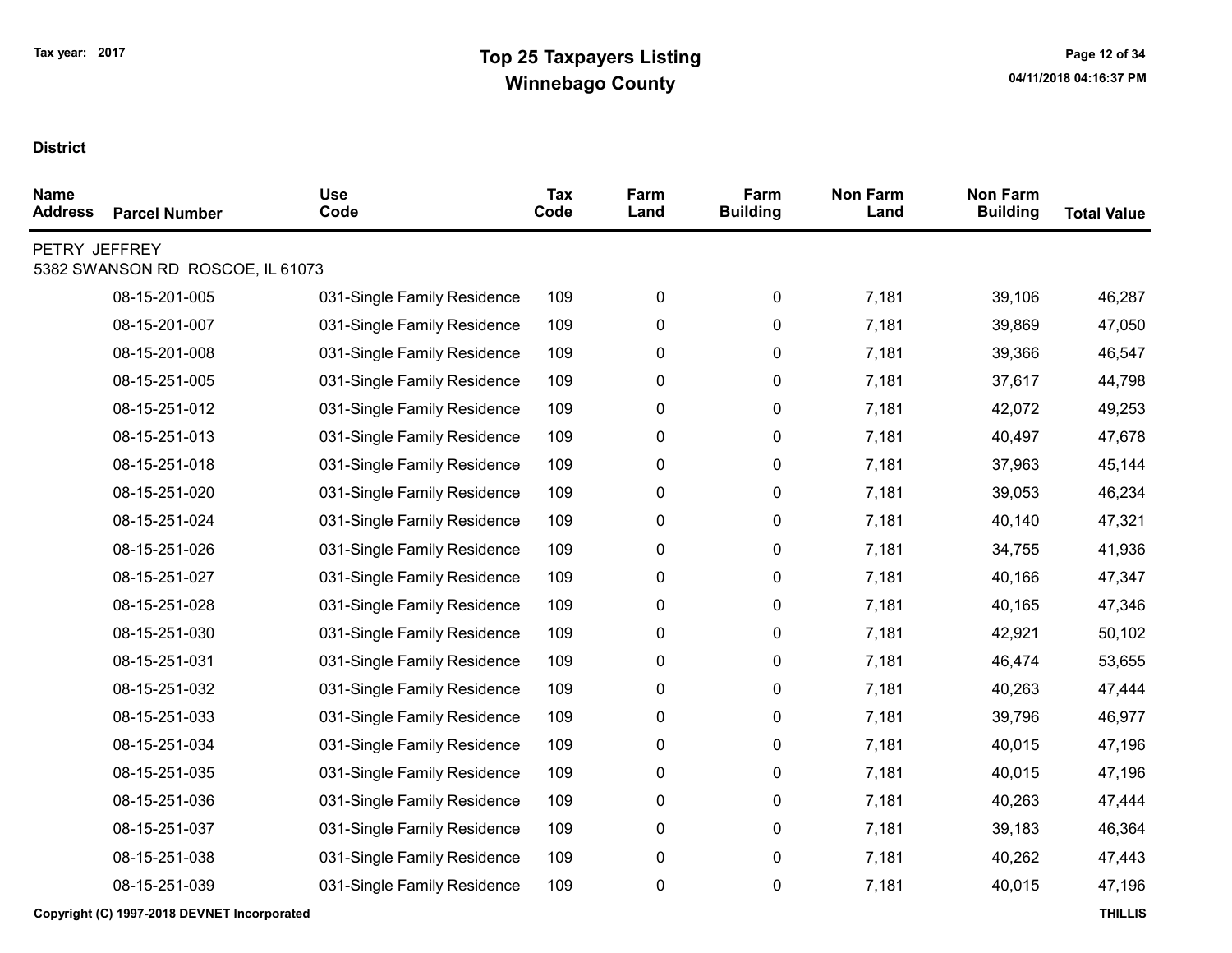| <b>Name</b><br><b>Address</b> | <b>Parcel Number</b>             | <b>Use</b><br>Code           | <b>Tax</b><br>Code | Farm<br>Land | Farm<br><b>Building</b> | <b>Non Farm</b><br>Land | <b>Non Farm</b><br><b>Building</b> | <b>Total Value</b> |
|-------------------------------|----------------------------------|------------------------------|--------------------|--------------|-------------------------|-------------------------|------------------------------------|--------------------|
| PETRY JEFFREY                 | 5382 SWANSON RD ROSCOE, IL 61073 |                              |                    |              |                         |                         |                                    |                    |
|                               | 08-15-251-042                    | 0030-Vacant Residential Land | 109                | 0            | 0                       | 3,155                   | 0                                  | 3,155              |
|                               | 08-15-251-043                    | 0030-Vacant Residential Land | 109                | 0            | 0                       | 3,155                   | 0                                  | 3,155              |
|                               | 08-15-252-001                    | 031-Single Family Residence  | 109                | 0            | 0                       | 7,181                   | 25,423                             | 32,604             |
|                               | 08-15-252-002                    | 031-Single Family Residence  | 109                | 0            | 0                       | 7,181                   | 25,423                             | 32,604             |
|                               | 08-15-252-003                    | 031-Single Family Residence  | 109                | 0            | 0                       | 7,181                   | 25,423                             | 32,604             |
|                               | 08-15-252-005                    | 031-Single Family Residence  | 109                | 0            | 0                       | 7,181                   | 25,423                             | 32,604             |
|                               | 08-15-252-006                    | 031-Single Family Residence  | 109                | 0            | 0                       | 7,181                   | 25,590                             | 32,771             |
|                               | 08-15-252-007                    | 031-Single Family Residence  | 109                | 0            | 0                       | 7,181                   | 25,423                             | 32,604             |
|                               | 08-15-252-008                    | 031-Single Family Residence  | 109                | 0            | 0                       | 7,181                   | 25,423                             | 32,604             |
|                               | 08-15-252-009                    | 031-Single Family Residence  | 109                | 0            | 0                       | 7,181                   | 25,423                             | 32,604             |
|                               | 08-15-252-010                    | 031-Single Family Residence  | 109                | 0            | 0                       | 7,181                   | 25,423                             | 32,604             |
|                               | 08-15-252-011                    | 031-Single Family Residence  | 109                | 0            | 0                       | 7,181                   | 25,423                             | 32,604             |
|                               | 08-15-252-014                    | 031-Single Family Residence  | 109                | 0            | 0                       | 7,181                   | 25,592                             | 32,773             |
|                               | 08-15-252-018                    | 0030-Vacant Residential Land | 109                | 0            | 0                       | 3,155                   | 0                                  | 3,155              |
|                               | 08-15-252-021                    | 0030-Vacant Residential Land | 109                | 0            | 0                       | 3,155                   | 0                                  | 3,155              |
|                               | 08-15-252-022                    | 0030-Vacant Residential Land | 109                | 0            | 0                       | 3,155                   | 0                                  | 3,155              |
|                               | 08-15-252-023                    | 0030-Vacant Residential Land | 109                | 0            | 0                       | 3,155                   | 0                                  | 3,155              |
|                               | 08-15-252-024                    | 0030-Vacant Residential Land | 109                | 0            | 0                       | 3,155                   | 0                                  | 3,155              |
|                               | 08-15-252-025                    | 0030-Vacant Residential Land | 109                | 0            | 0                       | 3,155                   | 0                                  | 3,155              |
|                               | 08-15-252-026                    | 0030-Vacant Residential Land | 109                | 0            | 0                       | 3,155                   | 0                                  | 3,155              |
|                               | 08-15-252-027                    | 0030-Vacant Residential Land | 109                | 0            | 0                       | 3,155                   | 0                                  | 3,155              |
|                               | 08-15-301-001                    | 0030-Vacant Residential Land | 109                | 0            | 0                       | 3,155                   | 0                                  | 3,155              |
|                               |                                  |                              |                    |              |                         |                         |                                    |                    |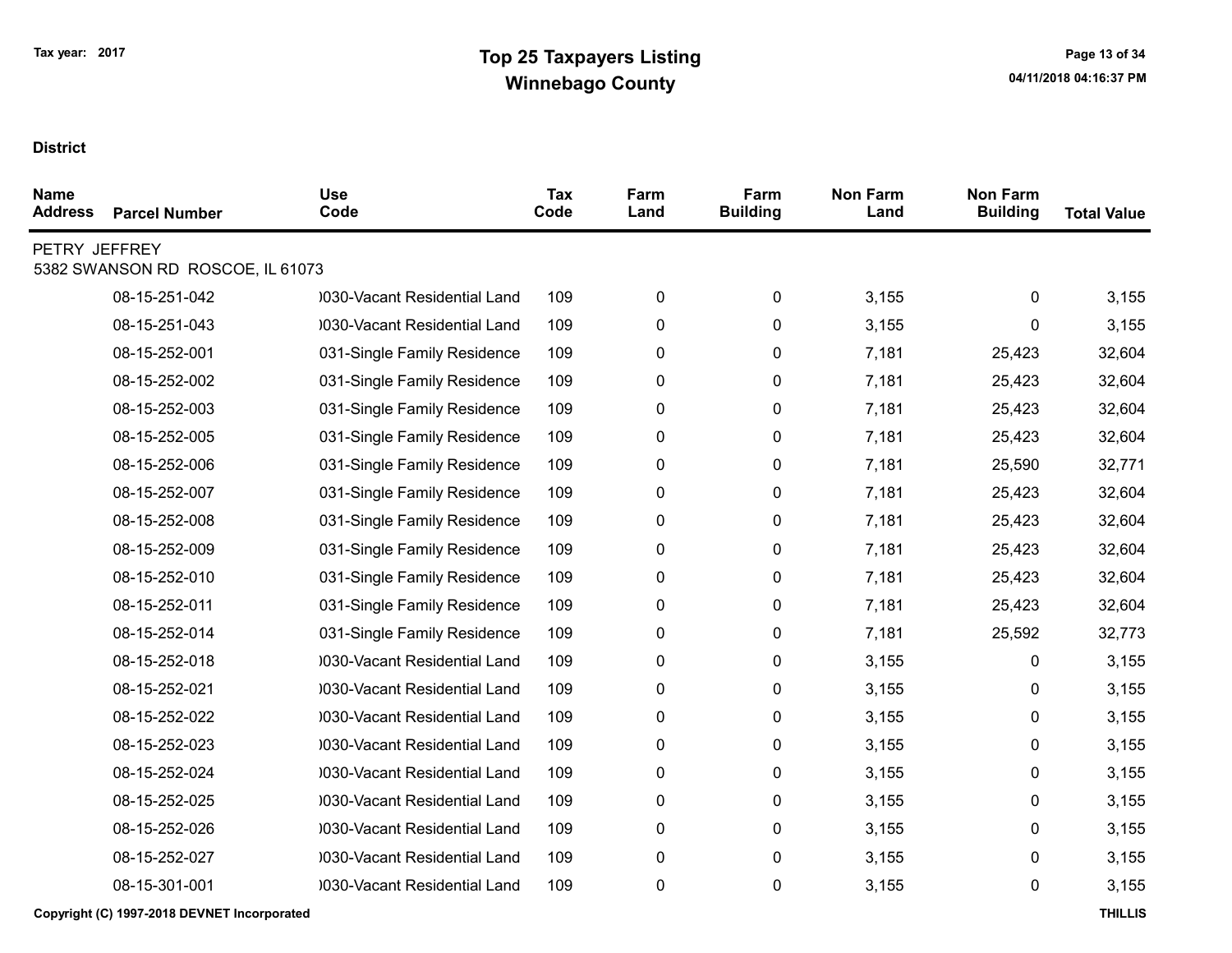| <b>Name</b><br><b>Address</b> | <b>Parcel Number</b>             | <b>Use</b><br>Code           | <b>Tax</b><br>Code | Farm<br>Land | Farm<br><b>Building</b> | <b>Non Farm</b><br>Land | <b>Non Farm</b><br><b>Building</b> | <b>Total Value</b> |
|-------------------------------|----------------------------------|------------------------------|--------------------|--------------|-------------------------|-------------------------|------------------------------------|--------------------|
| PETRY JEFFREY                 | 5382 SWANSON RD ROSCOE, IL 61073 |                              |                    |              |                         |                         |                                    |                    |
|                               | 08-15-301-002                    | 0030-Vacant Residential Land | 109                | 0            | 0                       | 3,155                   | 0                                  | 3,155              |
|                               | 08-15-301-003                    | 0030-Vacant Residential Land | 109                | 0            | 0                       | 3,155                   | 0                                  | 3,155              |
|                               | 08-15-302-012                    | 0030-Vacant Residential Land | 109                | 0            | 0                       | 3,155                   | 0                                  | 3,155              |
|                               | 08-15-326-011                    | 031-Single Family Residence  | 109                | 0            | 0                       | 7,181                   | 35,843                             | 43,024             |
|                               | 08-15-326-012                    | 031-Single Family Residence  | 109                | 0            | 0                       | 7,181                   | 30,793                             | 37,974             |
|                               | 08-15-326-015                    | 031-Single Family Residence  | 109                | 0            | 0                       | 7,181                   | 35,843                             | 43,024             |
|                               | 08-15-326-022                    | 031-Single Family Residence  | 109                | 0            | 0                       | 7,181                   | 35,843                             | 43,024             |
|                               | 08-15-327-002                    | 031-Single Family Residence  | 109                | 0            | 0                       | 7,181                   | 35,843                             | 43,024             |
|                               | 08-15-327-008                    | 031-Single Family Residence  | 109                | 0            | 0                       | 7,181                   | 35,843                             | 43,024             |
|                               | 08-15-329-013                    | 031-Single Family Residence  | 109                | 0            | 0                       | 7,181                   | 31,327                             | 38,508             |
|                               | 08-15-329-014                    | 031-Single Family Residence  | 109                | 0            | 0                       | 7,181                   | 31,327                             | 38,508             |
|                               | 08-15-329-015                    | 031-Single Family Residence  | 109                | 0            | 0                       | 7,181                   | 31,327                             | 38,508             |
|                               | 08-15-329-019                    | 031-Single Family Residence  | 109                | 0            | 0                       | 7,181                   | 31,327                             | 38,508             |
|                               | 08-15-331-001                    | 031-Single Family Residence  | 109                | 0            | 0                       | 7,181                   | 31,327                             | 38,508             |
|                               | 08-15-331-003                    | 031-Single Family Residence  | 109                | 0            | 0                       | 7,181                   | 31,327                             | 38,508             |
|                               | 08-15-351-002                    | 0030-Vacant Residential Land | 109                | 0            | 0                       | 3,155                   | 0                                  | 3,155              |
|                               | 08-15-351-003                    | 0030-Vacant Residential Land | 109                | 0            | 0                       | 3,155                   | 0                                  | 3,155              |
|                               | 08-15-356-001                    | 0030-Vacant Residential Land | 109                | 0            | 0                       | 3,155                   | 0                                  | 3,155              |
|                               | 08-15-356-018                    | 0030-Vacant Residential Land | 109                | 0            | 0                       | 3,155                   | 0                                  | 3,155              |
|                               | 08-15-356-019                    | 0030-Vacant Residential Land | 109                | 0            | 0                       | 3,155                   | 0                                  | 3,155              |
|                               | 08-15-356-020                    | 0030-Vacant Residential Land | 109                | 0            | 0                       | 3,155                   | 0                                  | 3,155              |
|                               | 08-15-356-021                    | 0030-Vacant Residential Land | 109                | 0            | 0                       | 3,155                   | 0                                  | 3,155              |
|                               |                                  |                              |                    |              |                         |                         |                                    |                    |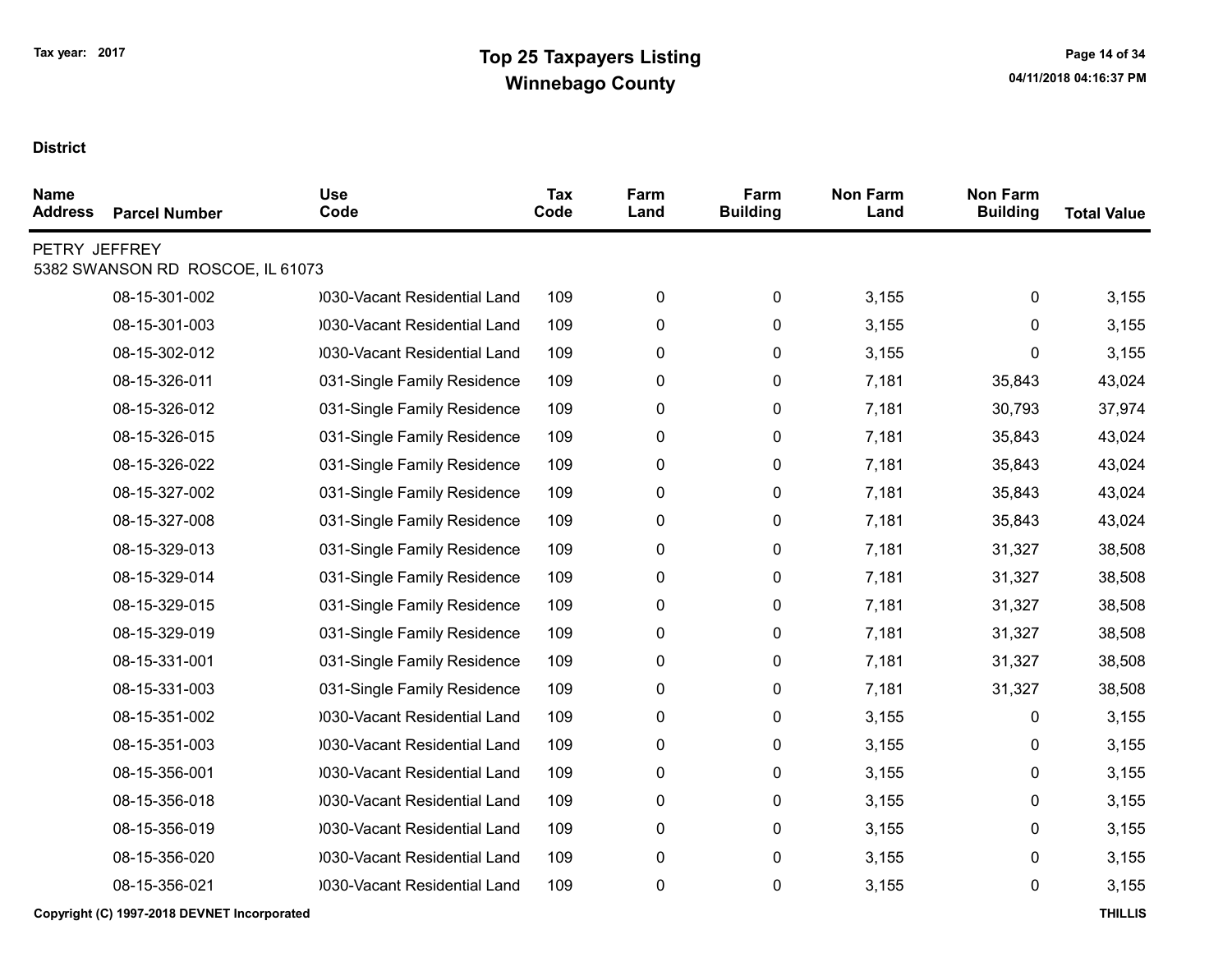| <b>Name</b><br><b>Address</b> | <b>Parcel Number</b>             | <b>Use</b><br>Code           | <b>Tax</b><br>Code | Farm<br>Land | Farm<br><b>Building</b> | <b>Non Farm</b><br>Land | <b>Non Farm</b><br><b>Building</b> | <b>Total Value</b> |
|-------------------------------|----------------------------------|------------------------------|--------------------|--------------|-------------------------|-------------------------|------------------------------------|--------------------|
| PETRY JEFFREY                 | 5382 SWANSON RD ROSCOE, IL 61073 |                              |                    |              |                         |                         |                                    |                    |
|                               | 08-15-356-022                    | 0030-Vacant Residential Land | 109                | 0            | 0                       | 3,155                   | 0                                  | 3,155              |
|                               | 08-15-356-023                    | 0030-Vacant Residential Land | 109                | 0            | 0                       | 3,155                   | 0                                  | 3,155              |
|                               | 08-15-356-024                    | 0030-Vacant Residential Land | 109                | 0            | 0                       | 3,155                   | 0                                  | 3,155              |
|                               | 08-15-356-025                    | 0030-Vacant Residential Land | 109                | 0            | 0                       | 3,155                   | 0                                  | 3,155              |
|                               | 08-15-356-026                    | 0030-Vacant Residential Land | 109                | 0            | 0                       | 3,155                   | 0                                  | 3,155              |
|                               | 08-15-356-027                    | 0030-Vacant Residential Land | 109                | 0            | 0                       | 3,155                   | 0                                  | 3,155              |
|                               | 08-15-356-029                    | 0030-Vacant Residential Land | 109                | 0            | 0                       | 3,155                   | 0                                  | 3,155              |
|                               | 08-15-356-030                    | 0030-Vacant Residential Land | 109                | 0            | 0                       | 3,155                   | 0                                  | 3,155              |
|                               | 08-15-356-031                    | 0030-Vacant Residential Land | 109                | 0            | 0                       | 3,155                   | 0                                  | 3,155              |
|                               | 08-15-356-032                    | 0030-Vacant Residential Land | 109                | 0            | 0                       | 3,155                   | 0                                  | 3,155              |
|                               | 08-15-356-033                    | 0030-Vacant Residential Land | 109                | 0            | 0                       | 3,155                   | 0                                  | 3,155              |
|                               | 08-15-356-034                    | 0030-Vacant Residential Land | 109                | 0            | 0                       | 3,155                   | 0                                  | 3,155              |
|                               | 08-15-356-035                    | 0030-Vacant Residential Land | 109                | 0            | 0                       | 3,155                   | 0                                  | 3,155              |
|                               | 08-15-376-005                    | 031-Single Family Residence  | 109                | 0            | 0                       | 7,181                   | 31,327                             | 38,508             |
|                               | 08-15-376-017                    | 031-Single Family Residence  | 109                | 0            | 0                       | 7,181                   | 31,327                             | 38,508             |
|                               | 08-15-376-018                    | 031-Single Family Residence  | 109                | 0            | 0                       | 7,181                   | 31,327                             | 38,508             |
|                               | 08-15-376-020                    | 031-Single Family Residence  | 109                | 0            | 0                       | 7,181                   | 31,327                             | 38,508             |
|                               | 08-15-376-022                    | 031-Single Family Residence  | 109                | 0            | 0                       | 7,181                   | 31,327                             | 38,508             |
|                               | 08-15-376-023                    | 031-Single Family Residence  | 109                | 0            | 0                       | 7,181                   | 34,904                             | 42,085             |
|                               | 08-15-376-024                    | 031-Single Family Residence  | 109                | 0            | 0                       | 7,181                   | 31,327                             | 38,508             |
|                               | 08-15-376-025                    | 031-Single Family Residence  | 109                | 0            | 0                       | 7,181                   | 31,327                             | 38,508             |
|                               | 08-15-377-005                    | 031-Single Family Residence  | 109                | 0            | 0                       | 7,181                   | 26,185                             | 33,366             |
|                               |                                  |                              |                    |              |                         |                         |                                    |                    |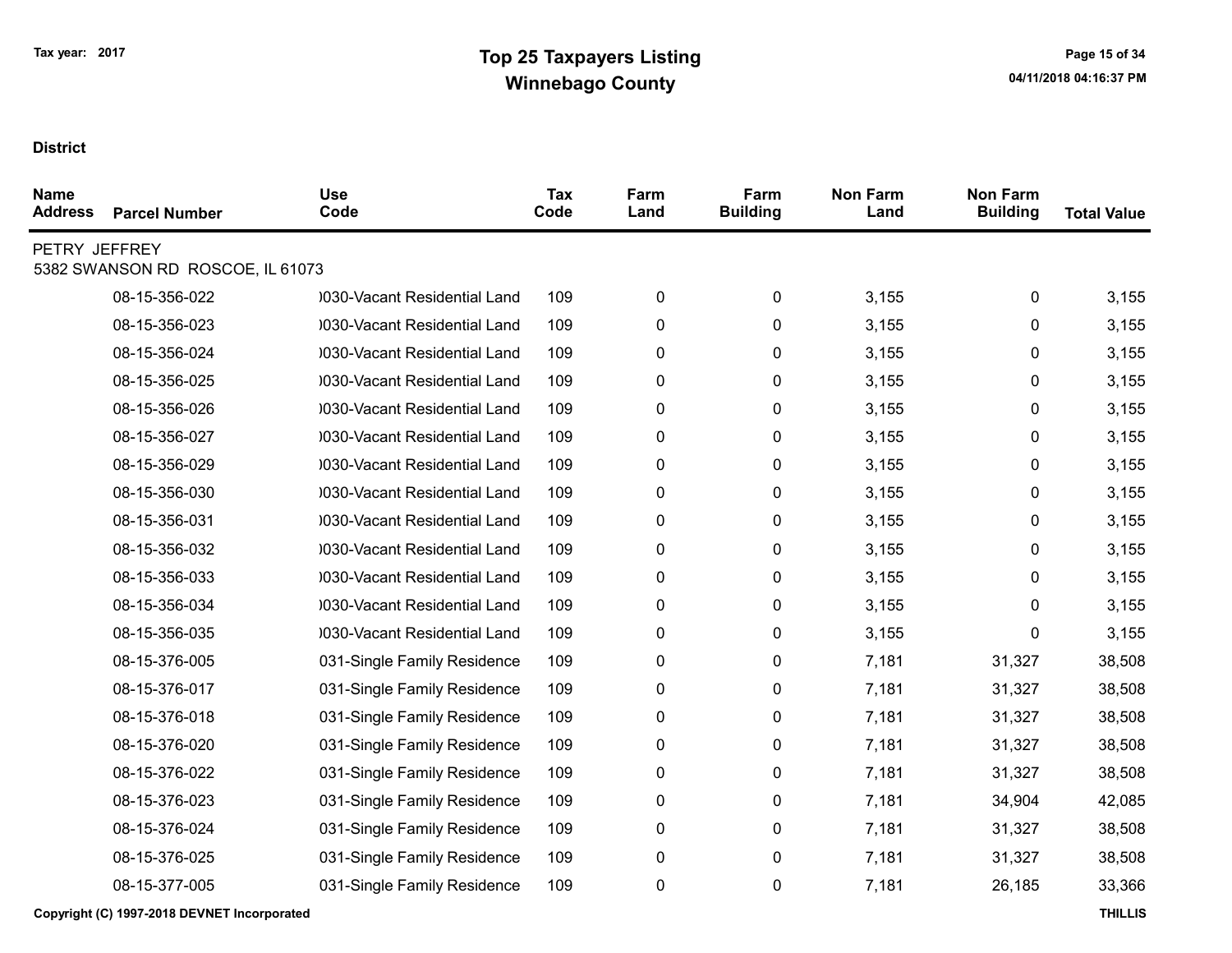| <b>Parcel Number</b> | <b>Use</b><br>Code           | Tax<br>Code                      | Farm<br>Land | Farm<br><b>Building</b> | <b>Non Farm</b><br>Land | <b>Non Farm</b><br><b>Building</b> | <b>Total Value</b> |
|----------------------|------------------------------|----------------------------------|--------------|-------------------------|-------------------------|------------------------------------|--------------------|
|                      |                              |                                  |              |                         |                         |                                    |                    |
| 08-15-377-006        | 031-Single Family Residence  | 109                              | 0            | 0                       | 7,181                   | 31,327                             | 38,508             |
| 08-15-377-007        | 031-Single Family Residence  | 109                              | 0            | 0                       | 7,181                   | 31,327                             | 38,508             |
| 08-15-377-008        | 031-Single Family Residence  | 109                              | 0            | 0                       | 7,181                   | 31,327                             | 38,508             |
| 08-15-377-009        | 031-Single Family Residence  | 109                              | 0            | 0                       | 7,181                   | 31,327                             | 38,508             |
| 08-15-377-010        | 031-Single Family Residence  | 109                              | 0            | 0                       | 7,181                   | 31,327                             | 38,508             |
| 08-15-380-015        | 031-Single Family Residence  | 109                              | 0            | 0                       | 7,181                   | 31,898                             | 39,079             |
| 08-15-380-017        | 031-Single Family Residence  | 109                              | 0            | 0                       | 7,181                   | 30,696                             | 37,877             |
| 08-15-380-020        | 031-Single Family Residence  | 109                              | 0            | 0                       | 7,181                   | 31,898                             | 39,079             |
| 08-15-381-003        | 031-Single Family Residence  | 109                              | 0            | 0                       | 7,181                   | 28,592                             | 35,773             |
| 08-15-381-004        | 031-Single Family Residence  | 109                              | 0            | 0                       | 7,181                   | 29,313                             | 36,494             |
| 08-15-381-006        | 031-Single Family Residence  | 109                              | 0            | 0                       | 7,181                   | 29,411                             | 36,592             |
| 08-15-383-013        | 031-Single Family Residence  | 109                              | $\pmb{0}$    | 0                       | 7,181                   | 33,101                             | 40,282             |
| 08-15-383-015        | 031-Single Family Residence  | 109                              | 0            | 0                       | 7,181                   | 33,101                             | 40,282             |
| 08-15-383-016        | 031-Single Family Residence  | 109                              | 0            | 0                       | 7,181                   | 31,327                             | 38,508             |
| 08-16-476-030        | 0030-Vacant Residential Land | 133                              | 0            | 0                       | 3,155                   | 0                                  | 3,155              |
| 08-16-476-031        | 0030-Vacant Residential Land | 133                              | 0            | 0                       | 3,155                   | 0                                  | 3,155              |
| 08-22-126-001        | 031-Single Family Residence  | 109                              | 0            | 0                       | 7,181                   | 29,411                             | 36,592             |
| 11-17-402-003        | 39-Pref Asd Res(not1/3)10-30 | 048                              | 0            | 0                       | 311                     | 0                                  | 311                |
| 11-17-402-004        | 39-Pref Asd Res(not1/3)10-30 | 048                              | 0            | 0                       | 311                     | 0                                  | 311                |
| 11-17-402-006        | 39-Pref Asd Res(not1/3)10-30 | 048                              | 0            | 0                       | 311                     | 0                                  | 311                |
| 11-17-402-007        | 39-Pref Asd Res(not1/3)10-30 | 048                              | 0            | 0                       | 311                     | 0                                  | 311                |
| 11-17-402-008        | 39-Pref Asd Res(not1/3)10-30 | 048                              | 0            | 0                       | 311                     | 0                                  | 311                |
|                      | PETRY JEFFREY                | 5382 SWANSON RD ROSCOE, IL 61073 |              |                         |                         |                                    |                    |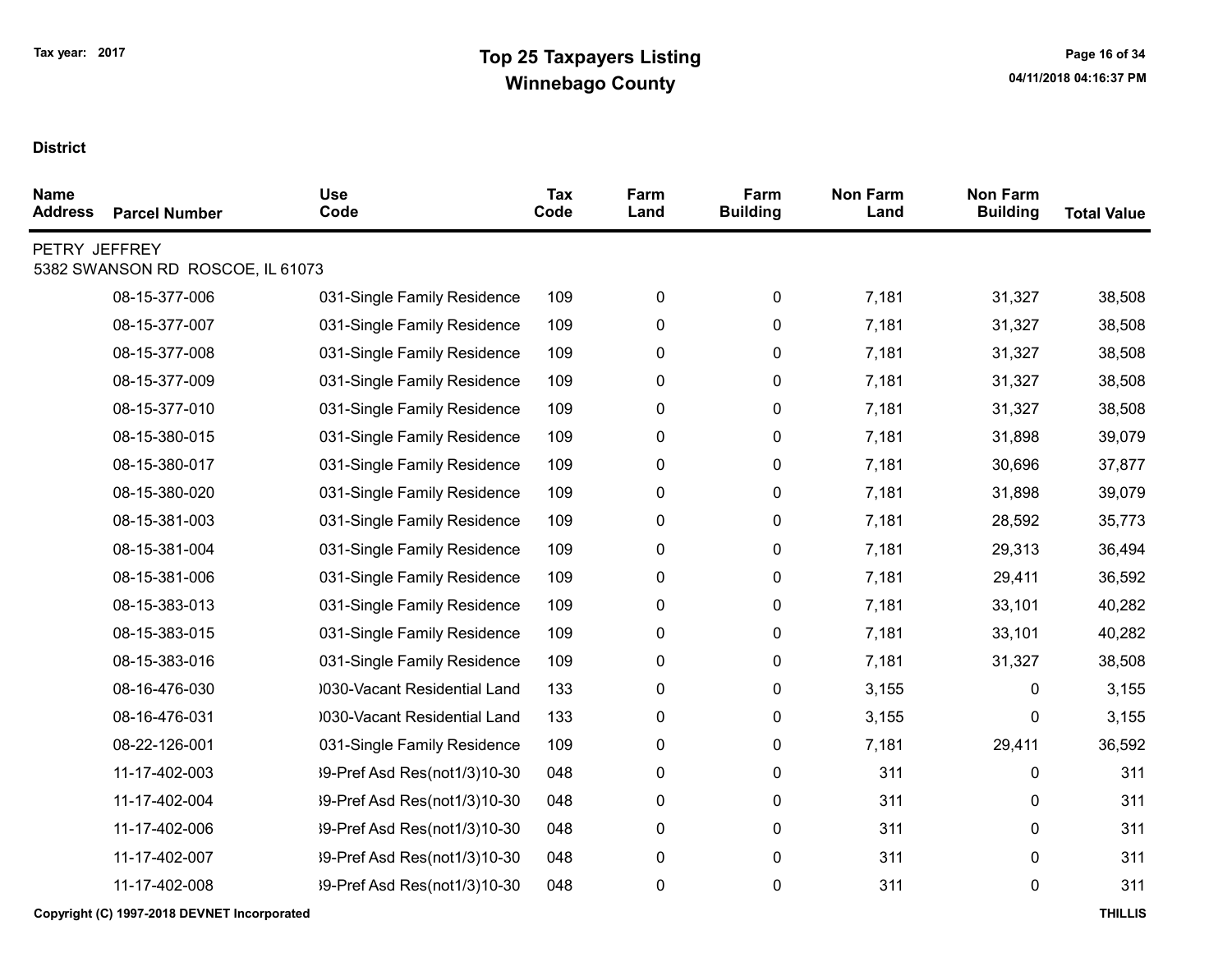| <b>Name</b><br><b>Address</b> | <b>Parcel Number</b>             | <b>Use</b><br>Code           | <b>Tax</b><br>Code | Farm<br>Land | Farm<br><b>Building</b> | <b>Non Farm</b><br>Land | <b>Non Farm</b><br><b>Building</b> | <b>Total Value</b> |
|-------------------------------|----------------------------------|------------------------------|--------------------|--------------|-------------------------|-------------------------|------------------------------------|--------------------|
| PETRY JEFFREY                 | 5382 SWANSON RD ROSCOE, IL 61073 |                              |                    |              |                         |                         |                                    |                    |
|                               | 11-17-402-009                    | 39-Pref Asd Res(not1/3)10-30 | 048                | 0            | 0                       | 311                     | 0                                  | 311                |
|                               | 11-17-402-010                    | 39-Pref Asd Res(not1/3)10-30 | 048                | 0            | 0                       | 311                     | 0                                  | 311                |
|                               | 11-17-403-001                    | 39-Pref Asd Res(not1/3)10-30 | 048                | 0            | 0                       | 311                     | 0                                  | 311                |
|                               | 11-17-403-002                    | 39-Pref Asd Res(not1/3)10-30 | 048                | 0            | 0                       | 311                     | 0                                  | 311                |
|                               | 11-17-403-003                    | 39-Pref Asd Res(not1/3)10-30 | 048                | 0            | 0                       | 311                     | 0                                  | 311                |
|                               | 11-17-403-004                    | 39-Pref Asd Res(not1/3)10-30 | 048                | 0            | 0                       | 311                     | 0                                  | 311                |
|                               | 11-17-403-005                    | 39-Pref Asd Res(not1/3)10-30 | 048                | 0            | 0                       | 311                     | 0                                  | 311                |
|                               | 11-17-403-006                    | 39-Pref Asd Res(not1/3)10-30 | 048                | 0            | 0                       | 311                     | 0                                  | 311                |
|                               | 11-17-403-007                    | 39-Pref Asd Res(not1/3)10-30 | 048                | 0            | 0                       | 311                     | 0                                  | 311                |
|                               | 11-17-403-008                    | 39-Pref Asd Res(not1/3)10-30 | 048                | 0            | 0                       | 311                     | 0                                  | 311                |
|                               | 11-17-404-002                    | 39-Pref Asd Res(not1/3)10-30 | 048                | 0            | 0                       | 311                     | 0                                  | 311                |
|                               | 11-17-404-003                    | 39-Pref Asd Res(not1/3)10-30 | 048                | 0            | 0                       | 311                     | 0                                  | 311                |
|                               | 11-17-404-005                    | 39-Pref Asd Res(not1/3)10-30 | 048                | 0            | 0                       | 311                     | 0                                  | 311                |
|                               | 11-17-404-008                    | 39-Pref Asd Res(not1/3)10-30 | 048                | $\pmb{0}$    | 0                       | 311                     | 0                                  | 311                |
|                               | 11-17-404-010                    | 39-Pref Asd Res(not1/3)10-30 | 048                | 0            | 0                       | 311                     | 0                                  | 311                |
|                               | 11-17-404-011                    | 39-Pref Asd Res(not1/3)10-30 | 048                | $\pmb{0}$    | 0                       | 311                     | 0                                  | 311                |
|                               | 11-17-404-012                    | 39-Pref Asd Res(not1/3)10-30 | 048                | 0            | 0                       | 311                     | 0                                  | 311                |
|                               | 11-17-404-015                    | 39-Pref Asd Res(not1/3)10-30 | 048                | 0            | 0                       | 311                     | 0                                  | 311                |
|                               | 11-17-404-016                    | 39-Pref Asd Res(not1/3)10-30 | 048                | 0            | 0                       | 311                     | 0                                  | 311                |
|                               | 11-17-404-017                    | 39-Pref Asd Res(not1/3)10-30 | 048                | 0            | 0                       | 311                     | 0                                  | 311                |
|                               | 11-17-455-006                    | 39-Pref Asd Res(not1/3)10-30 | 048                | $\pmb{0}$    | 0                       | 311                     | 0                                  | 311                |
|                               | 11-17-455-007                    | 39-Pref Asd Res(not1/3)10-30 | 048                | 0            | 0                       | 311                     | 0                                  | 311                |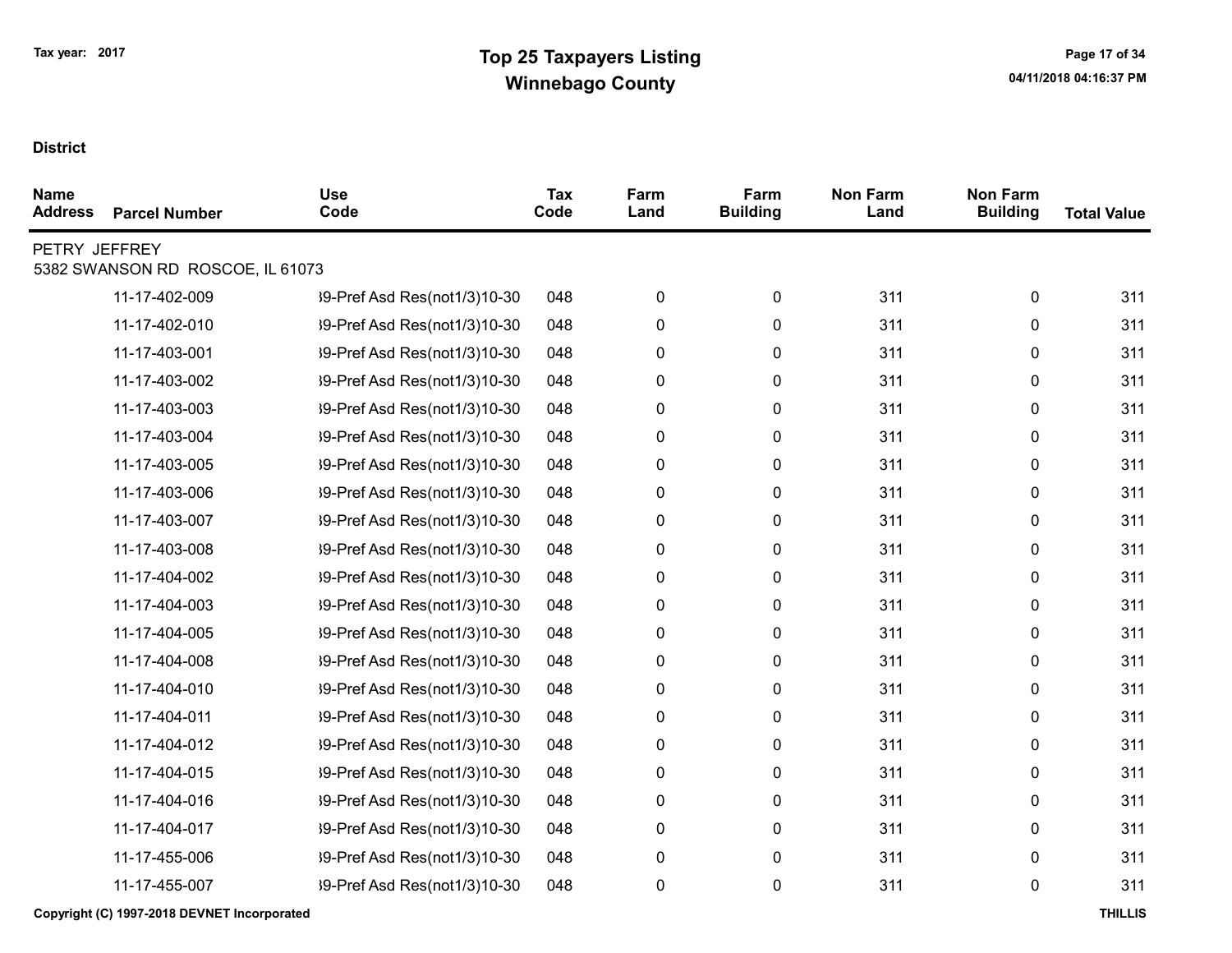| <b>Name</b><br><b>Address</b> | <b>Parcel Number</b>                                                | <b>Use</b><br>Code           | Tax<br>Code | Farm<br>Land | Farm<br><b>Building</b> | <b>Non Farm</b><br>Land     | <b>Non Farm</b><br><b>Building</b> | <b>Total Value</b> |
|-------------------------------|---------------------------------------------------------------------|------------------------------|-------------|--------------|-------------------------|-----------------------------|------------------------------------|--------------------|
| PETRY JEFFREY                 | 5382 SWANSON RD ROSCOE, IL 61073                                    |                              |             |              |                         |                             |                                    |                    |
|                               | 11-17-455-008                                                       | 39-Pref Asd Res(not1/3)10-30 | 048         | 0            | $\mathbf{0}$            | 311                         | 0                                  | 311                |
|                               | 11-17-455-009                                                       | 39-Pref Asd Res(not1/3)10-30 | 048         | 0            | 0                       | 311                         | 0                                  | 311                |
|                               | 11-17-455-010                                                       | 39-Pref Asd Res(not1/3)10-30 | 048         | 0            | 0                       | 311                         | 0                                  | 311                |
|                               | 11-29-376-001                                                       | 0020-Vacant Farmland - assd  | 381         | 9,618        | 0                       | 0                           | $\mathbf{0}$                       | 9,618              |
|                               |                                                                     |                              |             |              |                         | <b>Total Assessed Value</b> |                                    | 4,070,828          |
| <b>Name</b>                   |                                                                     | <b>Use</b>                   | Tax         | Farm         | Farm                    | <b>Non Farm</b>             | <b>Non Farm</b>                    |                    |
| <b>Address</b>                | <b>Parcel Number</b>                                                | Code                         | Code        | Land         | <b>Building</b>         | Land                        | <b>Building</b>                    | <b>Total Value</b> |
|                               | <b>KELLEY WILLIAMSON CO</b><br>1132 HARRISON AVE ROCKFORD, IL 61104 |                              |             |              |                         |                             |                                    |                    |
|                               | 03-24-136-010                                                       | 1-Commercial Business-Impr   | 401         | 0            | 0                       | 17,858                      | 110,976                            | 128,834            |
|                               | 04-28-355-009                                                       | 1-Commercial Business-Impr   | 189         | 0            | 0                       | 127,925                     | 175,009                            | 302,934            |
|                               | 04-33-103-002                                                       | 0050-Vac Commercial Land     | 189         | 0            | 0                       | 31,062                      | $\mathbf 0$                        | 31,062             |
|                               | 08-30-377-016                                                       | 1-Commercial Business-Impr   | 416         | 0            | 0                       | 81,888                      | 124,167                            | 206,055            |
|                               | 09-28-311-005                                                       | 0050-Vac Commercial Land     | 286         | 0            | 0                       | 3,667                       | $\mathbf 0$                        | 3,667              |
|                               | 09-28-311-012                                                       | 1-Commercial Business-Impr   | 286         | 0            | 0                       | 7,333                       | 55,344                             | 62,677             |
|                               | 11-01-277-032                                                       | 1-Commercial Business-Impr   | 409         | 0            | 0                       | 59,133                      | 173,666                            | 232,799            |
|                               | 11-11-228-014                                                       | 1-Commercial Business-Impr   | 001         | 0            | 0                       | 7,574                       | 241                                | 7,815              |
|                               | 11-23-454-001                                                       | 0050-Vac Commercial Land     | 450         | 0            | 0                       | 13,910                      | 0                                  | 13,910             |
|                               | 11-23-454-004                                                       | 1-Commercial Business-Impr   | 450         | 0            | 0                       | 7,354                       | 4,208                              | 11,562             |
|                               | 11-23-454-005                                                       | 1-Commercial Business-Impr   | 450         | 0            | $\mathbf 0$             | 7,354                       | 3,261                              | 10,615             |
|                               | 11-23-454-006                                                       | 1-Commercial Business-Impr   | 450         | 0            | 0                       | 4,052                       | 1,251                              | 5,303              |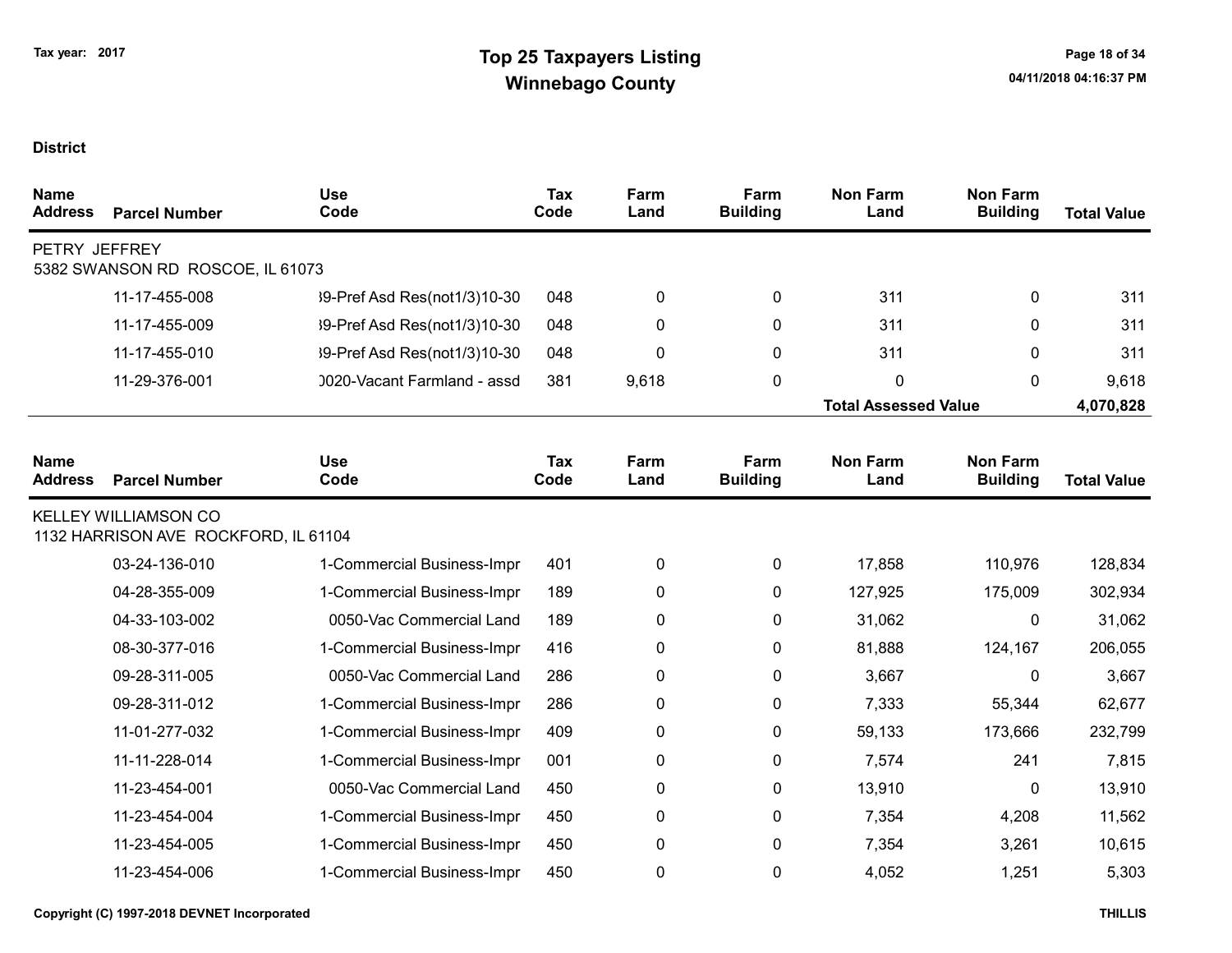| <b>Name</b><br><b>Address</b> | <b>Parcel Number</b>                                                | <b>Use</b><br>Code         | Tax<br>Code | Farm<br>Land | Farm<br><b>Building</b> | <b>Non Farm</b><br>Land     | <b>Non Farm</b><br><b>Building</b> | <b>Total Value</b> |
|-------------------------------|---------------------------------------------------------------------|----------------------------|-------------|--------------|-------------------------|-----------------------------|------------------------------------|--------------------|
|                               | <b>KELLEY WILLIAMSON CO</b><br>1132 HARRISON AVE ROCKFORD, IL 61108 |                            |             |              |                         |                             |                                    |                    |
|                               |                                                                     |                            |             |              |                         |                             |                                    |                    |
|                               | 11-23-454-007                                                       | 1-Commercial Business-Impr | 450         | 0            | 0                       | 3,367                       | 858                                | 4,225              |
|                               | 11-23-454-008                                                       | 1-Commercial Business-Impr | 450         | 0            | 0                       | 7,356                       | 3,003                              | 10,359             |
|                               | 11-23-454-009                                                       | 1-Commercial Business-Impr | 450         | 0            | 0                       | 7,356                       | 5,598                              | 12,954             |
|                               | 11-35-454-002                                                       | 0081-Ind Land + Improve    | 001         | 0            | 0                       | 19,012                      | 234,675                            | 253,687            |
|                               | 11-35-478-001                                                       | 0081-Ind Land + Improve    | 001         | $\pmb{0}$    | 0                       | 4,337                       | 32,042                             | 36,379             |
|                               | 12-04-252-003                                                       | 1-Commercial Business-Impr | 002         | 0            | 0                       | 67,134                      | 228,661                            | 295,795            |
|                               | 12-20-451-011                                                       | 1-Commercial Business-Impr | 451         | 0            | 0                       | 19,910                      | 1,117                              | 21,027             |
|                               | 12-20-451-012                                                       | 1-Commercial Business-Impr | 451         | 0            | 0                       | 49,106                      | 189,553                            | 238,659            |
|                               | 12-23-378-002                                                       | 1-Commercial Business-Impr | 001         | 0            | 0                       | 111,256                     | 135,757                            | 247,013            |
|                               | 12-28-226-004                                                       | 1-Commercial Business-Impr | 451         | $\pmb{0}$    | 0                       | 42,067                      | 118,222                            | 160,289            |
|                               | 12-35-151-001                                                       | 1-Commercial Business-Impr | 378         | 0            | 0                       | 52,688                      | 88,556                             | 141,244            |
|                               | 14-04-300-020                                                       | 1-Commercial Business-Impr | 325         | 0            | 0                       | 95,675                      | 163,815                            | 259,490            |
|                               | 14-12-300-003                                                       | 1-Commercial Business-Impr | 326         | 0            | 0                       | 19,409                      | 68,066                             | 87,475             |
|                               | 15-03-352-042                                                       | 0081-Ind Land + Improve    | 410         | $\pmb{0}$    | 0                       | 48,570                      | 463,891                            | 512,461            |
|                               | 15-03-353-021                                                       | 1-Commercial Business-Impr | 410         | 0            | 0                       | 23,979                      | 157,613                            | 181,592            |
|                               | 15-12-126-002                                                       | 1-Commercial Business-Impr | 421         | 0            | 0                       | 41,818                      | 251,477                            | 293,295            |
|                               | 15-12-126-003                                                       | 1-Commercial Business-Impr | 421         | 0            | 0                       | 4,924                       | 46                                 | 4,970              |
|                               | 16-04-203-001                                                       | 1-Commercial Business-Impr | 127         | 0            | 0                       | 75,778                      | 130,773                            | 206,551            |
|                               |                                                                     |                            |             |              |                         | <b>Total Assessed Value</b> |                                    | 3,984,698          |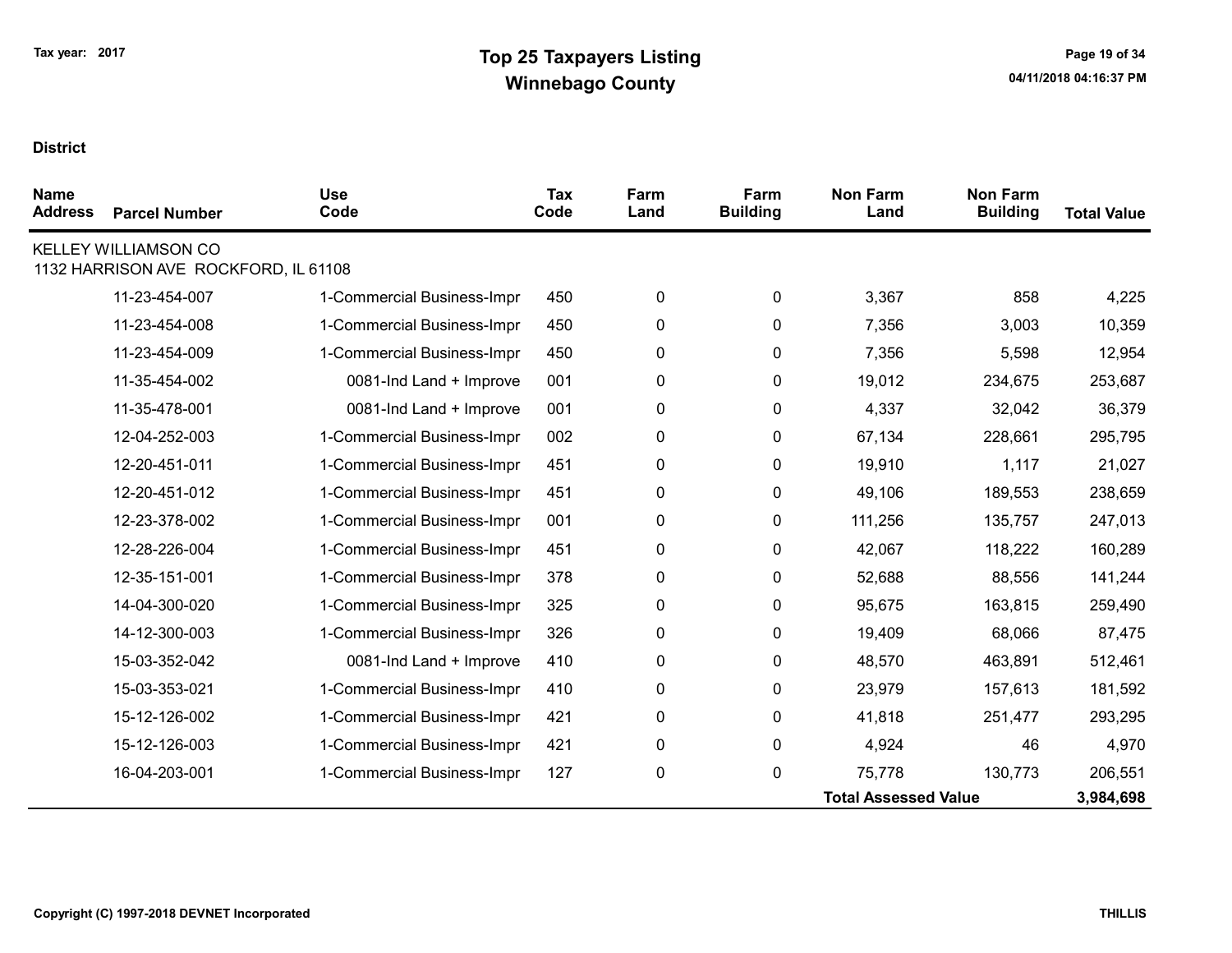| <b>Name</b><br><b>Address</b> | <b>Parcel Number</b>       | <b>Use</b><br>Code                                       | Tax<br>Code | Farm<br>Land | Farm<br><b>Building</b> | <b>Non Farm</b><br>Land | <b>Non Farm</b><br><b>Building</b> | <b>Total Value</b> |
|-------------------------------|----------------------------|----------------------------------------------------------|-------------|--------------|-------------------------|-------------------------|------------------------------------|--------------------|
|                               | <b>COMMONWEALTH EDISON</b> | ATTN: REAL ESTATE 3 LINCOLN CENTEROAKBROOK TERRACE, IL 6 |             |              |                         |                         |                                    |                    |
|                               | 03-18-300-011              | 0050-Vac Commercial Land                                 | 210         | 0            | 0                       | 8,152                   | 0                                  | 8,152              |
|                               | 06-35-400-007              | 0020-Vacant Farmland - assd                              | 247         | 1,550        | $\mathbf{0}$            | 0                       | $\mathbf{0}$                       | 1,550              |
|                               | 07-19-301-002              | 0020-Vacant Farmland - assd                              | 167         | 2,193        | 0                       | 0                       | 0                                  | 2,193              |
|                               | 07-19-400-004              | 0020-Vacant Farmland - assd                              | 156         | 1,307        | $\mathbf{0}$            | $\mathbf{0}$            | $\mathbf{0}$                       | 1,307              |
|                               | 07-20-300-002              | 0020-Vacant Farmland - assd                              | 167         | 1,648        | $\mathbf{0}$            | $\mathbf{0}$            | $\mathbf{0}$                       | 1,648              |
|                               | 07-20-400-002              | 0020-Vacant Farmland - assd                              | 167         | 691          | $\mathbf{0}$            | $\mathbf{0}$            | $\Omega$                           | 691                |
|                               | 07-20-400-005              | 0020-Vacant Farmland - assd                              | 167         | 942          | $\Omega$                | $\mathbf{0}$            | $\Omega$                           | 942                |
|                               | 07-21-300-003              | 0020-Vacant Farmland - assd                              | 362         | 821          | $\mathbf{0}$            | $\mathbf{0}$            | $\mathbf{0}$                       | 821                |
|                               | 07-21-300-004              | 0020-Vacant Farmland - assd                              | 362         | 8,268        | $\Omega$                | $\mathbf{0}$            | $\Omega$                           | 8,268              |
|                               | 07-22-100-003              | 0020-Vacant Farmland - assd                              | 161         | 1,343        | 0                       | 0                       | $\mathbf{0}$                       | 1,343              |
|                               | 07-22-300-001              | 0020-Vacant Farmland - assd                              | 362         | 3,731        | $\mathbf{0}$            | 0                       | $\mathbf{0}$                       | 3,731              |
|                               | 07-22-400-001              | 0020-Vacant Farmland - assd                              | 167         | 387          | 0                       | 0                       | 0                                  | 387                |
|                               | 07-22-400-002              | 0020-Vacant Farmland - assd                              | 167         | 430          | $\mathbf 0$             | $\mathbf 0$             | $\mathbf{0}$                       | 430                |
|                               | 07-23-300-001              | 0020-Vacant Farmland - assd                              | 167         | 2,361        | $\mathbf{0}$            | $\mathbf{0}$            | $\mathbf{0}$                       | 2,361              |
|                               | 07-23-300-003              | 0020-Vacant Farmland - assd                              | 167         | 4            | $\mathbf{0}$            | 0                       | $\mathbf{0}$                       | 4                  |
|                               | 07-23-300-004              | 0020-Vacant Farmland - assd                              | 167         | 466          | $\mathbf{0}$            | 0                       | $\mathbf{0}$                       | 466                |
|                               | 07-23-400-001              | 0020-Vacant Farmland - assd                              | 167         | 1,800        | $\mathbf{0}$            | $\mathbf{0}$            | $\mathbf{0}$                       | 1,800              |
|                               | 07-23-400-002              | 0020-Vacant Farmland - assd                              | 167         | 4            | $\mathbf{0}$            | $\mathbf{0}$            | $\mathbf{0}$                       | 4                  |
|                               | 07-24-151-002              | 0020-Vacant Farmland - assd                              | 156         | 2,142        | 0                       | $\mathbf{0}$            | 0                                  | 2,142              |
|                               | 07-24-177-003              | 0010-Vacant Rural Prop                                   | 156         | $\mathbf{0}$ | $\mathbf 0$             | 708                     | $\Omega$                           | 708                |
|                               | 07-24-251-003              | 0020-Vacant Farmland - assd                              | 156         | 1,713        | $\mathbf{0}$            | $\mathbf{0}$            | $\Omega$                           | 1,713              |
|                               | 07-24-277-002              | 0020-Vacant Farmland - assd                              | 156         | 325          | $\mathbf 0$             | 0                       | $\mathbf{0}$                       | 325                |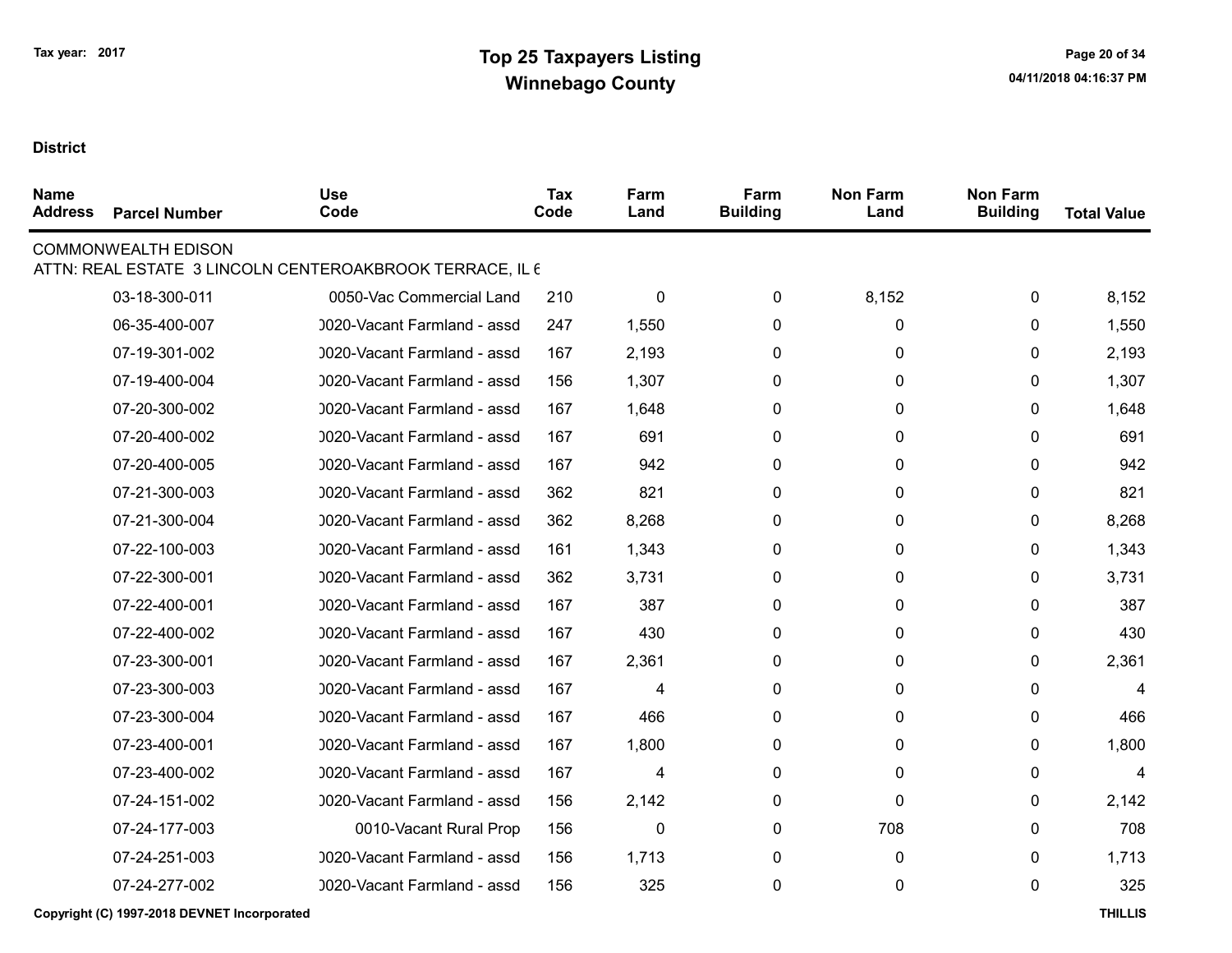| <b>Name</b><br><b>Address</b> | <b>Parcel Number</b>                        | <b>Use</b><br>Code                                       | <b>Tax</b><br>Code | Farm<br>Land | Farm<br><b>Building</b> | <b>Non Farm</b><br>Land | <b>Non Farm</b><br><b>Building</b> | <b>Total Value</b> |
|-------------------------------|---------------------------------------------|----------------------------------------------------------|--------------------|--------------|-------------------------|-------------------------|------------------------------------|--------------------|
|                               | <b>COMMONWEALTH EDISON</b>                  | ATTN: REAL ESTATE 3 LINCOLN CENTEROAKBROOK TERRACE, IL 6 |                    |              |                         |                         |                                    |                    |
|                               | 07-24-302-001                               | 0080-Vacant Industrial Land                              | 156                | $\pmb{0}$    | 0                       | 15,090                  | 0                                  | 15,090             |
|                               | 07-24-426-002                               | 0080-Vacant Industrial Land                              | 169                | 0            | 0                       | 3,294                   | 0                                  | 3,294              |
|                               | 07-26-100-002                               | 0080-Vacant Industrial Land                              | 156                | 0            | 0                       | 5,694                   | 0                                  | 5,694              |
|                               | 07-26-100-009                               | 0080-Vacant Industrial Land                              | 156                | $\pmb{0}$    | 0                       | 4,076                   | 0                                  | 4,076              |
|                               | 07-26-100-010                               | 0080-Vacant Industrial Land                              | 156                | 0            | 0                       | 1,881                   | 0                                  | 1,881              |
|                               | 07-26-300-002                               | 0080-Vacant Industrial Land                              | 167                | $\pmb{0}$    | $\pmb{0}$               | 2,848                   | 0                                  | 2,848              |
|                               | 07-26-300-008                               | 0080-Vacant Industrial Land                              | 167                | $\mathbf{0}$ | 0                       | 8,547                   | 0                                  | 8,547              |
|                               | 07-35-300-003                               | 0020-Vacant Farmland - assd                              | 146                | 1,625        | 0                       | 0                       | 0                                  | 1,625              |
|                               | 07-35-451-002                               | 0020-Vacant Farmland - assd                              | 146                | 332          | 0                       | 0                       | 0                                  | 332                |
|                               | 08-14-300-001                               | 0010-Vacant Rural Prop                                   | 135                | $\mathbf 0$  | 0                       | 8,629                   | 0                                  | 8,629              |
|                               | 08-14-300-002                               | 0020-Vacant Farmland - assd                              | 432                | 1,139        | 0                       | 0                       | 0                                  | 1,139              |
|                               | 08-14-400-001                               | 0020-Vacant Farmland - assd                              | 432                | 1,637        | 0                       | 0                       | 0                                  | 1,637              |
|                               | 08-15-300-001                               | 0020-Vacant Farmland - assd                              | 135                | 370          | 0                       | 0                       | 0                                  | 370                |
|                               | 08-15-300-003                               | 0020-Vacant Farmland - assd                              | 135                | 932          | 0                       | 0                       | 0                                  | 932                |
|                               | 08-15-400-001                               | 0010-Vacant Rural Prop                                   | 135                | 0            | $\pmb{0}$               | 17,374                  | 0                                  | 17,374             |
|                               | 08-16-377-005                               | 0020-Vacant Farmland - assd                              | 133                | 946          | 0                       | 0                       | 0                                  | 946                |
|                               | 08-19-301-001                               | 0020-Vacant Farmland - assd                              | 156                | 85           | 0                       | 0                       | 0                                  | 85                 |
|                               | 08-19-301-002                               | 0020-Vacant Farmland - assd                              | 169                | 110          | 0                       | 0                       | 0                                  | 110                |
|                               | 08-19-326-002                               | 0030-Vacant Residential Land                             | 133                | 0            | 0                       | 4,876                   | 0                                  | 4,876              |
|                               | 08-19-326-004                               | 0081-Ind Land + Improve                                  | 414                | $\pmb{0}$    | $\pmb{0}$               | 1,834                   | 21,580                             | 23,414             |
|                               | 08-19-401-001                               | 0080-Vacant Industrial Land                              | 137                | $\pmb{0}$    | 0                       | 10,246                  | 0                                  | 10,246             |
|                               | 08-19-426-001                               | 0030-Vacant Residential Land                             | 414                | 0            | 0                       | 1,191                   | 0                                  | 1,191              |
|                               | Copyright (C) 1997-2018 DEVNET Incorporated |                                                          |                    |              |                         |                         |                                    | <b>THILLIS</b>     |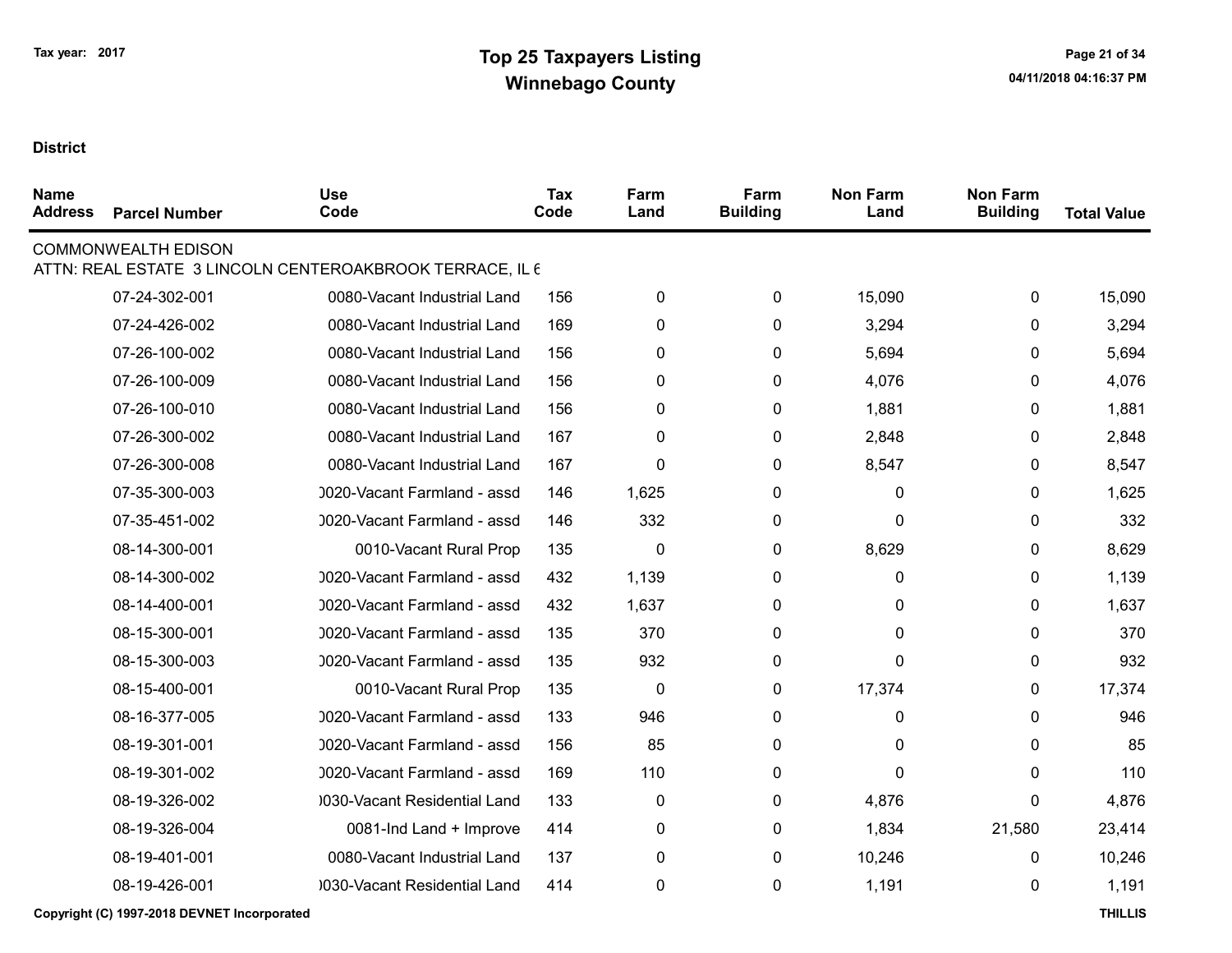| <b>Name</b><br><b>Address</b> | <b>Parcel Number</b>       | <b>Use</b><br>Code                                       | Tax<br>Code | Farm<br>Land | Farm<br><b>Building</b> | <b>Non Farm</b><br>Land | <b>Non Farm</b><br><b>Building</b> | <b>Total Value</b> |
|-------------------------------|----------------------------|----------------------------------------------------------|-------------|--------------|-------------------------|-------------------------|------------------------------------|--------------------|
|                               | <b>COMMONWEALTH EDISON</b> | ATTN: REAL ESTATE 3 LINCOLN CENTEROAKBROOK TERRACE, IL 6 |             |              |                         |                         |                                    |                    |
|                               | 08-19-426-002              | 0030-Vacant Residential Land                             | 414         | 0            | 0                       | 1,191                   | 0                                  | 1,191              |
|                               | 08-19-427-001              | 0030-Vacant Residential Land                             | 413         | 0            | 0                       | 781                     | 0                                  | 781                |
|                               | 08-20-301-001              | 0030-Vacant Residential Land                             | 133         | $\pmb{0}$    | 0                       | 9,249                   | 0                                  | 9,249              |
|                               | 08-20-401-001              | 0020-Vacant Farmland - assd                              | 152         | 191          | 0                       | 0                       | 0                                  | 191                |
|                               | 08-20-426-001              | 0010-Vacant Rural Prop                                   | 007         | 0            | 0                       | 7,017                   | 0                                  | 7,017              |
|                               | 08-21-126-002              | 0030-Vacant Residential Land                             | 153         | 0            | 0                       | 8,832                   | 0                                  | 8,832              |
|                               | 08-21-176-002              | 0010-Vacant Rural Prop                                   | 163         | 0            | 0                       | 303                     | 0                                  | 303                |
|                               | 08-21-326-001              | 0010-Vacant Rural Prop                                   | 007         | 0            | $\pmb{0}$               | 29,733                  | 0                                  | 29,733             |
|                               | 08-24-300-002              | Farm+Improve+Non Farm AV                                 | 135         | 4,346        | 0                       | 7,691                   | 0                                  | 12,037             |
|                               | 08-24-451-002              | 0010-Vacant Rural Prop                                   | 135         | 0            | 0                       | 9,345                   | 0                                  | 9,345              |
|                               | 08-25-204-001              | 0020-Vacant Farmland - assd                              | 145         | 470          | 0                       | 0                       | 0                                  | 470                |
|                               | 08-25-400-002              | 0010-Vacant Rural Prop                                   | 145         | 0            | 0                       | 17,236                  | 0                                  | 17,236             |
|                               | 08-32-426-001              | 0030-Vacant Residential Land                             | 006         | 0            | 0                       | 2,344                   | 0                                  | 2,344              |
|                               | 08-33-105-012              | 0030-Vacant Residential Land                             | 006         | 0            | 0                       | 3,154                   | 0                                  | 3,154              |
|                               | 08-36-200-002              | 0020-Vacant Farmland - assd                              | 145         | 1,685        | 0                       | 0                       | 0                                  | 1,685              |
|                               | 08-36-200-005              | 0020-Vacant Farmland - assd                              | 145         | 2,436        | 0                       | 0                       | 0                                  | 2,436              |
|                               | 08-36-400-005              | 0010-Vacant Rural Prop                                   | 145         | 0            | 0                       | 22,527                  | 0                                  | 22,527             |
|                               | 09-16-300-001              | 0081-Ind Land + Improve                                  | 281         | 0            | $\pmb{0}$               | 4,326                   | 2,802                              | 7,128              |
|                               | 09-28-107-006              | 0080-Vacant Industrial Land                              | 286         | $\pmb{0}$    | 0                       | 5,362                   | 0                                  | 5,362              |
|                               | 09-28-177-007              | 0080-Vacant Industrial Land                              | 286         | 0            | $\mathbf 0$             | 7,716                   | 0                                  | 7,716              |
|                               | 09-28-400-003              | 0080-Vacant Industrial Land                              | 281         | $\pmb{0}$    | 0                       | 12,211                  | 0                                  | 12,211             |
|                               | 09-29-102-002              | 0080-Vacant Industrial Land                              | 281         | $\pmb{0}$    | 0                       | 10,999                  | 0                                  | 10,999             |
|                               |                            |                                                          |             |              |                         |                         |                                    |                    |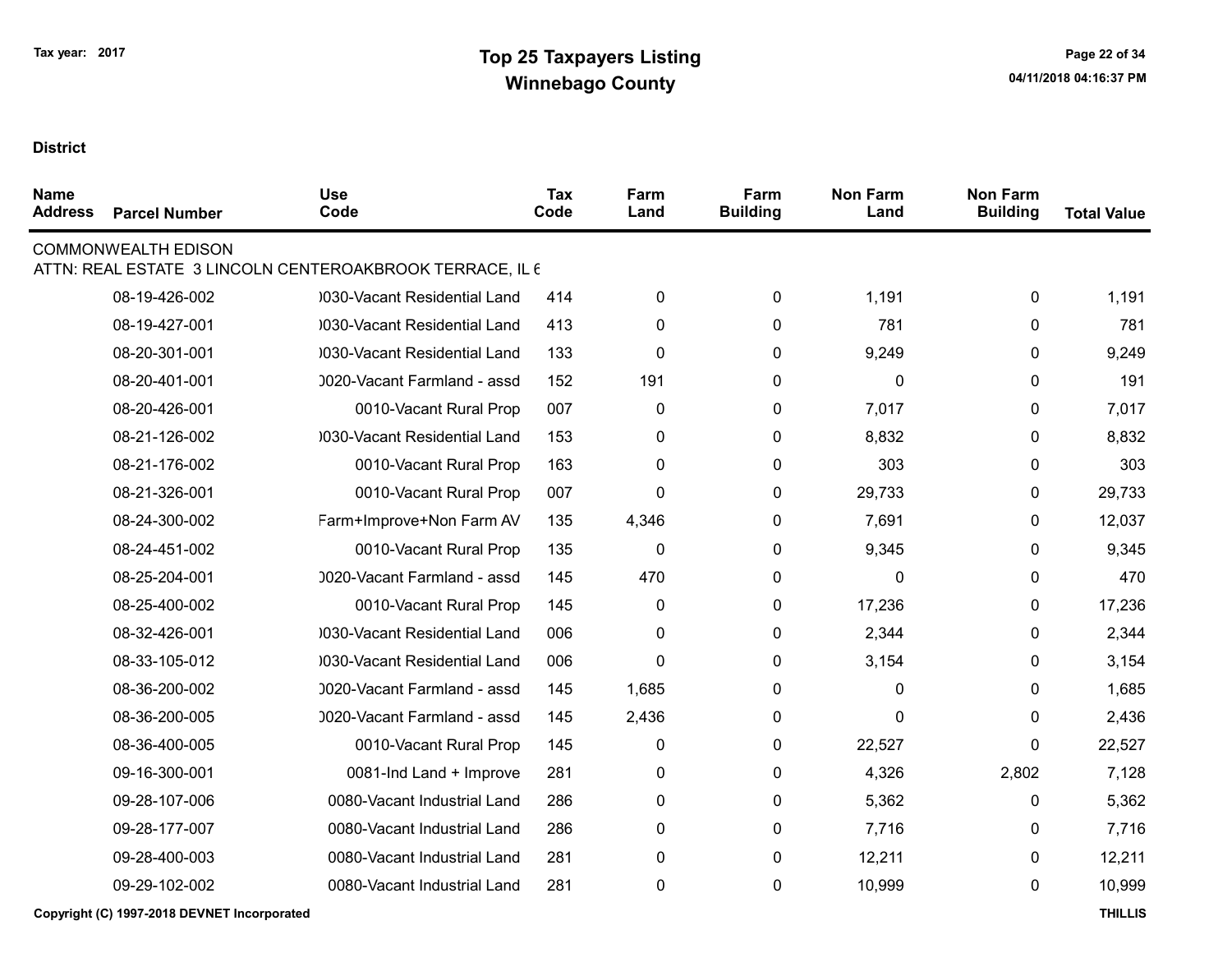| <b>Name</b><br><b>Address</b> | <b>Parcel Number</b>       | <b>Use</b><br>Code                                       | <b>Tax</b><br>Code | Farm<br>Land | Farm<br><b>Building</b> | <b>Non Farm</b><br>Land | <b>Non Farm</b><br><b>Building</b> | <b>Total Value</b> |
|-------------------------------|----------------------------|----------------------------------------------------------|--------------------|--------------|-------------------------|-------------------------|------------------------------------|--------------------|
|                               | <b>COMMONWEALTH EDISON</b> | ATTN: REAL ESTATE 3 LINCOLN CENTEROAKBROOK TERRACE, IL 6 |                    |              |                         |                         |                                    |                    |
|                               | 09-29-229-012              | 0080-Vacant Industrial Land                              | 286                | $\pmb{0}$    | $\mathbf 0$             | 10,295                  | 0                                  | 10,295             |
|                               | 09-29-251-005              | 0080-Vacant Industrial Land                              | 286                | 0            | 0                       | 4,462                   | 0                                  | 4,462              |
|                               | 09-29-254-011              | 0080-Vacant Industrial Land                              | 286                | $\mathbf 0$  | 0                       | 4,462                   | 0                                  | 4,462              |
|                               | 09-30-100-002              | 0080-Vacant Industrial Land                              | 281                | 0            | 0                       | 41,861                  | 0                                  | 41,861             |
|                               | 09-33-226-003              | 0080-Vacant Industrial Land                              | 281                | $\pmb{0}$    | $\pmb{0}$               | 5,409                   | 0                                  | 5,409              |
|                               | 09-34-200-004              | 0080-Vacant Industrial Land                              | 281                | 0            | 0                       | 49,790                  | 0                                  | 49,790             |
|                               | 09-35-300-003              | 0080-Vacant Industrial Land                              | 281                | 0            | 0                       | 16,098                  | 0                                  | 16,098             |
|                               | 09-35-300-006              | 0081-Ind Land + Improve                                  | 281                | 0            | 0                       | 11,133                  | 11,845                             | 22,978             |
|                               | 10-02-200-004              | 0020-Vacant Farmland - assd                              | 260                | 1,940        | $\mathbf{0}$            | 0                       | 0                                  | 1,940              |
|                               | 10-02-400-006              | 0020-Vacant Farmland - assd                              | 260                | 1,860        | 0                       | 0                       | 0                                  | 1,860              |
|                               | 10-11-200-003              | 0020-Vacant Farmland - assd                              | 260                | 1,065        | 0                       | 0                       | $\mathbf{0}$                       | 1,065              |
|                               | 10-11-200-012              | 0020-Vacant Farmland - assd                              | 260                | 1,795        | 0                       | 0                       | 0                                  | 1,795              |
|                               | 10-11-200-014              | 0020-Vacant Farmland - assd                              | 260                | 1,332        | 0                       | 0                       | $\mathbf{0}$                       | 1,332              |
|                               | 10-11-200-015              | 0020-Vacant Farmland - assd                              | 260                | 575          | 0                       | 0                       | 0                                  | 575                |
|                               | 10-11-400-003              | 0020-Vacant Farmland - assd                              | 260                | 2,898        | 0                       | 0                       | 0                                  | 2,898              |
|                               | 10-12-100-004              | 0020-Vacant Farmland - assd                              | 260                | 1,089        | 0                       | 0                       | 0                                  | 1,089              |
|                               | 10-12-100-005              | 0020-Vacant Farmland - assd                              | 260                | 1,329        | $\mathbf{0}$            | 0                       | $\mathbf{0}$                       | 1,329              |
|                               | 10-14-100-003              | 0020-Vacant Farmland - assd                              | 266                | 2,372        | 0                       | 0                       | 0                                  | 2,372              |
|                               | 10-14-200-003              | Farm+Improve+Non Farm AV                                 | 266                | 1,549        | 0                       | 43,719                  | 186,989                            | 232,257            |
|                               | 10-14-200-004              | 0020-Vacant Farmland - assd                              | 260                | 1,572        | 0                       | 0                       | 0                                  | 1,572              |
|                               | 10-23-400-007              | 0020-Vacant Farmland - assd                              | 260                | 1,319        | 0                       | 0                       | $\mathbf{0}$                       | 1,319              |
|                               | 10-26-200-003              | 0020-Vacant Farmland - assd                              | 260                | 2,737        | 0                       | 0                       | 0                                  | 2,737              |
|                               |                            |                                                          |                    |              |                         |                         |                                    |                    |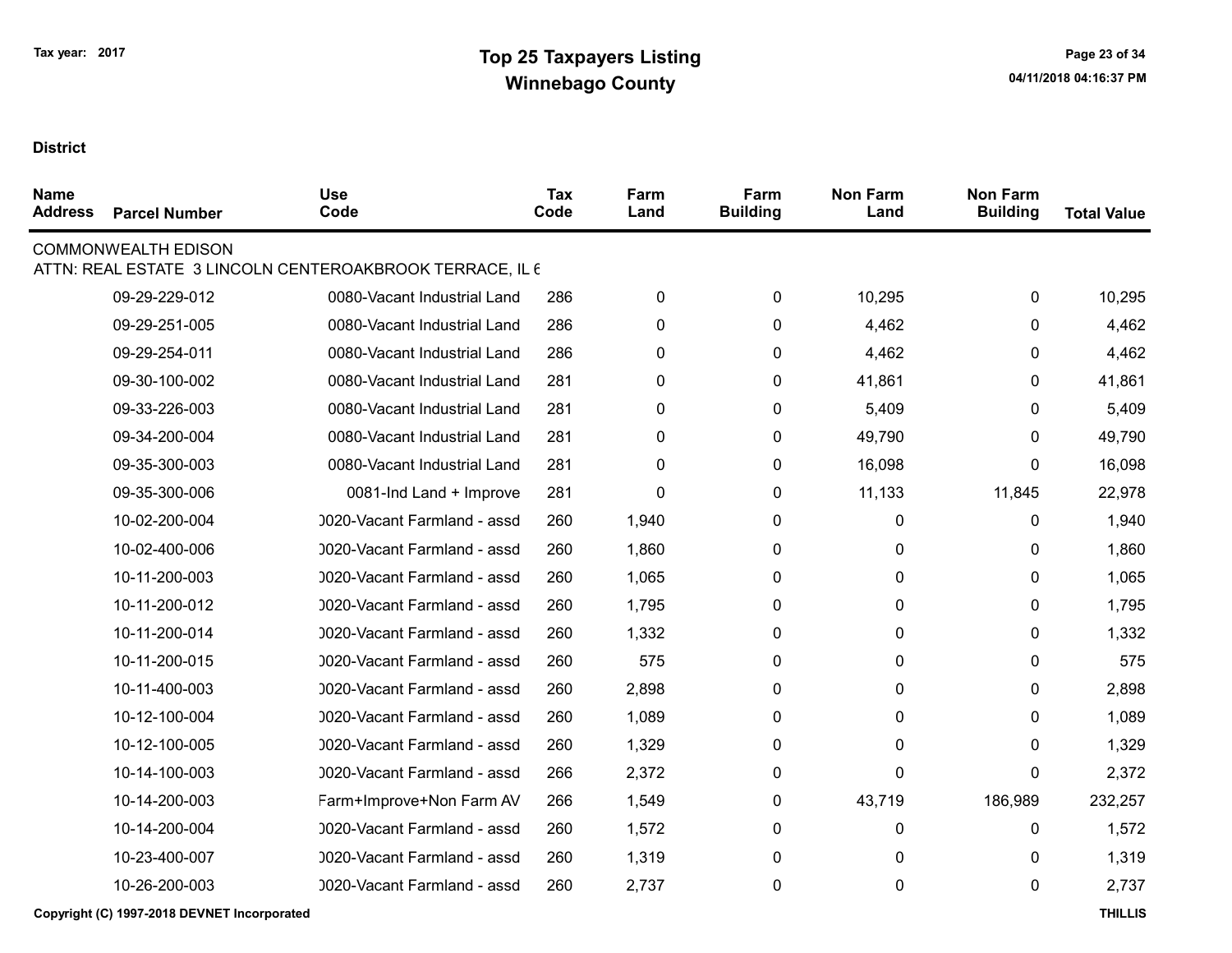## **District**

| <b>Name</b><br><b>Address</b> | <b>Parcel Number</b>       | <b>Use</b><br>Code                                       | Tax<br>Code | Farm<br>Land | Farm<br><b>Building</b> | <b>Non Farm</b><br>Land | <b>Non Farm</b><br><b>Building</b> | <b>Total Value</b> |
|-------------------------------|----------------------------|----------------------------------------------------------|-------------|--------------|-------------------------|-------------------------|------------------------------------|--------------------|
|                               | <b>COMMONWEALTH EDISON</b> | ATTN: REAL ESTATE 3 LINCOLN CENTEROAKBROOK TERRACE, IL 6 |             |              |                         |                         |                                    |                    |
|                               | 10-35-400-006              | 0020-Vacant Farmland - assd                              | 266         | 1,695        | 0                       | 0                       | $\mathbf 0$                        | 1,695              |
|                               | 11-01-326-001              | 0050-Vac Commercial Land                                 | 002         | $\pmb{0}$    | $\mathbf 0$             | 6,873                   | 0                                  | 6,873              |
|                               | 11-02-126-002              | 0080-Vacant Industrial Land                              | 050         | $\pmb{0}$    | 0                       | 24,381                  | 0                                  | 24,381             |
|                               | 11-02-176-003              | 0080-Vacant Industrial Land                              | 050         | $\pmb{0}$    | 0                       | 7,520                   | 0                                  | 7,520              |
|                               | 11-02-176-004              | 0080-Vacant Industrial Land                              | 050         | $\pmb{0}$    | 0                       | 17,311                  | 0                                  | 17,311             |
|                               | 11-02-326-012              | 0081-Ind Land + Improve                                  | 001         | 0            | 0                       | 21,273                  | 22,953                             | 44,226             |
|                               | 11-10-328-017              | 0081-Ind Land + Improve                                  | 001         | 0            | 0                       | 6,902                   | 319                                | 7,221              |
|                               | 11-12-351-014              | 0081-Ind Land + Improve                                  | 001         | 0            | 0                       | 2,084                   | 4,333                              | 6,417              |
|                               | 11-15-280-003              | 0081-Ind Land + Improve                                  | 001         | $\pmb{0}$    | $\pmb{0}$               | 2,462                   | 559                                | 3,021              |
|                               | 11-21-228-001              | 0081-Ind Land + Improve                                  | 085         | $\pmb{0}$    | $\pmb{0}$               | 580                     | 796                                | 1,376              |
|                               | 11-21-408-001              | 0081-Ind Land + Improve                                  | 126         | $\pmb{0}$    | $\pmb{0}$               | 2,647                   | 591                                | 3,238              |
|                               | 11-21-476-002              | 0080-Vacant Industrial Land                              | 126         | $\pmb{0}$    | 0                       | 18,268                  | 0                                  | 18,268             |
|                               | 11-23-103-011              | 0081-Ind Land + Improve                                  | 001         | $\pmb{0}$    | 0                       | 549                     | 161                                | 710                |
|                               | 11-23-331-002              | 0081-Ind Land + Improve                                  | 424         | $\pmb{0}$    | $\pmb{0}$               | 870                     | 176                                | 1,046              |
|                               | 11-23-426-001              | 0081-Ind Land + Improve                                  | 001         | 0            | 0                       | 1,045                   | 286                                | 1,331              |
|                               | 11-25-410-006              | 0081-Ind Land + Improve                                  | 001         | 0            | 0                       | 1,342                   | 481                                | 1,823              |
|                               | 11-26-101-001              | 0081-Ind Land + Improve                                  | 424         | 0            | 0                       | 31                      | 49,205                             | 49,236             |
|                               | 11-26-104-001              | 0081-Ind Land + Improve                                  | 424         | $\pmb{0}$    | 0                       | 24,216                  | 38,641                             | 62,857             |
|                               | 11-26-255-005              | 0081-Ind Land + Improve                                  | 001         | $\pmb{0}$    | $\pmb{0}$               | 1,337                   | 550                                | 1,887              |
|                               | 11-27-229-001              | 0080-Vacant Industrial Land                              | 014         | 0            | 0                       | 145                     | 0                                  | 145                |
|                               | 11-27-230-010              | 0081-Ind Land + Improve                                  | 014         | $\pmb{0}$    | $\pmb{0}$               | 17                      | 49,205                             | 49,222             |
|                               | 11-27-380-016              | 0081-Ind Land + Improve                                  | 001         | $\pmb{0}$    | 0                       | 1,711                   | 318                                | 2,029              |
|                               |                            |                                                          |             |              |                         |                         |                                    |                    |

Copyright (C) 1997-2018 DEVNET Incorporated THILLIS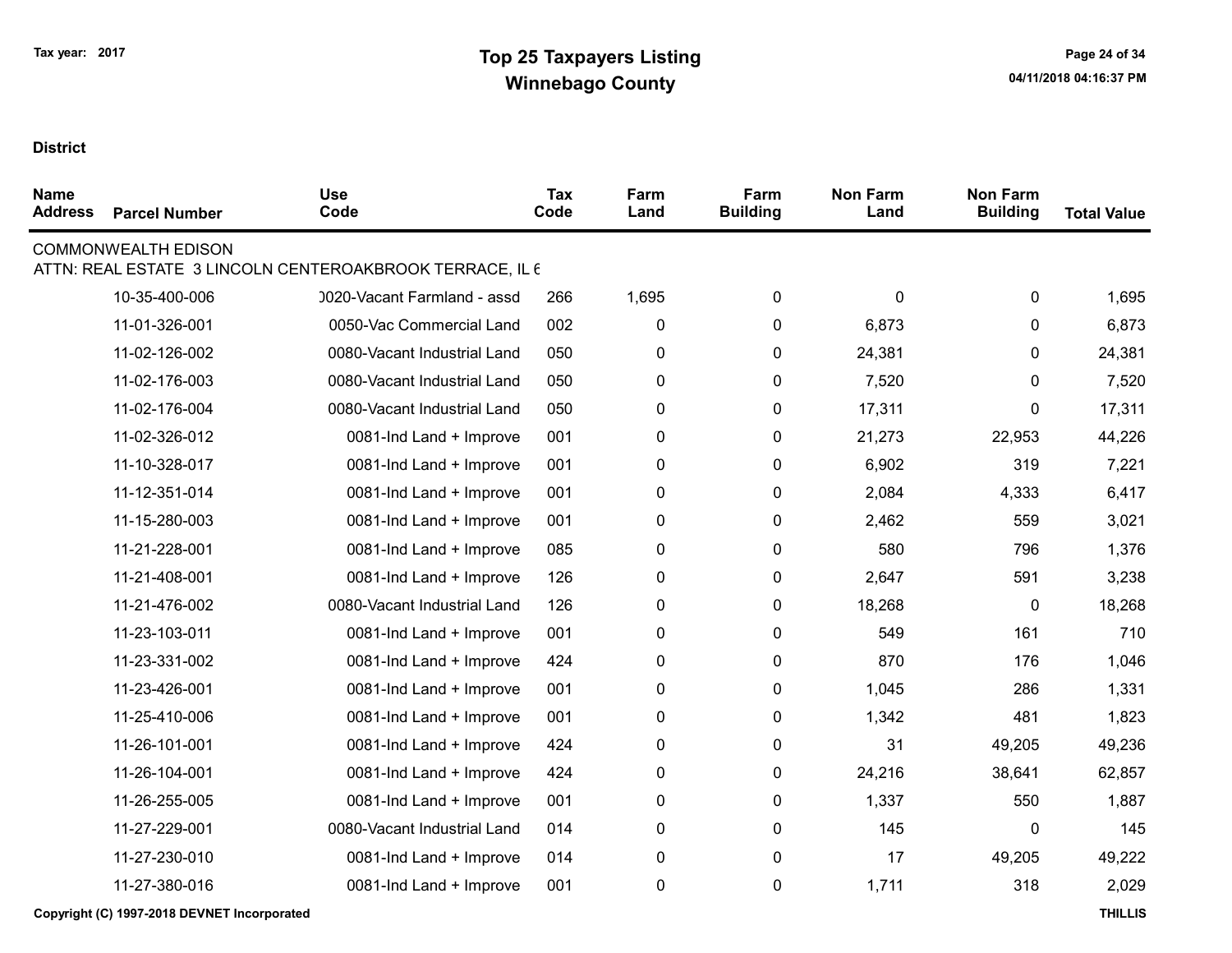| <b>Name</b><br><b>Address</b> | <b>Parcel Number</b>       | <b>Use</b><br>Code                                       | <b>Tax</b><br>Code | Farm<br>Land | Farm<br><b>Building</b> | <b>Non Farm</b><br>Land | <b>Non Farm</b><br><b>Building</b> | <b>Total Value</b> |
|-------------------------------|----------------------------|----------------------------------------------------------|--------------------|--------------|-------------------------|-------------------------|------------------------------------|--------------------|
|                               | <b>COMMONWEALTH EDISON</b> | ATTN: REAL ESTATE 3 LINCOLN CENTEROAKBROOK TERRACE, IL 6 |                    |              |                         |                         |                                    |                    |
|                               | 11-28-101-004              | 0080-Vacant Industrial Land                              | 057                | 0            | 0                       | 14,867                  | 0                                  | 14,867             |
|                               | 11-28-127-005              | 0080-Vacant Industrial Land                              | 057                | 0            | 0                       | 9,986                   | 0                                  | 9,986              |
|                               | 11-28-201-001              | 0080-Vacant Industrial Land                              | 066                | 0            | 0                       | 1,640                   | 0                                  | 1,640              |
|                               | 11-29-151-004              | 0080-Vacant Industrial Land                              | 057                | 0            | 0                       | 12,082                  | 0                                  | 12,082             |
|                               | 11-29-151-005              | 0080-Vacant Industrial Land                              | 057                | 0            | 0                       | 858                     | 0                                  | 858                |
|                               | 11-29-204-004              | 0080-Vacant Industrial Land                              | 057                | 0            | 0                       | 3,994                   | 0                                  | 3,994              |
|                               | 11-29-204-005              | 0080-Vacant Industrial Land                              | 057                | 0            | 0                       | 4,823                   | 0                                  | 4,823              |
|                               | 11-29-204-006              | 0080-Vacant Industrial Land                              | 057                | 0            | 0                       | 10,784                  | 0                                  | 10,784             |
|                               | 11-29-276-004              | 0081-Ind Land + Improve                                  | 057                | 0            | 0                       | 11,102                  | 9,263                              | 20,365             |
|                               | 11-30-151-001              | 0080-Vacant Industrial Land                              | 058                | 0            | 0                       | 18,129                  | 0                                  | 18,129             |
|                               | 11-30-276-002              | 0080-Vacant Industrial Land                              | 058                | 0            | 0                       | 12,108                  | 0                                  | 12,108             |
|                               | 11-32-251-002              | 0080-Vacant Industrial Land                              | 069                | 0            | 0                       | 8,229                   | 0                                  | 8,229              |
|                               | 11-32-403-001              | 0020-Vacant Farmland - assd                              | 071                | 375          | 0                       | 0                       | 0                                  | 375                |
|                               | 11-34-127-002              | 0080-Vacant Industrial Land                              | 001                | $\mathbf 0$  | 0                       | 59                      | 0                                  | 59                 |
|                               | 11-35-279-001              | 0081-Ind Land + Improve                                  | 001                | 0            | 0                       | 1,146                   | 200                                | 1,346              |
|                               | 11-35-351-010              | 0080-Vacant Industrial Land                              | 001                | 0            | $\mathbf 0$             | 19,730                  | 0                                  | 19,730             |
|                               | 11-36-276-014              | 0080-Vacant Industrial Land                              | 001                | 0            | 0                       | 1,514                   | 0                                  | 1,514              |
|                               | 11-36-276-015              | 0081-Ind Land + Improve                                  | 001                | 0            | 0                       | 1,514                   | 286                                | 1,800              |
|                               | 11-36-402-005              | 0081-Ind Land + Improve                                  | 001                | 0            | 0                       | 10,113                  | 2,487                              | 12,600             |
|                               | 12-01-202-002              | 0050-Vac Commercial Land                                 | 040                | 0            | 0                       | 29,423                  | 0                                  | 29,423             |
|                               | 12-01-252-002              | 0050-Vac Commercial Land                                 | 040                | 0            | 0                       | 42,429                  | 0                                  | 42,429             |
|                               | 12-01-401-002              | 0020-Vacant Farmland - assd                              | 013                | 4,938        | 0                       | 0                       | 0                                  | 4,938              |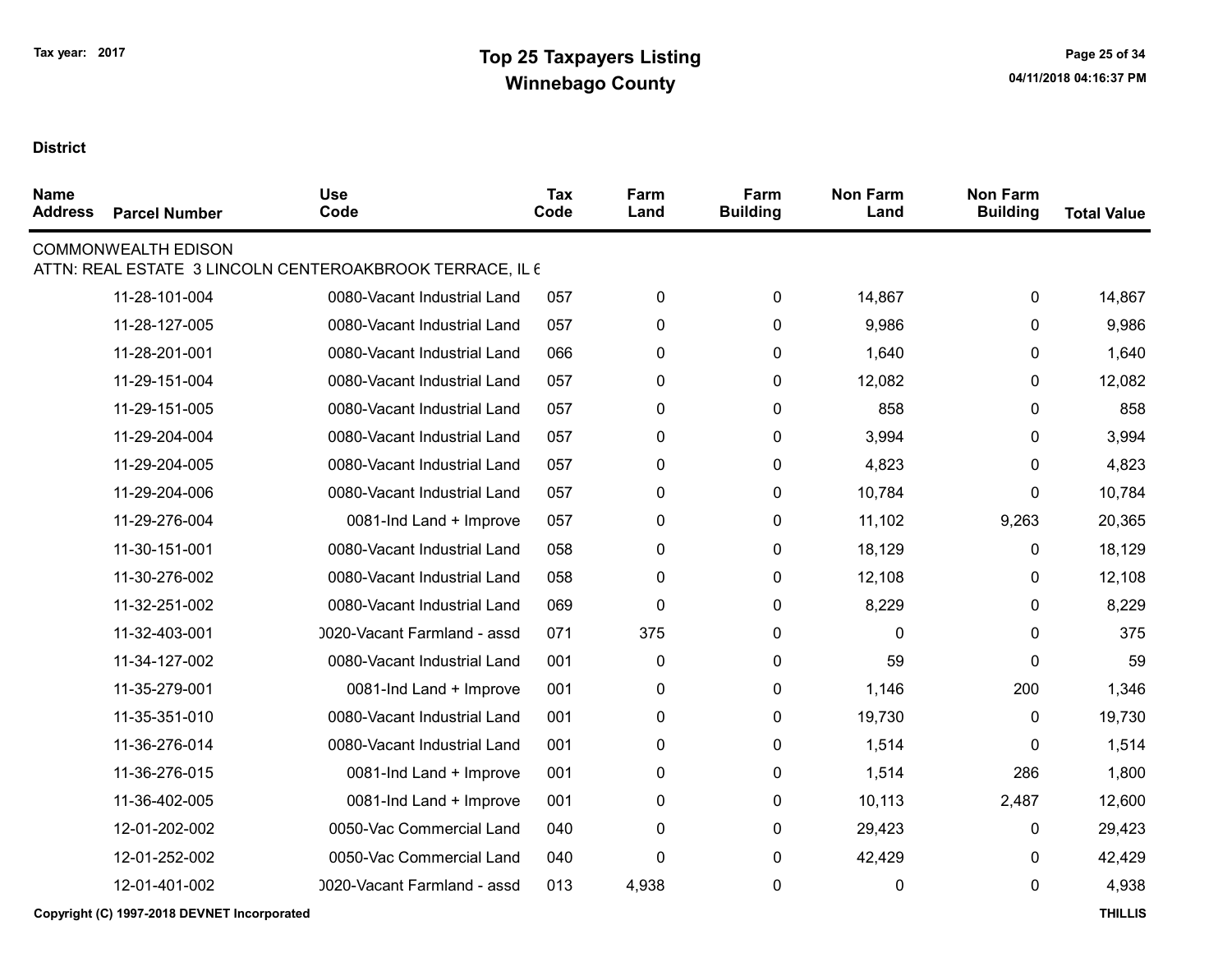| <b>Name</b><br><b>Address</b> | <b>Parcel Number</b>       | <b>Use</b><br>Code                                       | <b>Tax</b><br>Code | Farm<br>Land | Farm<br><b>Building</b> | <b>Non Farm</b><br>Land | <b>Non Farm</b><br><b>Building</b> | <b>Total Value</b> |
|-------------------------------|----------------------------|----------------------------------------------------------|--------------------|--------------|-------------------------|-------------------------|------------------------------------|--------------------|
|                               | <b>COMMONWEALTH EDISON</b> | ATTN: REAL ESTATE 3 LINCOLN CENTEROAKBROOK TERRACE, IL 6 |                    |              |                         |                         |                                    |                    |
|                               | 12-05-151-005              | 0081-Ind Land + Improve                                  | 002                | $\pmb{0}$    | 0                       | 23,512                  | 5,456                              | 28,968             |
|                               | 12-12-201-003              | 0020-Vacant Farmland - assd                              | 031                | 4,227        | 0                       | 0                       | 0                                  | 4,227              |
|                               | 12-12-401-002              | 0020-Vacant Farmland - assd                              | 031                | 3,461        | 0                       | 0                       | 0                                  | 3,461              |
|                               | 12-13-201-003              | 0020-Vacant Farmland - assd                              | 005                | 2,044        | 0                       | 0                       | 0                                  | 2,044              |
|                               | 12-13-251-010              | 0020-Vacant Farmland - assd                              | 005                | 87           | 0                       | 0                       | 0                                  | 87                 |
|                               | 12-13-401-017              | 0020-Vacant Farmland - assd                              | 005                | 802          | 0                       | 0                       | 0                                  | 802                |
|                               | 12-13-451-010              | 0020-Vacant Farmland - assd                              | 005                | 519          | 0                       | 0                       | 0                                  | 519                |
|                               | 12-14-201-003              | 0081-Ind Land + Improve                                  | 005                | $\pmb{0}$    | 0                       | 46,209                  | 43,417                             | 89,626             |
|                               | 12-14-226-004              | 0020-Vacant Farmland - assd                              | 005                | 493          | 0                       | 0                       | 0                                  | 493                |
|                               | 12-24-226-001              | 0020-Vacant Farmland - assd                              | 005                | 543          | 0                       | 0                       | 0                                  | 543                |
|                               | 12-24-476-001              | 0020-Vacant Farmland - assd                              | 003                | 1,910        | 0                       | $\Omega$                | $\mathbf{0}$                       | 1,910              |
|                               | 12-25-226-001              | 0080-Vacant Industrial Land                              | 017                | $\pmb{0}$    | 0                       | 17,798                  | $\mathbf 0$                        | 17,798             |
|                               | 12-28-152-002              | 0081-Ind Land + Improve                                  | 001                | 0            | 0                       | 13,605                  | 18,121                             | 31,726             |
|                               | 12-28-301-001              | 0081-Ind Land + Improve                                  | 001                | 0            | 0                       | 11,419                  | 958                                | 12,377             |
|                               | 12-29-255-002              | 0030-Vacant Residential Land                             | 001                | 0            | 0                       | 4,741                   | 0                                  | 4,741              |
|                               | 12-29-255-003              | 0030-Vacant Residential Land                             | 001                | 0            | 0                       | 1,398                   | 0                                  | 1,398              |
|                               | 12-29-255-007              | 0030-Vacant Residential Land                             | 001                | 0            | 0                       | 5,349                   | 0                                  | 5,349              |
|                               | 12-29-256-005              | 0030-Vacant Residential Land                             | 001                | 0            | 0                       | 2,188                   | 0                                  | 2,188              |
|                               | 12-29-256-011              | 0030-Vacant Residential Land                             | 001                | 0            | 0                       | 2,432                   | 0                                  | 2,432              |
|                               | 12-29-283-007              | 0080-Vacant Industrial Land                              | 001                | 0            | 0                       | 9,336                   | $\mathbf{0}$                       | 9,336              |
|                               | 12-30-255-011              | 0030-Vacant Residential Land                             | 001                | 0            | 0                       | 3,080                   | 0                                  | 3,080              |
|                               | 12-30-256-011              | 0030-Vacant Residential Land                             | 001                | 0            | 0                       | 3,049                   | 0                                  | 3,049              |
|                               |                            |                                                          |                    |              |                         |                         |                                    |                    |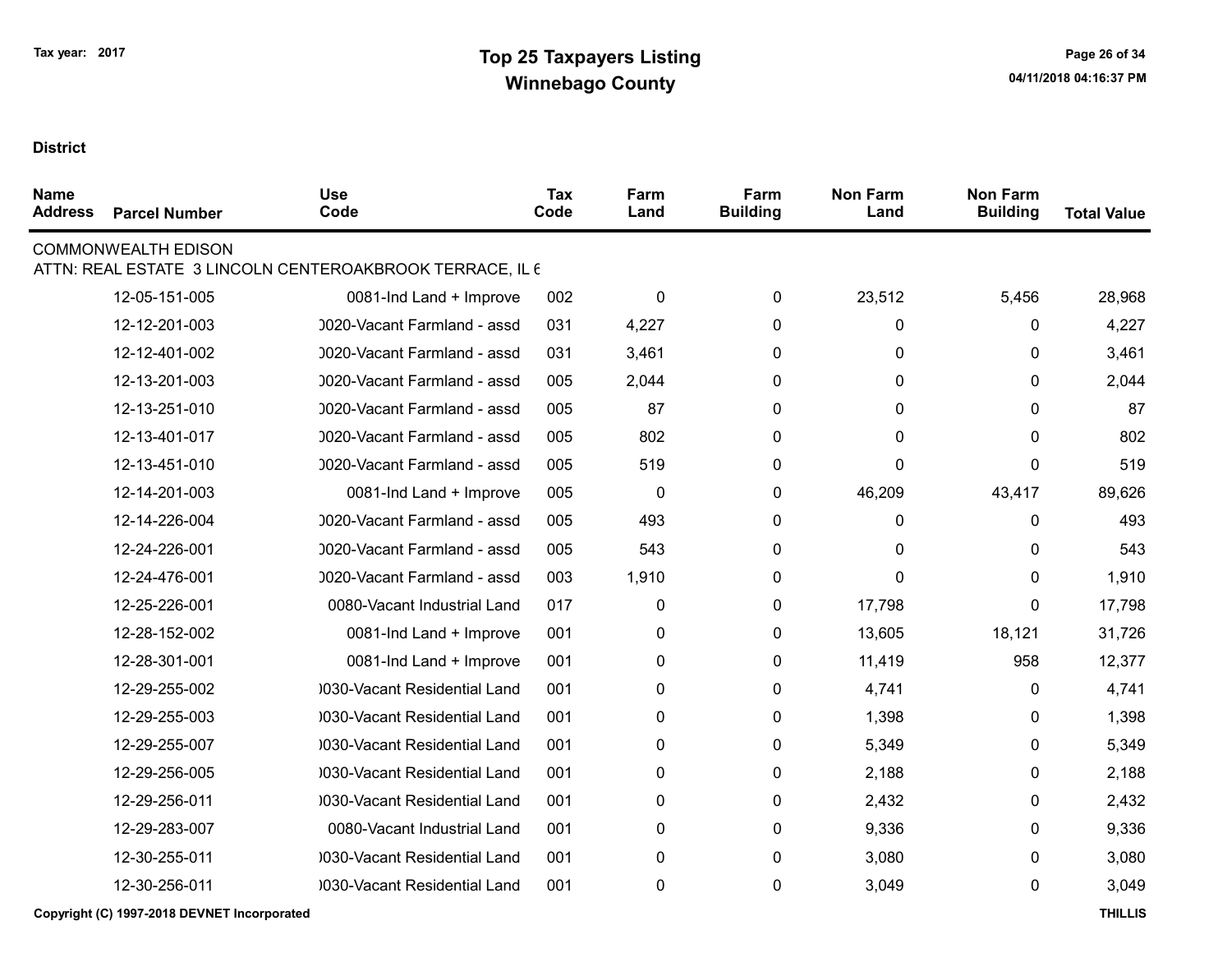| <b>Name</b><br><b>Address</b> | <b>Parcel Number</b>       | <b>Use</b><br>Code                                       | <b>Tax</b><br>Code | Farm<br>Land | Farm<br><b>Building</b> | <b>Non Farm</b><br>Land | <b>Non Farm</b><br><b>Building</b> | <b>Total Value</b> |
|-------------------------------|----------------------------|----------------------------------------------------------|--------------------|--------------|-------------------------|-------------------------|------------------------------------|--------------------|
|                               | <b>COMMONWEALTH EDISON</b> | ATTN: REAL ESTATE 3 LINCOLN CENTEROAKBROOK TERRACE, IL 6 |                    |              |                         |                         |                                    |                    |
|                               | 12-30-256-022              | 0030-Vacant Residential Land                             | 001                | 0            | 0                       | 3,080                   | 0                                  | 3,080              |
|                               | 12-30-257-011              | 0030-Vacant Residential Land                             | 001                | 0            | 0                       | 3,239                   | 0                                  | 3,239              |
|                               | 12-30-257-022              | 0030-Vacant Residential Land                             | 001                | 0            | 0                       | 3,271                   | 0                                  | 3,271              |
|                               | 12-30-258-019              | 0030-Vacant Residential Land                             | 001                | 0            | 0                       | 4,292                   | 0                                  | 4,292              |
|                               | 12-30-280-027              | 030-Vacant Residential Land                              | 001                | 0            | 0                       | 4,146                   | 0                                  | 4,146              |
|                               | 12-30-281-008              | 0030-Vacant Residential Land                             | 001                | 0            | 0                       | 4,146                   | 0                                  | 4,146              |
|                               | 12-30-281-014              | 0030-Vacant Residential Land                             | 001                | 0            | 0                       | 4,007                   | 0                                  | 4,007              |
|                               | 12-30-283-033              | 0030-Vacant Residential Land                             | 001                | 0            | 0                       | 5,894                   | 0                                  | 5,894              |
|                               | 12-30-326-004              | 0081-Ind Land + Improve                                  | 001                | 0            | 0                       | 26,127                  | 7,858                              | 33,985             |
|                               | 12-30-326-007              | 0080-Vacant Industrial Land                              | 001                | 0            | $\pmb{0}$               | 5,160                   | $\pmb{0}$                          | 5,160              |
|                               | 12-30-326-020              | 1-Commercial Business-Impr                               | 001                | 0            | 0                       | 29,663                  | 1,387                              | 31,050             |
|                               | 12-36-476-002              | 0080-Vacant Industrial Land                              | 003                | 0            | 0                       | 5,027                   | 0                                  | 5,027              |
|                               | 13-01-100-005              | 0010-Vacant Rural Prop                                   | 308                | 0            | $\pmb{0}$               | 24,104                  | 0                                  | 24,104             |
|                               | 13-01-400-002              | 0010-Vacant Rural Prop                                   | 306                | 0            | 0                       | 8,011                   | 0                                  | 8,011              |
|                               | 13-02-200-003              | 0010-Vacant Rural Prop                                   | 312                | 0            | 0                       | 12,281                  | 0                                  | 12,281             |
|                               | 13-23-400-003              | 0010-Vacant Rural Prop                                   | 310                | 0            | 0                       | 8,555                   | 0                                  | 8,555              |
|                               | 13-24-300-003              | 0050-Vac Commercial Land                                 | 311                | 0            | 0                       | 6,388                   | 0                                  | 6,388              |
|                               | 13-24-300-004              | 0010-Vacant Rural Prop                                   | 311                | 0            | 0                       | 25,205                  | 0                                  | 25,205             |
|                               | 13-27-400-003              | 0050-Vac Commercial Land                                 | 310                | 0            | 0                       | 13,400                  | 0                                  | 13,400             |
|                               | 14-02-100-001              | 0020-Vacant Farmland - assd                              | 326                | 3,467        | 0                       | 0                       | 0                                  | 3,467              |
|                               | 14-02-100-007              | 0020-Vacant Farmland - assd                              | 326                | 1,519        | 0                       | 0                       | $\mathbf{0}$                       | 1,519              |
|                               | 14-02-200-001              | 0020-Vacant Farmland - assd                              | 324                | 1,093        | 0                       | 0                       | 0                                  | 1,093              |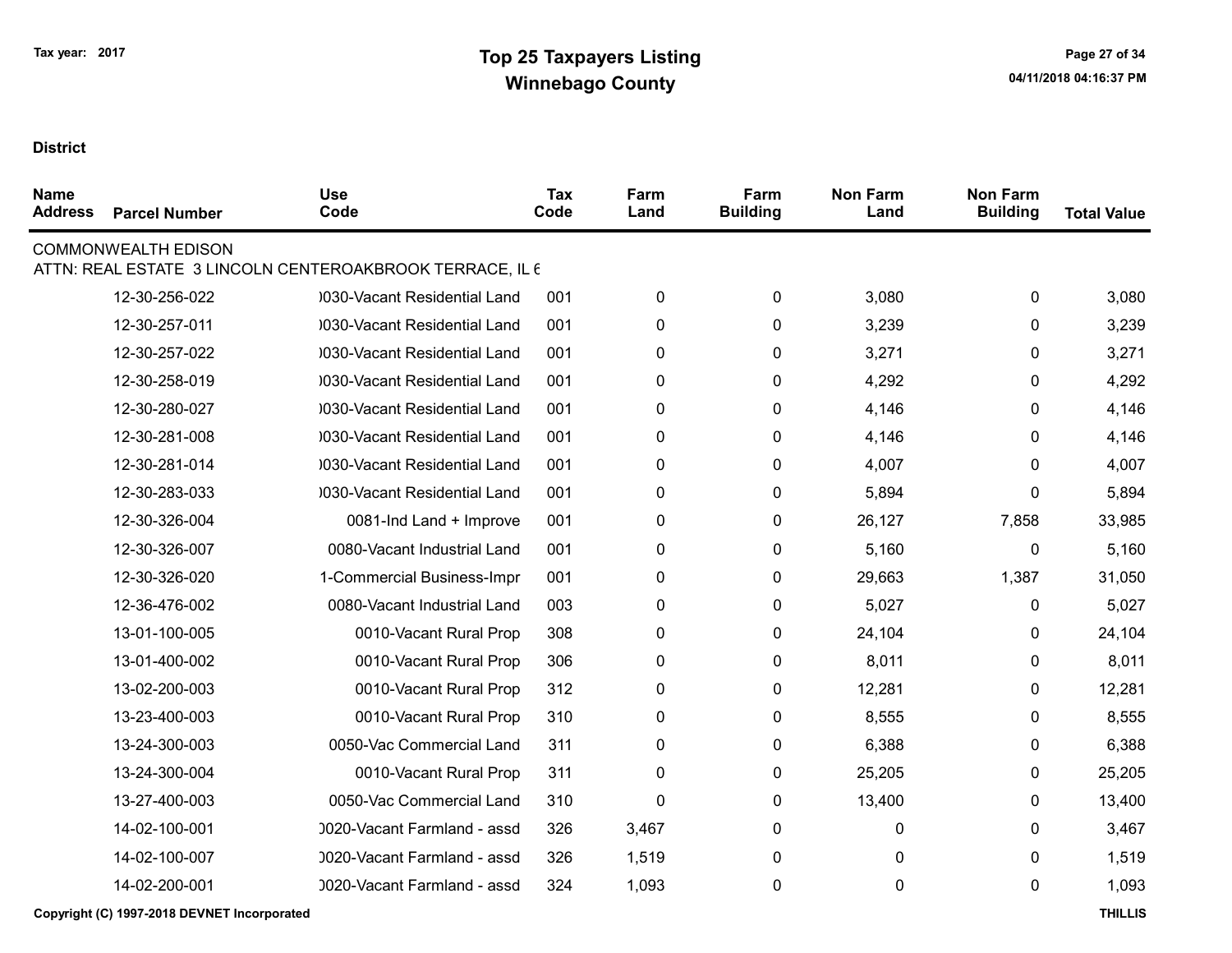| <b>Name</b><br><b>Address</b> | <b>Parcel Number</b>       | <b>Use</b><br>Code                                       | Tax<br>Code | Farm<br>Land | Farm<br><b>Building</b> | <b>Non Farm</b><br>Land | <b>Non Farm</b><br><b>Building</b> | <b>Total Value</b> |
|-------------------------------|----------------------------|----------------------------------------------------------|-------------|--------------|-------------------------|-------------------------|------------------------------------|--------------------|
|                               | <b>COMMONWEALTH EDISON</b> | ATTN: REAL ESTATE 3 LINCOLN CENTEROAKBROOK TERRACE, IL 6 |             |              |                         |                         |                                    |                    |
|                               | 14-02-300-001              | 0080-Vacant Industrial Land                              | 324         | $\pmb{0}$    | 0                       | 11,755                  | 0                                  | 11,755             |
|                               | 14-02-300-006              | 0080-Vacant Industrial Land                              | 326         | $\pmb{0}$    | 0                       | 19,147                  | 0                                  | 19,147             |
|                               | 14-06-300-008              | 0010-Vacant Rural Prop                                   | 326         | 0            | 0                       | 27,459                  | 0                                  | 27,459             |
|                               | 14-07-200-008              | 0010-Vacant Rural Prop                                   | 326         | 0            | 0                       | 20,053                  | 0                                  | 20,053             |
|                               | 14-08-151-001              | 0010-Vacant Rural Prop                                   | 326         | 0            | 0                       | 45,903                  | 0                                  | 45,903             |
|                               | 14-08-429-002              | 0010-Vacant Rural Prop                                   | 325         | 0            | 0                       | 1,065                   | 0                                  | 1,065              |
|                               | 14-09-304-010              | 0010-Vacant Rural Prop                                   | 325         | 0            | 0                       | 2,427                   | 0                                  | 2,427              |
|                               | 14-09-426-003              | 0010-Vacant Rural Prop                                   | 326         | 0            | 0                       | 1,963                   | 0                                  | 1,963              |
|                               | 14-10-300-008              | 0010-Vacant Rural Prop                                   | 326         | 0            | $\pmb{0}$               | 2,135                   | 0                                  | 2,135              |
|                               | 14-10-400-005              | 0010-Vacant Rural Prop                                   | 326         | 0            | $\pmb{0}$               | 2,135                   | 0                                  | 2,135              |
|                               | 14-11-101-001              | 0080-Vacant Industrial Land                              | 326         | $\pmb{0}$    | 0                       | 3,592                   | 0                                  | 3,592              |
|                               | 14-11-301-001              | 0080-Vacant Industrial Land                              | 326         | 0            | 0                       | 43,118                  | 0                                  | 43,118             |
|                               | 14-11-376-003              | 0010-Vacant Rural Prop                                   | 326         | 0            | 0                       | 2,162                   | 0                                  | 2,162              |
|                               | 14-11-476-004              | 0010-Vacant Rural Prop                                   | 326         | 0            | 0                       | 2,181                   | 0                                  | 2,181              |
|                               | 14-12-300-015              | 0010-Vacant Rural Prop                                   | 326         | 0            | 0                       | 2,020                   | 0                                  | 2,020              |
|                               | 14-19-400-001              | 0050-Vac Commercial Land                                 | 326         | 0            | 0                       | 12,228                  | 0                                  | 12,228             |
|                               | 14-19-400-002              | 0080-Vacant Industrial Land                              | 326         | $\pmb{0}$    | 0                       | 1,613                   | 0                                  | 1,613              |
|                               | 15-02-101-005              | 0081-Ind Land + Improve                                  | 001         | 0            | 0                       | 2,315                   | 46                                 | 2,361              |
|                               | 15-02-101-006              | 0081-Ind Land + Improve                                  | 001         | $\pmb{0}$    | $\pmb{0}$               | 16,805                  | 46                                 | 16,851             |
|                               | 15-02-101-007              | 0081-Ind Land + Improve                                  | 001         | 0            | 0                       | 17,398                  | 46                                 | 17,444             |
|                               | 15-02-101-008              | 0081-Ind Land + Improve                                  | 001         | 0            | 0                       | 14,519                  | 46                                 | 14,565             |
|                               | 15-02-151-002              | 0081-Ind Land + Improve                                  | 001         | $\pmb{0}$    | 0                       | 52,090                  | 9,117                              | 61,207             |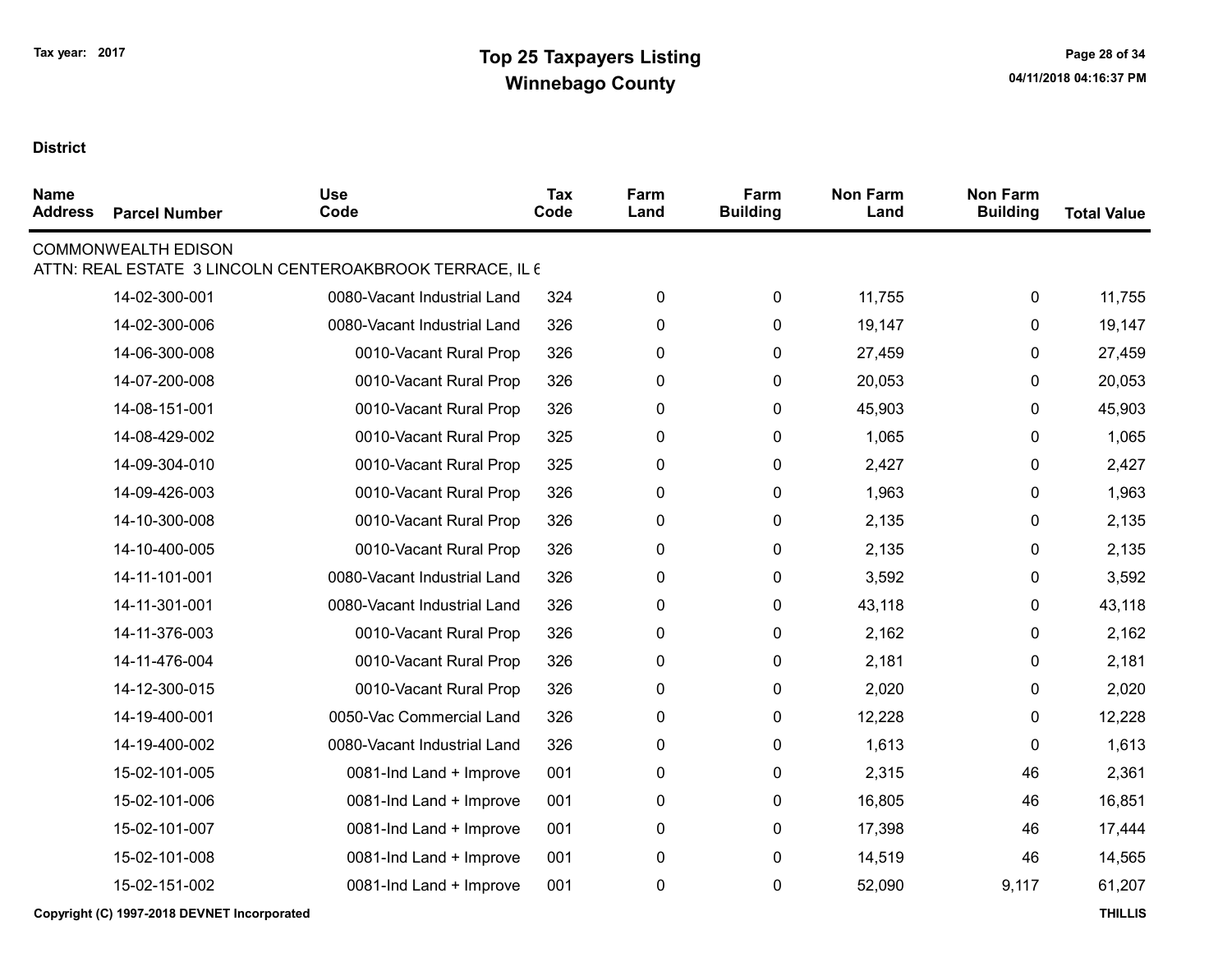| <b>Name</b><br><b>Address</b> | <b>Parcel Number</b>       | <b>Use</b><br>Code                                       | <b>Tax</b><br>Code | Farm<br>Land | Farm<br><b>Building</b> | <b>Non Farm</b><br>Land | <b>Non Farm</b><br><b>Building</b> | <b>Total Value</b> |
|-------------------------------|----------------------------|----------------------------------------------------------|--------------------|--------------|-------------------------|-------------------------|------------------------------------|--------------------|
|                               | <b>COMMONWEALTH EDISON</b> | ATTN: REAL ESTATE 3 LINCOLN CENTEROAKBROOK TERRACE, IL 6 |                    |              |                         |                         |                                    |                    |
|                               | 15-02-251-003              | 0081-Ind Land + Improve                                  | 001                | $\pmb{0}$    | $\pmb{0}$               | 3,663                   | 1,386                              | 5,049              |
|                               | 15-02-252-002              | 0080-Vacant Industrial Land                              | 001                | 0            | $\pmb{0}$               | 695                     | $\pmb{0}$                          | 695                |
|                               | 15-02-252-005              | 0050-Vac Commercial Land                                 | 001                | $\mathbf 0$  | $\mathbf 0$             | 3,568                   | $\mathbf 0$                        | 3,568              |
|                               | 15-02-252-006              | 0050-Vac Commercial Land                                 | 001                | 0            | 0                       | 4,281                   | 0                                  | 4,281              |
|                               | 15-02-252-015              | 0030-Vacant Residential Land                             | 001                | 0            | $\mathbf 0$             | 379                     | $\mathbf{0}$                       | 379                |
|                               | 15-02-252-016              | 0030-Vacant Residential Land                             | 001                | 0            | 0                       | 455                     | 0                                  | 455                |
|                               | 15-03-126-019              | 0080-Vacant Industrial Land                              | 066                | 0            | 0                       | 2,982                   | $\mathbf{0}$                       | 2,982              |
|                               | 15-03-229-002              | 0071-Commercial Office-Impr                              | 001                | 0            | $\pmb{0}$               | 445,172                 | 1,221,328                          | 1,666,500          |
|                               | 15-04-151-005              | 0020-Vacant Farmland - assd                              | 066                | 8            | 0                       | $\mathbf{0}$            | $\mathbf{0}$                       | 8                  |
|                               | 15-04-152-004              | 0020-Vacant Farmland - assd                              | 066                | 1,402        | $\pmb{0}$               | $\mathbf{0}$            | 0                                  | 1,402              |
|                               | 15-24-126-003              | 0081-Ind Land + Improve                                  | 092                | $\mathbf 0$  | 0                       | 36,024                  | 32,363                             | 68,387             |
|                               | 16-01-226-003              | 0010-Vacant Rural Prop                                   | 119                | 0            | $\pmb{0}$               | 1,251                   | $\pmb{0}$                          | 1,251              |
|                               | 16-01-276-008              | 0010-Vacant Rural Prop                                   | 119                | $\mathbf{0}$ | $\pmb{0}$               | 7,476                   | 0                                  | 7,476              |
|                               | 16-01-426-002              | Farm+Improve+Non Farm AV                                 | 119                | 861          | 0                       | 12,745                  | $\pmb{0}$                          | 13,606             |
|                               | 16-05-226-006              | 0081-Ind Land + Improve                                  | 127                | 0            | 0                       | 12,005                  | 2,255                              | 14,260             |
|                               | 16-07-151-001              | 0010-Vacant Rural Prop                                   | 115                | 0            | $\pmb{0}$               | 1,119                   | 0                                  | 1,119              |
|                               | 16-11-106-005              | 0010-Vacant Rural Prop                                   | 114                | $\mathbf{0}$ | 0                       | 150                     | $\mathbf{0}$                       | 150                |
|                               | 16-11-176-001              | Farm+Improve+Non Farm AV                                 | 110                | 1,962        | $\pmb{0}$               | 9,165                   | 0                                  | 11,127             |
|                               | 16-11-251-001              | 0010-Vacant Rural Prop                                   | 110                | 0            | 0                       | 10,776                  | $\mathbf{0}$                       | 10,776             |
|                               | 16-11-251-002              | 0010-Vacant Rural Prop                                   | 110                | 0            | $\mathbf 0$             | 6,465                   | $\mathbf{0}$                       | 6,465              |
|                               | 16-11-300-001              | Farm+Improve+Non Farm AV                                 | 114                | 12,772       | $\pmb{0}$               | 52,120                  | 26,868                             | 91,760             |
|                               | 16-11-400-002              | 0010-Vacant Rural Prop                                   | 114                | $\pmb{0}$    | $\pmb{0}$               | 11,151                  | $\pmb{0}$                          | 11,151             |
|                               |                            |                                                          |                    |              |                         |                         |                                    |                    |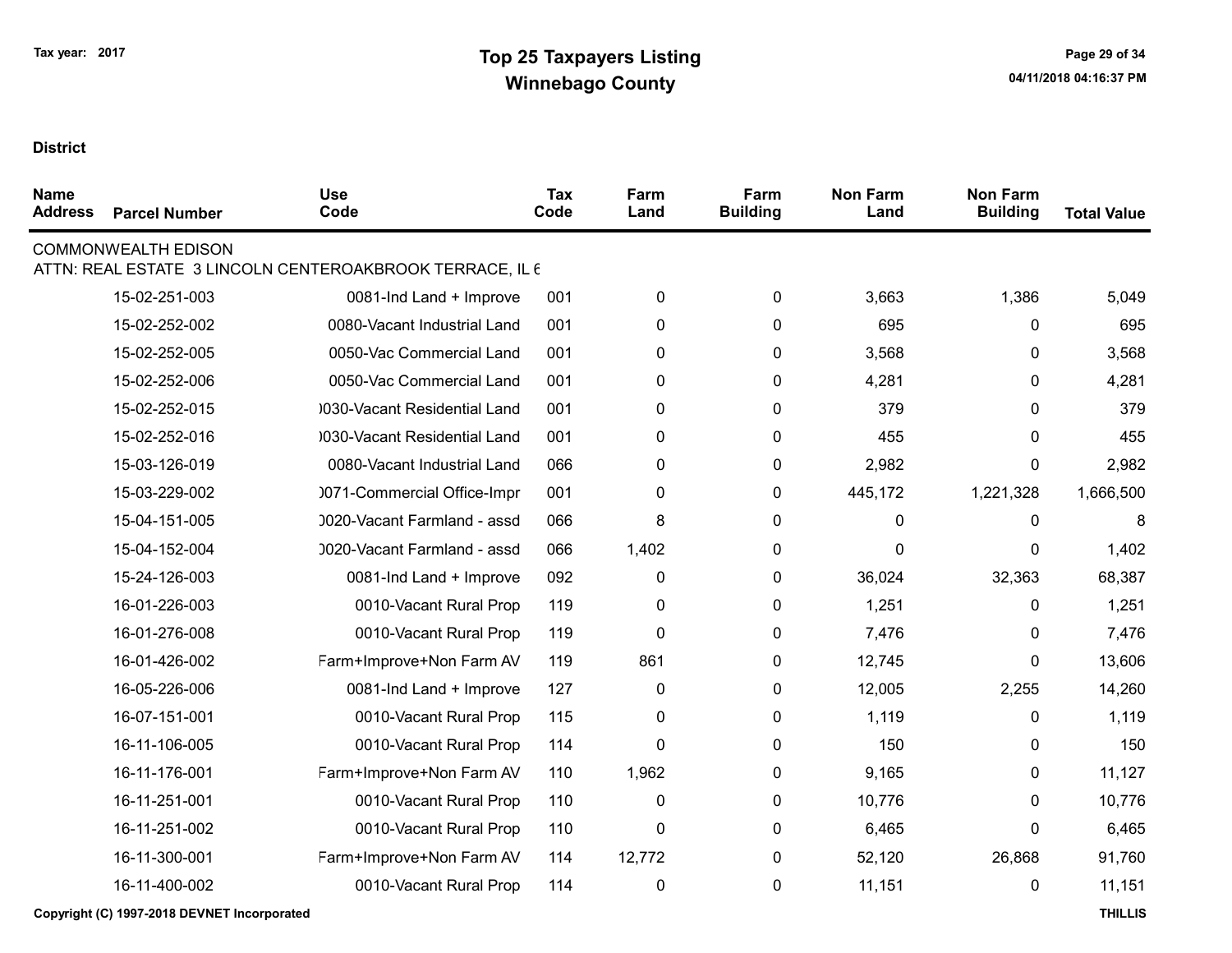| <b>Name</b><br><b>Address</b> | <b>Parcel Number</b>         | <b>Use</b><br>Code                                       | <b>Tax</b><br>Code | Farm<br>Land | Farm<br><b>Building</b> | <b>Non Farm</b><br>Land     | <b>Non Farm</b><br><b>Building</b> | <b>Total Value</b> |
|-------------------------------|------------------------------|----------------------------------------------------------|--------------------|--------------|-------------------------|-----------------------------|------------------------------------|--------------------|
|                               | <b>COMMONWEALTH EDISON</b>   | ATTN: REAL ESTATE 3 LINCOLN CENTEROAKBROOK TERRACE, IL 6 |                    |              |                         |                             |                                    |                    |
|                               | 16-11-400-003                | 0010-Vacant Rural Prop                                   | 114                | 0            | 0                       | 6,010                       | 0                                  | 6,010              |
|                               | 16-12-100-002                | 0020-Vacant Farmland - assd                              | 110                | 1,836        | $\mathbf{0}$            | 0                           | 0                                  | 1,836              |
|                               | 16-12-201-001                | 0020-Vacant Farmland - assd                              | 110                | 260          | 0                       | 0                           | 0                                  | 260                |
|                               | 16-12-300-002                | 0020-Vacant Farmland - assd                              | 114                | 328          | 0                       | 0                           | 0                                  | 328                |
|                               | 16-13-100-005                | 0080-Vacant Industrial Land                              | 114                | 0            | 0                       | 91                          | 0                                  | 91                 |
|                               | 16-13-200-001                | 0010-Vacant Rural Prop                                   | 366                | 0            | 0                       | 392                         | 0                                  | 392                |
|                               | 16-13-400-004                | 0010-Vacant Rural Prop                                   | 114                | 0            | 0                       | 695                         | 0                                  | 695                |
|                               | 16-13-400-006                | 0010-Vacant Rural Prop                                   | 366                | 0            | $\mathbf 0$             | 708                         | 0                                  | 708                |
|                               | 16-31-351-002                | 0080-Vacant Industrial Land                              | 095                | 0            | $\mathbf 0$             | 8,331                       | 0                                  | 8,331              |
|                               |                              |                                                          |                    |              |                         | <b>Total Assessed Value</b> |                                    | 3,973,032          |
| <b>Name</b><br><b>Address</b> | <b>Parcel Number</b>         | <b>Use</b><br>Code                                       | Tax<br>Code        | Farm<br>Land | Farm<br><b>Building</b> | <b>Non Farm</b><br>Land     | <b>Non Farm</b><br><b>Building</b> | <b>Total Value</b> |
|                               | <b>MB ROCKFORD STATE LLC</b> | C/O EQUITY PROPERTY TAX PO BOX 6474CHICAGO, IL 60606     |                    |              |                         |                             |                                    |                    |
|                               | 12-22-376-002                | 1-Commercial Business-Impr                               | 001                | 0            | 0                       | 488,968                     | 2,698,716                          | 3,187,684          |
|                               | 12-22-376-003                | 1-Commercial Business-Impr                               | 001                | 0            | $\mathbf{0}$            | 187,741                     | 580,515                            | 768,256            |
|                               |                              |                                                          |                    |              |                         | <b>Total Assessed Value</b> |                                    | 3,955,940          |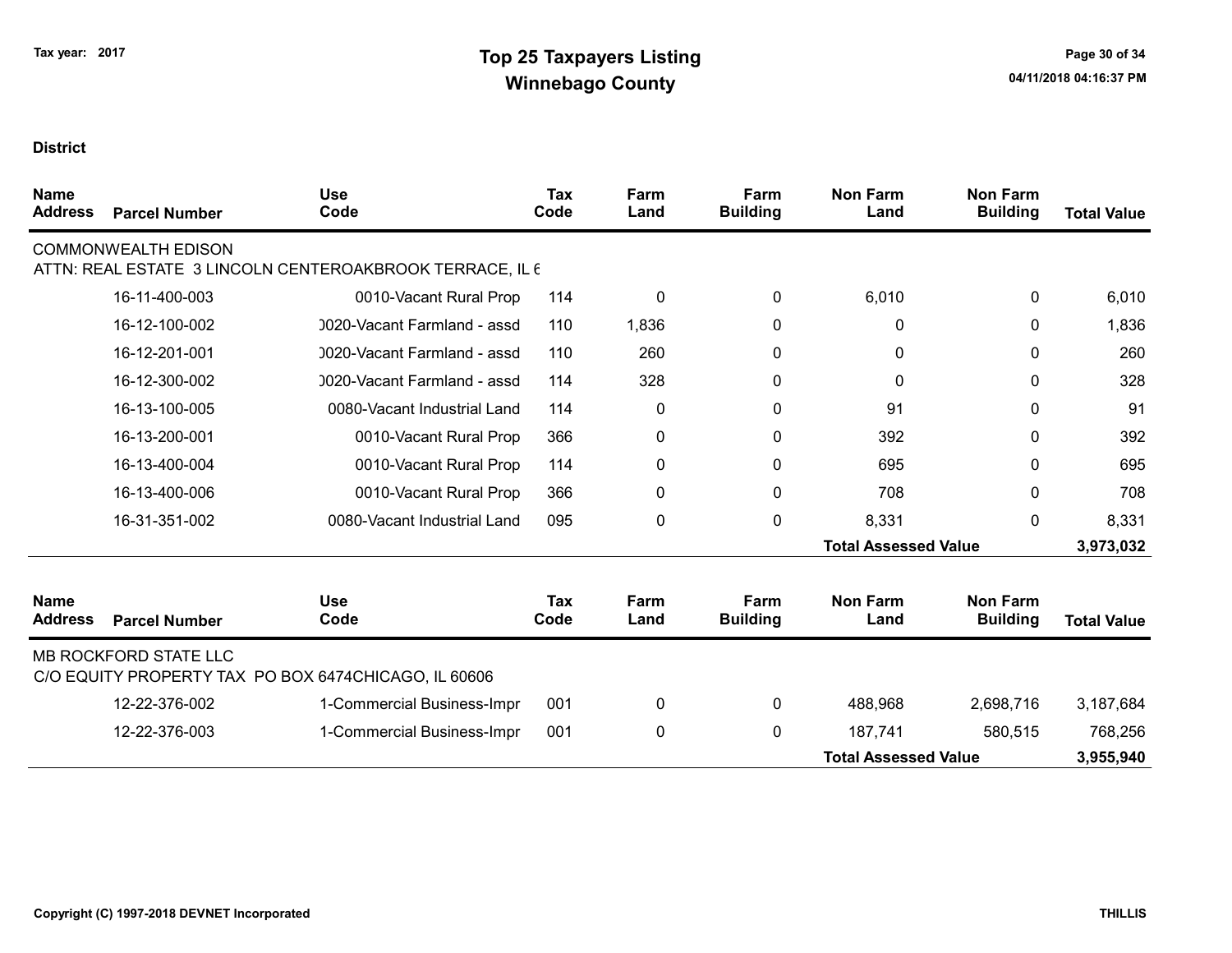| <b>Name</b><br><b>Address</b> | <b>Parcel Number</b>                                                  | <b>Use</b><br>Code                                     | <b>Tax</b><br>Code | Farm<br>Land | Farm<br><b>Building</b> | <b>Non Farm</b><br>Land     | <b>Non Farm</b><br><b>Building</b> | <b>Total Value</b> |
|-------------------------------|-----------------------------------------------------------------------|--------------------------------------------------------|--------------------|--------------|-------------------------|-----------------------------|------------------------------------|--------------------|
|                               | ANDERSON ROCKFORD PROPERTIES LLC<br>PO BOX 10289 LOVES PARK, IL 61131 |                                                        |                    |              |                         |                             |                                    |                    |
|                               | 12-03-276-005                                                         | 1-Commercial Business-Impr                             | 008                | 0            | $\mathbf{0}$            | 243,450                     | 777,024                            | 1,020,474          |
|                               | 12-23-301-013                                                         | 1-Commercial Business-Impr                             | 001                | 0            | 0                       | 219,645                     | 360,865                            | 580,510            |
|                               | 12-27-202-009                                                         | 1-Commercial Business-Impr                             | 001                | 0            | 0                       | 277,549                     | 339,809                            | 617,358            |
|                               | 12-27-202-010                                                         | 0050-Vac Commercial Land                               | 001                | 0            | 0                       | 31,233                      | $\mathbf{0}$                       | 31,233             |
|                               | 12-28-227-001                                                         | 1-Commercial Business-Impr                             | 451                | 0            | 0                       | 224,660                     | 314,408                            | 539,068            |
|                               | 12-29-128-004                                                         | 1-Commercial Business-Impr                             | 117                | 0            | 0                       | 50,356                      | 159,814                            | 210,170            |
|                               | 12-29-128-005                                                         | 1-Commercial Business-Impr                             | 117                | 0            | 0                       | 225,342                     | 493,270                            | 718,612            |
|                               | 12-29-128-006                                                         | 1-Commercial Business-Impr                             | 117                | 0            | 0                       | 23,425                      | 22,090                             | 45,515             |
|                               | 12-29-128-018                                                         | 1-Commercial Business-Impr                             | 117                | 0            | 0                       | 40,900                      | 35,526                             | 76,426             |
|                               |                                                                       |                                                        |                    |              |                         | <b>Total Assessed Value</b> |                                    | 3,839,366          |
| <b>Name</b><br><b>Address</b> | <b>Parcel Number</b>                                                  | <b>Use</b><br>Code                                     | <b>Tax</b><br>Code | Farm<br>Land | Farm<br><b>Building</b> | <b>Non Farm</b><br>Land     | <b>Non Farm</b><br><b>Building</b> | <b>Total Value</b> |
| <b>MENARD INC</b>             |                                                                       | CORPORATE ACCOUNTING 4777 MENARD DRIVEEAU CLAIRE, WI 5 |                    |              |                         |                             |                                    |                    |
|                               | 08-20-126-004                                                         | 1-Commercial Business-Impr                             | 118                | 0            | 0                       | 480,558                     | 879,841                            | 1,360,399          |
|                               | 12-34-277-012                                                         | 0050-Vac Commercial Land                               | 018                | 0            | 0                       | 6,174                       | 0                                  | 6,174              |
|                               | 12-34-277-013                                                         | 1-Commercial Business-Impr                             | 018                | 0            | 0                       | 99,540                      | 115,778                            | 215,318            |
|                               | 12-34-426-012                                                         | 1-Commercial Business-Impr                             | 378                | 0            | 0                       | 352,050                     | 1,896,539                          | 2,248,589          |
|                               |                                                                       |                                                        |                    |              |                         | <b>Total Assessed Value</b> |                                    | 3,830,480          |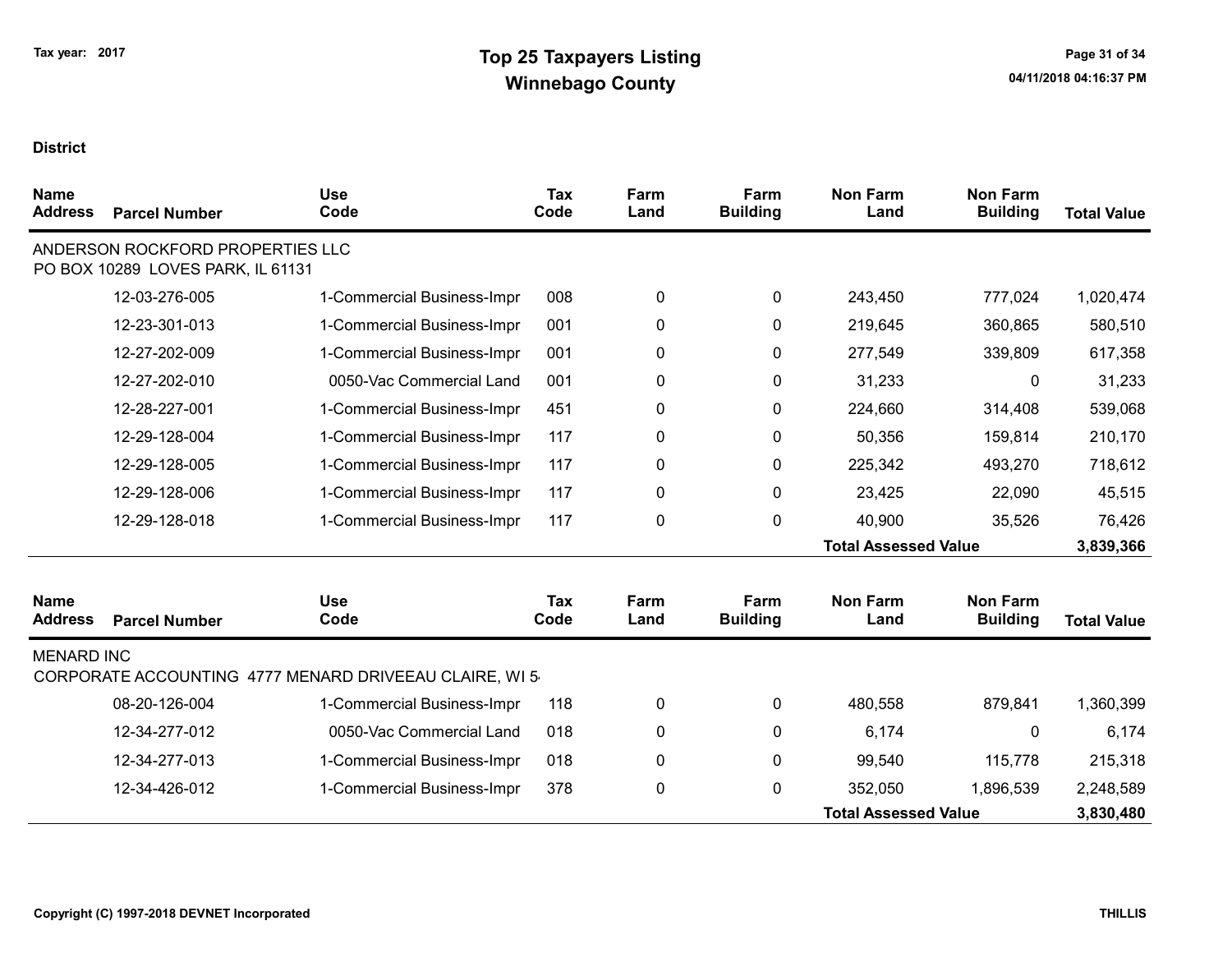| <b>Name</b><br><b>Address</b> | <b>Parcel Number</b>                                                                | <b>Use</b><br>Code                                       | <b>Tax</b><br>Code | Farm<br>Land | Farm<br><b>Building</b> | <b>Non Farm</b><br>Land     | <b>Non Farm</b><br><b>Building</b> | <b>Total Value</b> |
|-------------------------------|-------------------------------------------------------------------------------------|----------------------------------------------------------|--------------------|--------------|-------------------------|-----------------------------|------------------------------------|--------------------|
|                               | WAL MART REAL ESTATE BUSINESS TRUST<br>PO BOX 8050 MS0555BENTONVILLE, AR 72712-8050 |                                                          |                    |              |                         |                             |                                    |                    |
|                               | 11-03-351-008                                                                       | 1-Commercial Business-Impr                               | 001                | 0            | 0                       | 250,434                     | 2,499,224                          | 2,749,658          |
|                               | 15-12-101-002                                                                       | 1-Commercial Business-Impr                               | 421                | 0            | $\Omega$                | 185,683                     | 493,649                            | 679,332            |
|                               | 15-12-101-003                                                                       | 0071-Commercial Office-Impr                              | 421                | 0            | 0                       | 2,931                       | 80,868                             | 83,799             |
|                               | 15-12-101-004                                                                       | 0050-Vac Commercial Land                                 | 421                | 0            | 0                       | 21,136                      | $\mathbf 0$                        | 21,136             |
|                               |                                                                                     |                                                          |                    |              |                         | <b>Total Assessed Value</b> |                                    | 3,533,925          |
| <b>Name</b><br><b>Address</b> | <b>Parcel Number</b>                                                                | <b>Use</b><br>Code                                       | <b>Tax</b><br>Code | Farm<br>Land | Farm<br><b>Building</b> | <b>Non Farm</b><br>Land     | <b>Non Farm</b><br><b>Building</b> | <b>Total Value</b> |
|                               | <b>FAIRHAVEN CHRISTIAN RETIREMENT CENTER</b><br>3470 N ALPINE RD ROCKFORD, IL 61114 |                                                          |                    |              |                         |                             |                                    |                    |
|                               | 12-05-355-008                                                                       | 0050-Vac Commercial Land                                 | 021                | 0            | 0                       | 385                         | $\mathbf 0$                        | 385                |
|                               | 12-05-376-009                                                                       | )51-Comm Res (6+units)-Imp                               | 021                | 0            | 0                       | 68,265                      | 451,416                            | 519,681            |
|                               | 12-05-377-001                                                                       | )51-Comm Res (6+units)-Imp                               | 021                | 0            | $\Omega$                | 82,252                      | 430,195                            | 512,447            |
|                               | 12-05-378-004                                                                       | )51-Comm Res (6+units)-Imp                               | 021                | 0            | $\Omega$                | 66,469                      | 361,689                            | 428,158            |
|                               | 12-08-126-031                                                                       | )51-Comm Res (6+units)-Imp                               | 001                | 0            | 0                       | 264,356                     | 1,781,971                          | 2,046,327          |
|                               |                                                                                     |                                                          |                    |              |                         | <b>Total Assessed Value</b> |                                    | 3,506,998          |
| <b>Name</b><br><b>Address</b> | <b>Parcel Number</b>                                                                | <b>Use</b><br>Code                                       | Tax<br>Code        | Farm<br>Land | Farm<br><b>Building</b> | <b>Non Farm</b><br>Land     | <b>Non Farm</b><br><b>Building</b> | <b>Total Value</b> |
|                               | HAMILTON SUNDSTRAND CORPORATION                                                     | MS 272-6 4747 HARRISON AVE PO BOX 7002ROCKFORD, IL 61125 |                    |              |                         |                             |                                    |                    |
|                               | 11-36-376-010                                                                       | 0081-Ind Land + Improve                                  | 001                | 0            | 0                       | 3,394                       | 3,491                              | 6,885              |
|                               | 15-01-102-007                                                                       | 0081-Ind Land + Improve                                  | 001                | 0            | $\mathbf{0}$            | 1,868                       | 11,348                             | 13,216             |
|                               | Copyright (C) 1997-2018 DEVNET Incorporated                                         |                                                          |                    |              |                         |                             |                                    | <b>THILLIS</b>     |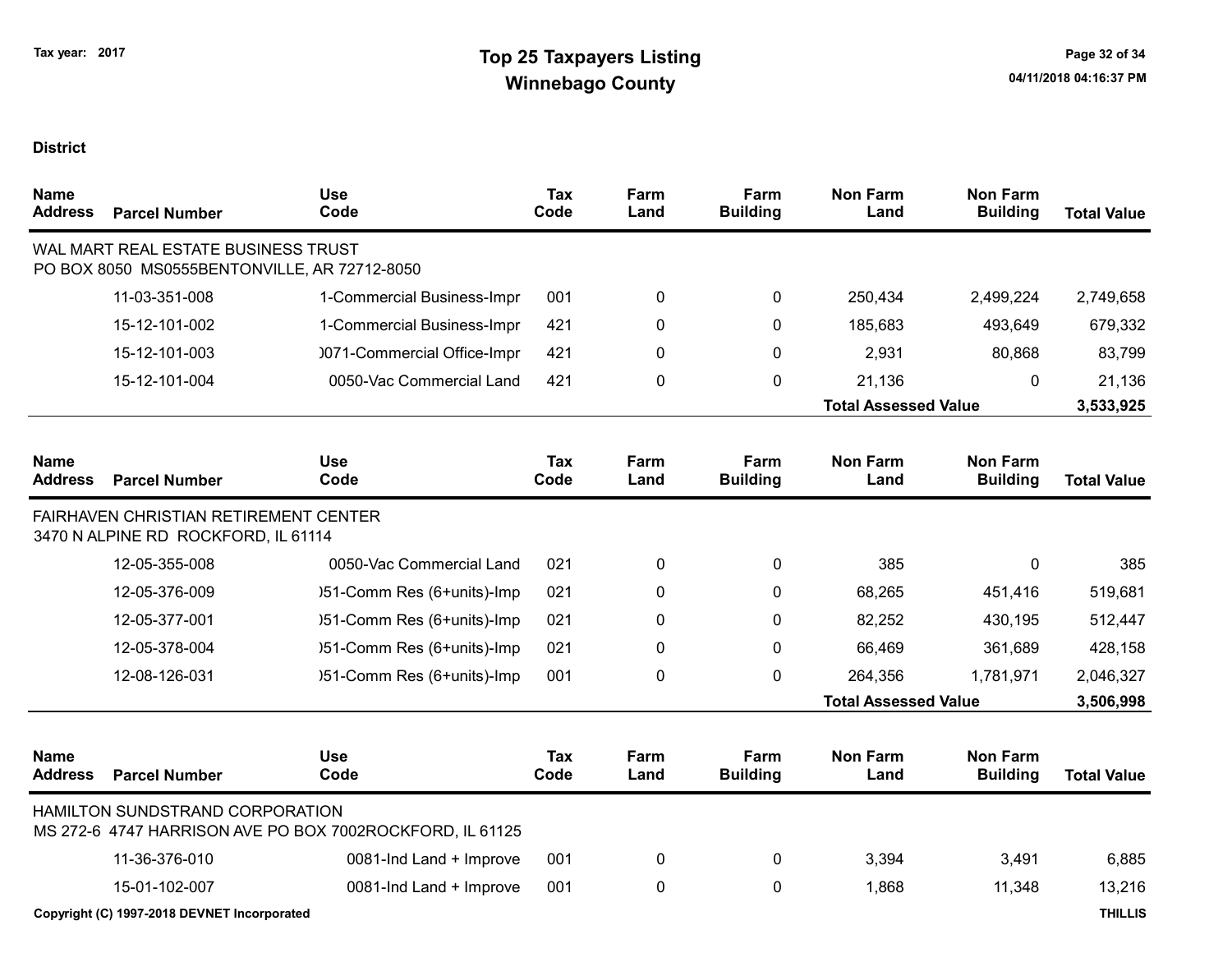| <b>Name</b><br><b>Address</b> | <b>Parcel Number</b>                                                      | <b>Use</b><br>Code                                       | <b>Tax</b><br>Code | Farm<br>Land | Farm<br><b>Building</b> | <b>Non Farm</b><br>Land     | <b>Non Farm</b><br><b>Building</b> | <b>Total Value</b> |
|-------------------------------|---------------------------------------------------------------------------|----------------------------------------------------------|--------------------|--------------|-------------------------|-----------------------------|------------------------------------|--------------------|
|                               | HAMILTON SUNDSTRAND CORPORATION                                           | MS 272-6 4747 HARRISON AVE PO BOX 7002ROCKFORD, IL 61125 |                    |              |                         |                             |                                    |                    |
|                               | 15-01-102-016                                                             | 0081-Ind Land + Improve                                  | 001                | 0            | 0                       | 1,826                       | 5,169                              | 6,995              |
|                               | 15-01-102-026                                                             | 0081-Ind Land + Improve                                  | 001                | 0            | $\mathbf{0}$            | 1,250                       | 7,438                              | 8,688              |
|                               | 15-01-102-027                                                             | 0081-Ind Land + Improve                                  | 001                | 0            | 0                       | 1,250                       | 7,438                              | 8,688              |
|                               | 15-01-102-029                                                             | 0081-Ind Land + Improve                                  | 001                | 0            | 0                       | 1,250                       | 63                                 | 1,313              |
|                               | 15-01-102-030                                                             | 0081-Ind Land + Improve                                  | 001                | 0            | $\mathbf{0}$            | 1,257                       | 226                                | 1,483              |
|                               | 16-05-201-004                                                             | 0081-Ind Land + Improve                                  | 127                | 0            | $\mathbf 0$             | 247,983                     | 3,142,639                          | 3,390,622          |
|                               |                                                                           |                                                          |                    |              |                         | <b>Total Assessed Value</b> |                                    | 3,437,890          |
| <b>Name</b><br><b>Address</b> | <b>Parcel Number</b>                                                      | <b>Use</b><br>Code                                       | Tax<br>Code        | Farm<br>Land | Farm<br><b>Building</b> | <b>Non Farm</b><br>Land     | <b>Non Farm</b><br><b>Building</b> | <b>Total Value</b> |
|                               | <b>U S BANK TRUSTEE</b><br>5221 N OCONNOR BLVD SUITE 600 IRVING, TX 75039 |                                                          |                    |              |                         |                             |                                    |                    |
|                               | 08-20-202-018                                                             | 1-Commercial Business-Impr                               | 133                | 0            | $\mathbf 0$             | 63,933                      | 327,040                            | 390,973            |
|                               | 08-20-202-019                                                             | 1-Commercial Business-Impr                               | 133                | 0            | $\Omega$                | 596,168                     | 1,813,692                          | 2,409,860          |
|                               | 08-20-202-020                                                             | 1-Commercial Business-Impr                               | 133                | 0            | 0                       | 101,051                     | 434,093                            | 535,144            |
|                               |                                                                           |                                                          |                    |              |                         | <b>Total Assessed Value</b> |                                    | 3,335,977          |
| <b>Name</b><br><b>Address</b> | <b>Parcel Number</b>                                                      | <b>Use</b><br>Code                                       | Tax<br>Code        | Farm<br>Land | Farm<br><b>Building</b> | <b>Non Farm</b><br>Land     | <b>Non Farm</b><br><b>Building</b> | <b>Total Value</b> |
|                               | ROCK RIVER VALLEY IND PARK<br>202 QUAKER RD ROCKFORD, IL 61104            |                                                          |                    |              |                         |                             |                                    |                    |
|                               | 11-34-451-008                                                             | 0081-Ind Land + Improve                                  | 001                | 0            | 0                       | 47,827                      | 1,925,958                          | 1,973,785          |
|                               | 11-34-477-004                                                             | 0081-Ind Land + Improve                                  | 001                | 0            | $\mathbf 0$             | 35,091                      | 219,508                            | 254,599            |
|                               | Copyright (C) 1997-2018 DEVNET Incorporated                               |                                                          |                    |              |                         |                             |                                    | <b>THILLIS</b>     |